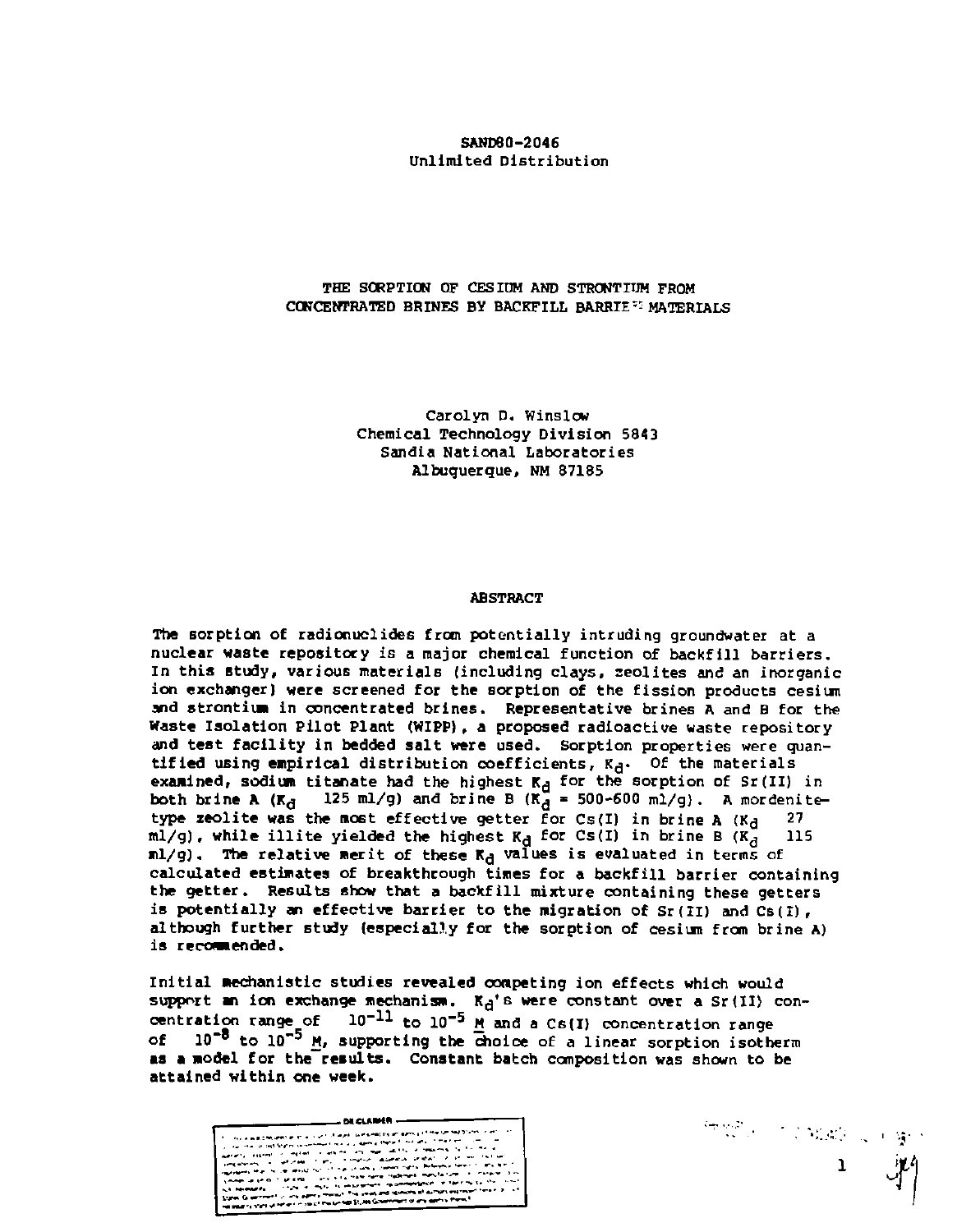#### **ACKNOWLEDGMENTS**

The author expresses her appreciation to E. J. Nowak (5843) for informative discussions and help in obtaining experimental data pertaining to this study. Thanks also to R. Z. Lawson (5843) and M, K, Gordon (formerly of Sandia National Laboratories) for help with the measurements reported here.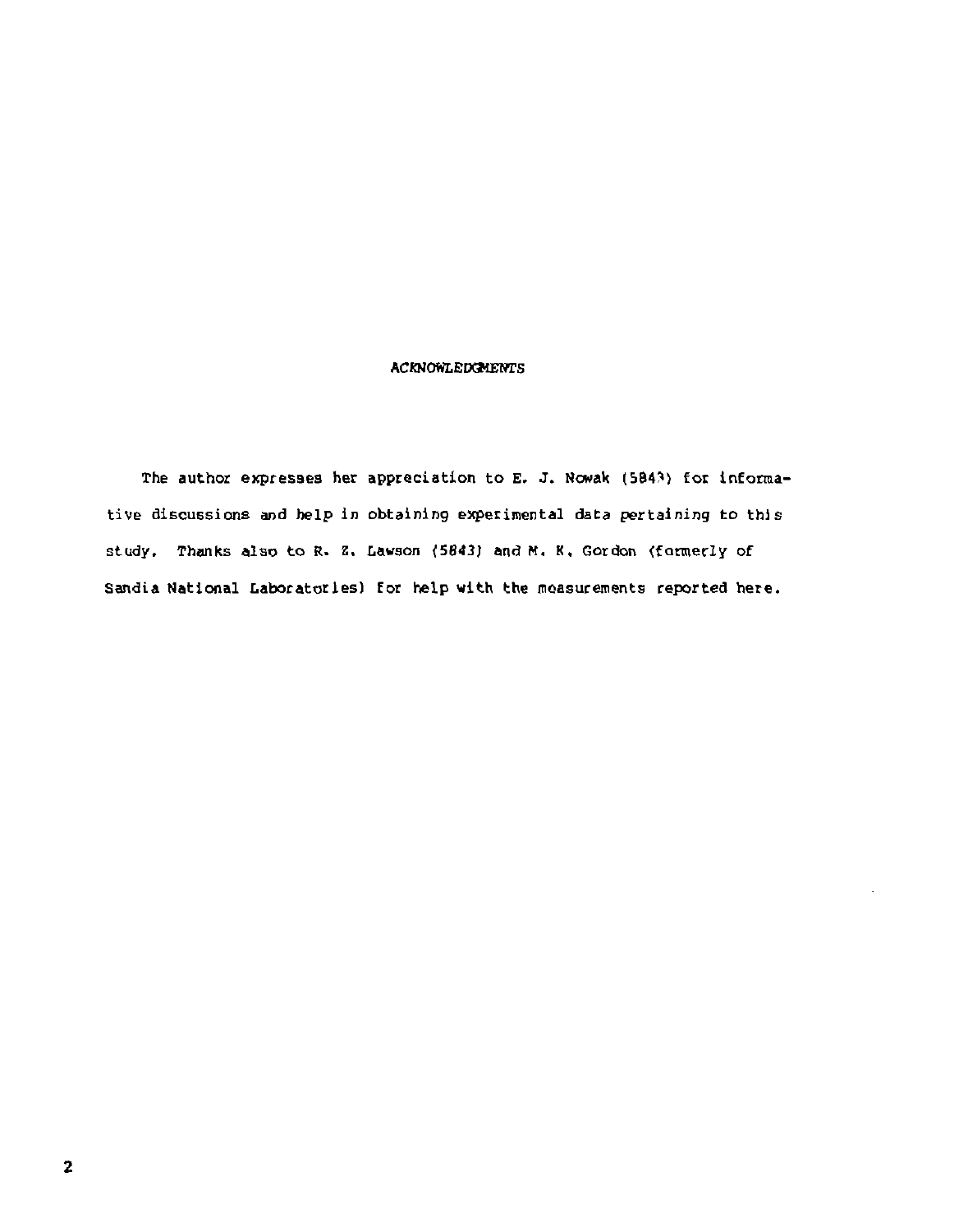#### **CONTENTS**

|                                                                       | <u>Page</u>    |
|-----------------------------------------------------------------------|----------------|
| Abstract                                                              | ı              |
| Acknowledgments                                                       | $\overline{a}$ |
| Table of Contents                                                     | 3              |
| Introduction                                                          | 5              |
| Experimental                                                          |                |
| Materials                                                             | 8              |
| Procedures                                                            | 10             |
| Results                                                               |                |
| Distribution Coefficient Calculations                                 | 12             |
| Batch Sorption Results for <sup>85</sup> Sr(II)                       | 15             |
| Effect of a Support Material on the Sorption of $^{85}$ Sr(II) on     |                |
| Sodium Titanate                                                       | 18             |
| Batch Sorption Results for <sup>85</sup> Sr(II) on Sodium Titanate at |                |
| Different Total Strontium Concentrations                              | 20             |
| Effect of Contact Time on the Batch Sorption of 85 Sr(II)             | 20             |
| Batch Sorption of Sr(II) at Different Competing Ion                   |                |
| Concentrations                                                        | 21             |
| Batch Sorption Results for 137Cs(I)                                   | 23             |
| A Comparison of the Sorption of 137 Cs(I) on Synthetic Zeolites       | 27             |
| Batch Sorption Results for $^{137}$ Cs(I) at Different Total          |                |
| Cesium Concentrations                                                 | 29             |
| Effect of Contact Time on the Batch Sorption of $^{137}$ Cs(I)        | 31             |
| Batch Sorption of $^{137}$ Cs(I) at Different Competing Ion           |                |
| Concentrations                                                        | 32             |
| Evaluation of Sorption Results                                        | 32             |
| Thermal Stability                                                     | 36             |
| Conclusions                                                           | 36             |
| References                                                            | 38             |
| Appendix A: Sources, Analytical Results, and References for Solid     |                |
| Sorbents                                                              | 42             |
| Appendix B:<br>Detailed Compositions of Brines A and B                | 49             |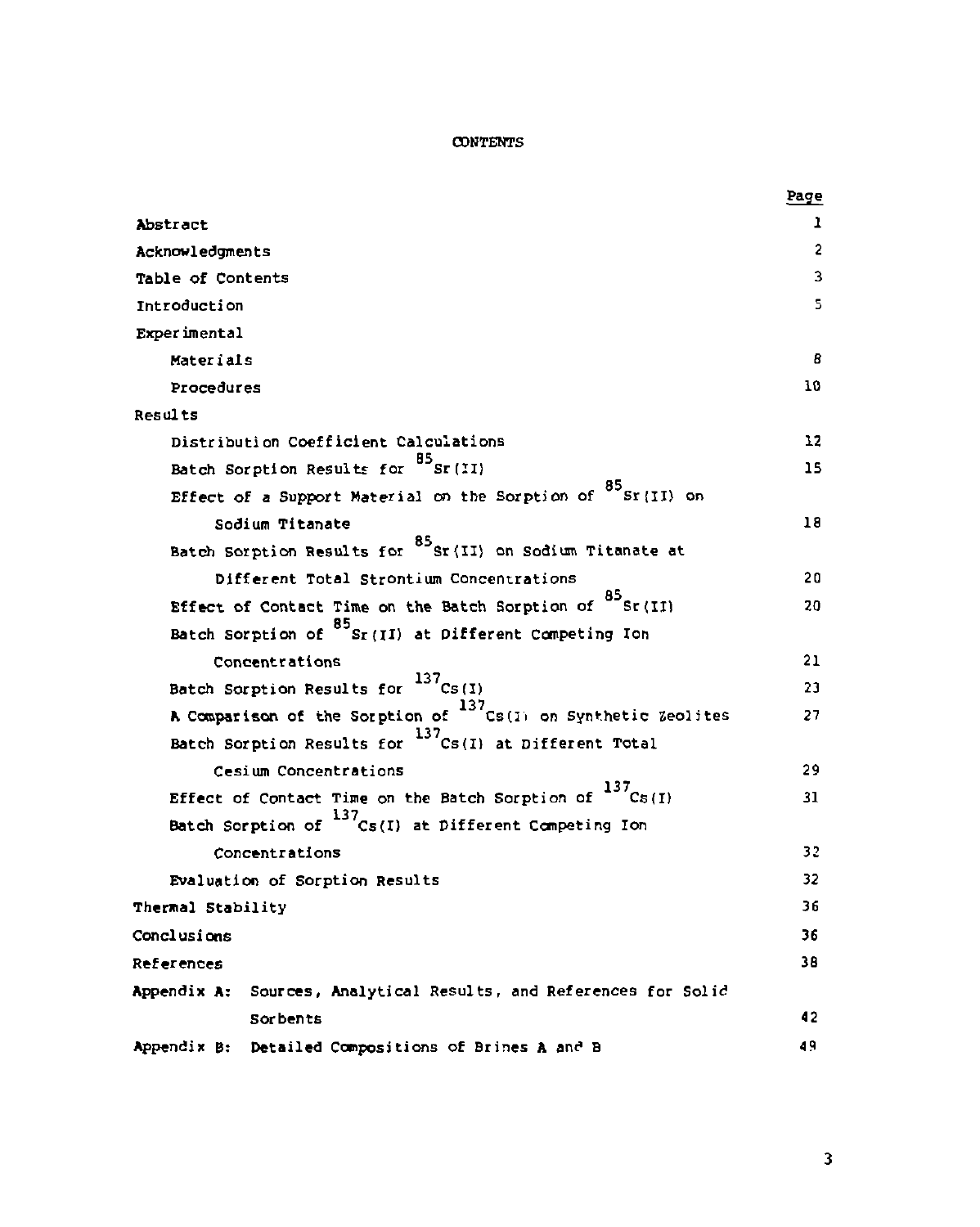### TABLES

| Table                   |                                                                    | Page |
|-------------------------|--------------------------------------------------------------------|------|
| 1                       | Representative Brine Compositions Major Constituents,              |      |
|                         | Molarity                                                           | 10   |
| $\overline{\mathbf{z}}$ | Batch Sorption Results for <sup>85</sup> Sr in Brine A at Room     |      |
|                         | Temperature                                                        | 16   |
| 3                       | Batch Sorption Results for 85 Sr in Brine B at Room                |      |
|                         | <b>Temperature</b>                                                 | 17   |
| 4                       | Effect of a Support Material on the Sorption of $^{85}$ Sr         |      |
|                         | on Sodium Titanate at Room Temperature                             | 19   |
| 5                       | Batch Sorption Results for <sup>85</sup> Sr on Sodium Titanate at  |      |
|                         | Different Total Strontium Concentrations                           | 20   |
| 6                       | Effect of Contact Time on the Batch Sorption of <sup>85</sup> Sr   |      |
|                         | at Room Temperature                                                | 21   |
| 7                       | Batch Sorption of <sup>85</sup> Sr at Different Competing Ion      |      |
|                         | Concentrations                                                     | 22   |
| 8                       | Batch Sorption Results for <sup>137</sup> Cs in Brine A at Room    |      |
|                         | Temperature                                                        | 24   |
| 9                       | Batch Sorption Results for <sup>137</sup> Cs in Brine B at Room    |      |
|                         | Temperature                                                        | 26   |
| 10                      | Batch Sorption Results for <sup>137</sup> Cs on Synthetic Zeolites |      |
|                         | in Brine B at Room Temperature                                     | 28   |
| 11                      | Batch Sorption Results for <sup>137</sup> Cs at Different Total    |      |
|                         | Cesium Concentrations                                              | 30   |
| 12                      | Effect of Contact Time on the Batch Sorption of 137Cs              |      |
|                         | at Room Temperature                                                | 31   |
| 13                      | Batch Sorption of <sup>137</sup> Cs at Different Competing Ion     |      |
|                         | Concentrations                                                     | 33   |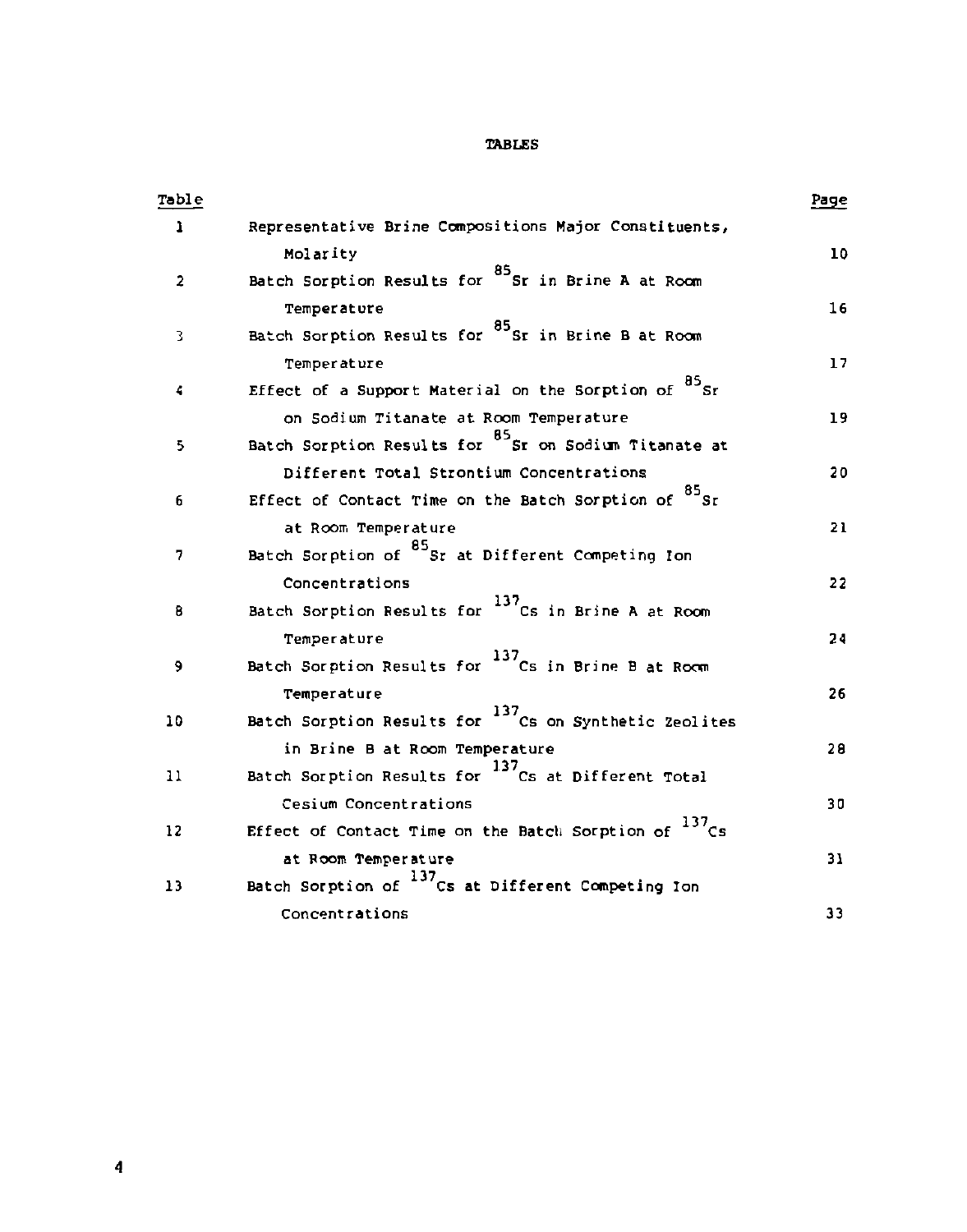### THE SORPTION OP CESIUM AND STRONTIUM FROM CONCENTRATED BRINES BY BACKFILL BARRIER MATERIALS

#### Introduction

Backfill barrier materials are being examined as possible components in a multi-barrier system for radioactive waste isolation (Conns et al, 1980; KBS, 1980; Nowak, 1980c; ONWI, 1980). A backfill can serve as a potential hydrologic and physicochemical barrier to intruding groundwater or brine, inhibiting fluid movement and, through its buffering capacity, minimizing the corrosiveness and leaching effectiveness of the fluid. A short history and description of the backfill barrier and its functions has been previously presented (Nowak, 1980a).

Should any radioactive species be released from the wasteform and its containers (e.g., canister and overpack), either by intruding groundwater or liquid criginating in the waste, the backfill can serve as a barrier that retards the migration of radionuclides. Through the use of getters which sorb radionuclides, the backfill can delay the transport of radioactive species into the surrounding geologic medium.

The smectite swelling clays bentonite (containing montmorillonite) and hectorite are firmly established as primary backfill barrier material candidates by virtue of their desirable physical properties (Pusch, 19??;

 $\overline{\phantom{a}}$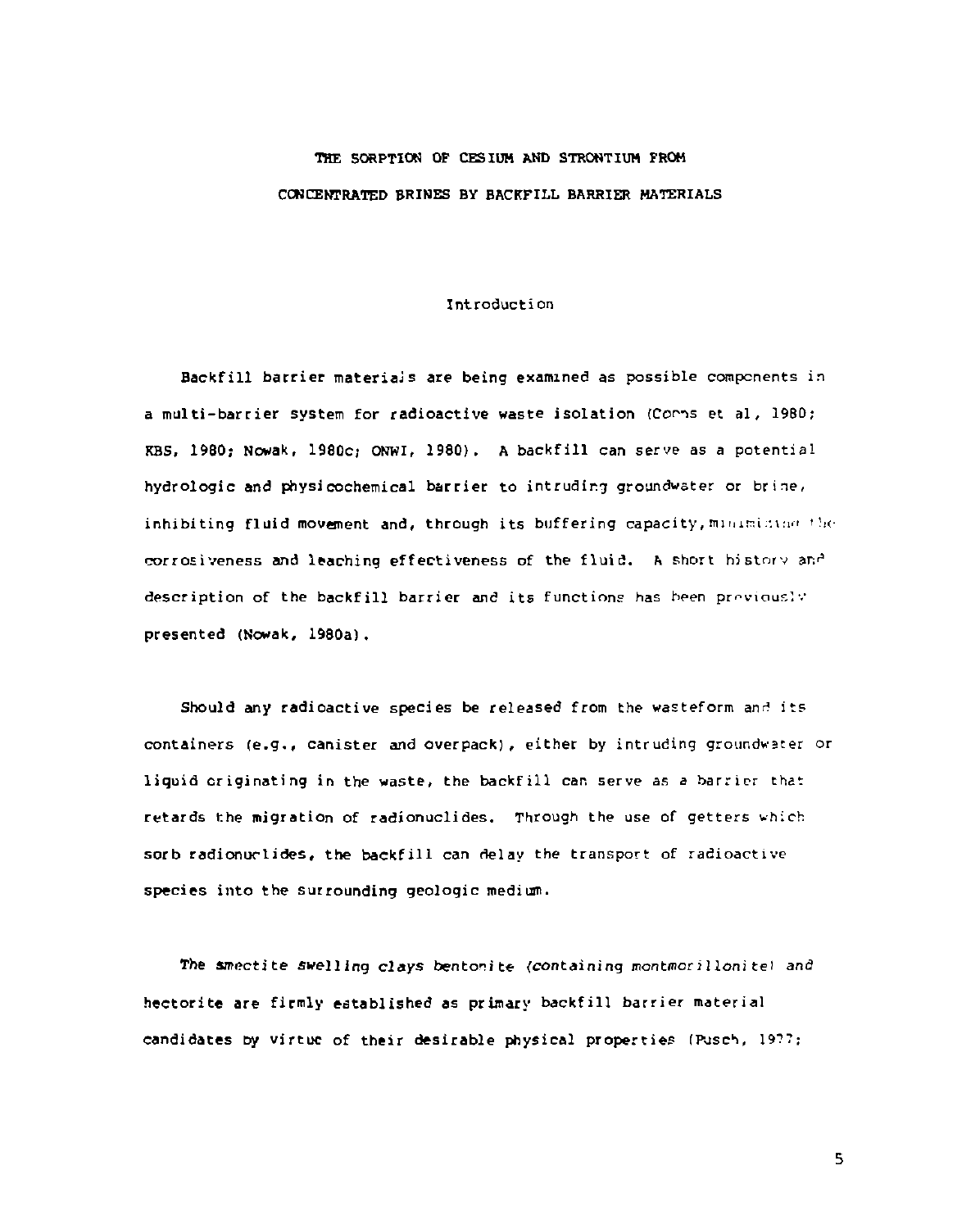**Nowak, 1960b; Nowak, 1980c). Further, it has been demonstrated t!iat these clays are effective getters for transuranics in the concentrated brine solutions which might intrude in a bedded salt repository (Nowak, 1980c). However, neither bentonite nor hectorite is an effective getter for the fission products, cesium and strontium, in concentrated brines (Nowak, 1980c). In order for a backfili primarily composed of bentonite or hectorite to be effective in retarding the migration of Cs or Sr, it will be necessary to also incorporate getter materials which can effectively sorb these radionuclides.** 

**The literature contains many references to work concerning the retention of Cs and Sr on geologic media in groundwater (e.g., Robinson, 1962; Erdal et al, 1977; Hinkebein and Hlava, 1977; Barney and Anderson, 1978; Erdal et al, 1978? Gillham, 1978). The effect of liquid phase composition on the sorption of cs and Sr on geologic media has also been examined (Dosch and Lynch, 1978; Meyer et al, 1978; Allard et al, 1979; Beall et al, 1979; Relyea and Serne, 1979; Shiao et al, 1979; Erdal et al, 19B0). In all cases, sorption decreased as the total salt concentration of the liquid phase increased. Erdal et al (1960) state that this reduction in sorption is "undouhtedly due to the effect of the increased amount of competing ions," thus lending support to an ion exchange mechanism. Based on his own work and a review of the earlier literature pertinent to radioactive waste management, Tenuira (1972) suggests the use of illite for selectively sorbing radiocesium from high-sodium, aluminun or calcium solutions. His research alio indicates that alumina and related hydrous oxides selectively sorb radiostrontium in alkaline todiim systems. These latter materials, however,**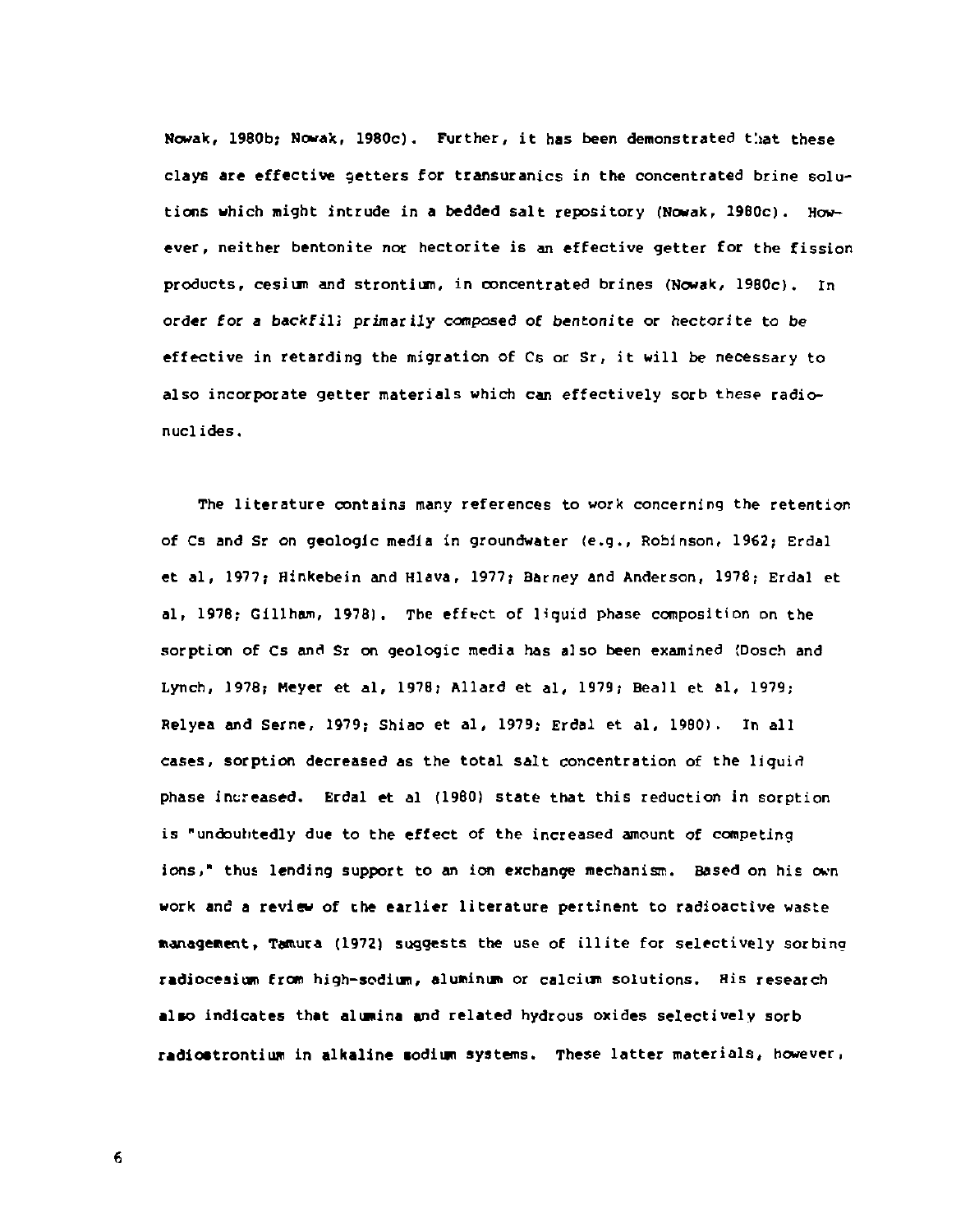are of little practical importance as backfill materials due to possible structural instability.

Various inorganic ion exchangers have been studied for the sorption of alkali and alkaline earth metals (Akatsu et al, 1965; Vol'Khin et al, 1975; Dosch, 1978; Krylov and Larina, 1978a; Krylov and Larina, 197Bb; Abe, 1979; Abe ird Uno, 1979; Clearfield and Garces, 1979). Sodium titanate has already been shown to be extremely effective in sorbing strontium from a dissolved salt cake simulant (Dosch, 1978). While zirconium phosphate has been demonstrated to have a strong affinity for cesium (Akatsu et al, 1965), no reports of studies on the sorption of cesium from concentrated brines were found.

The ability of 2eolitic minerals to sorb Cs and Sr has also beer. examined (Ames, 1961; Mercer and Ames, 1963; Neretnieks, 1977; Gradev et al. 1978). As before, sorption of Cs and Sr was lower for the groundwaters with a greater total salt concentration (Neretnieks, 1977). Neretnieks recommends further study of clinoptilolite if zeolites are chosen to be used as backfill materials. Gradev et al (1978) found that a "good selectivity of calcium clinoptilol ite in relation to cesium and strontium is displayed in the presence of sodium." however, "at low concentrations of cesium the calcium clinoptilolite is selective for potassium."

The literature cited above was used to quide the selection of materials to be further examined as suitable getters for Cs and Sr in a backfill barrier. Due to the variation of sorbent effectiveness with liquid phase

 $\overline{7}$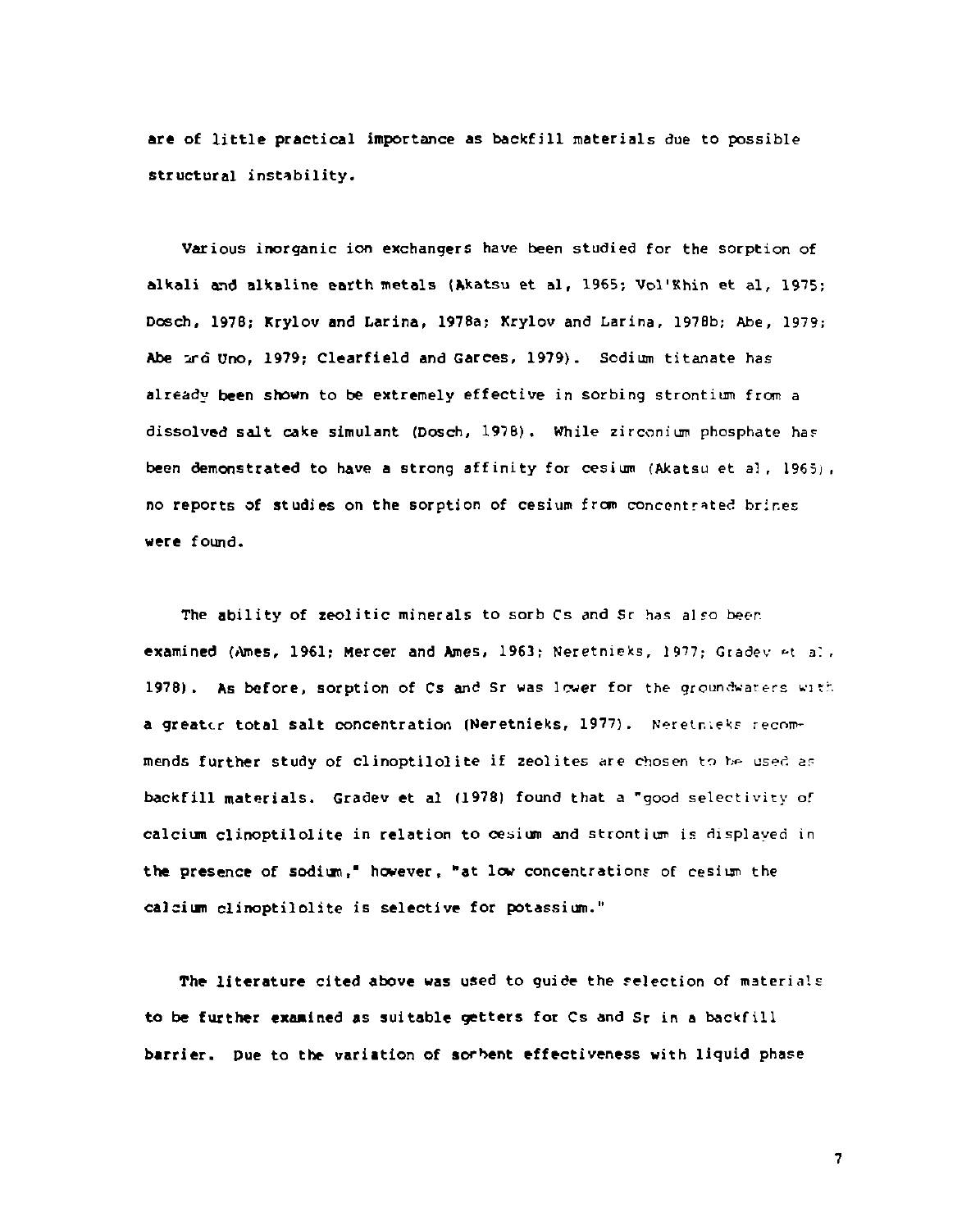composition it was necessary that studies using site-specific brines be done as part of this examination.

The purpose of this report is to present the sorption properties of potential sorbents for use in the Waste Isolation Pilot Plant (WIPP), a proposed geologic radioactive waste repository in bedded salt. WIPP brines A and B, brine simulants specific to the WIPP site , were used as solution phases in this work. Sorption properties are quantified through the u'e of empirical distribution coefficients,  $K_A^{-1}s$ . This report contairs the results of screening sorption studies and initial mechanistic and kinetic studies. Using a linear sorption model for migration and low backfill persorption results.

#### Exper imental

#### Materials

A variety of solid sorbents was examined, including clays, zeolites, and sodium titanate. Attapulgite and illite were obtained from the Source Clay Minerals Repository (van Olphen and Fripiat, 1979). The attapulgite was used as received. The illite was ground  $\cdot$  ith ceramic surfaces and the -60 sieve fraction (material passing through U.S.A. Standard Testing Sieve No. 60} was selected for sorption measurements. Anhydrite was obtained from a geologic formation in southeastern New Mexico, it was prepared for use in

*H*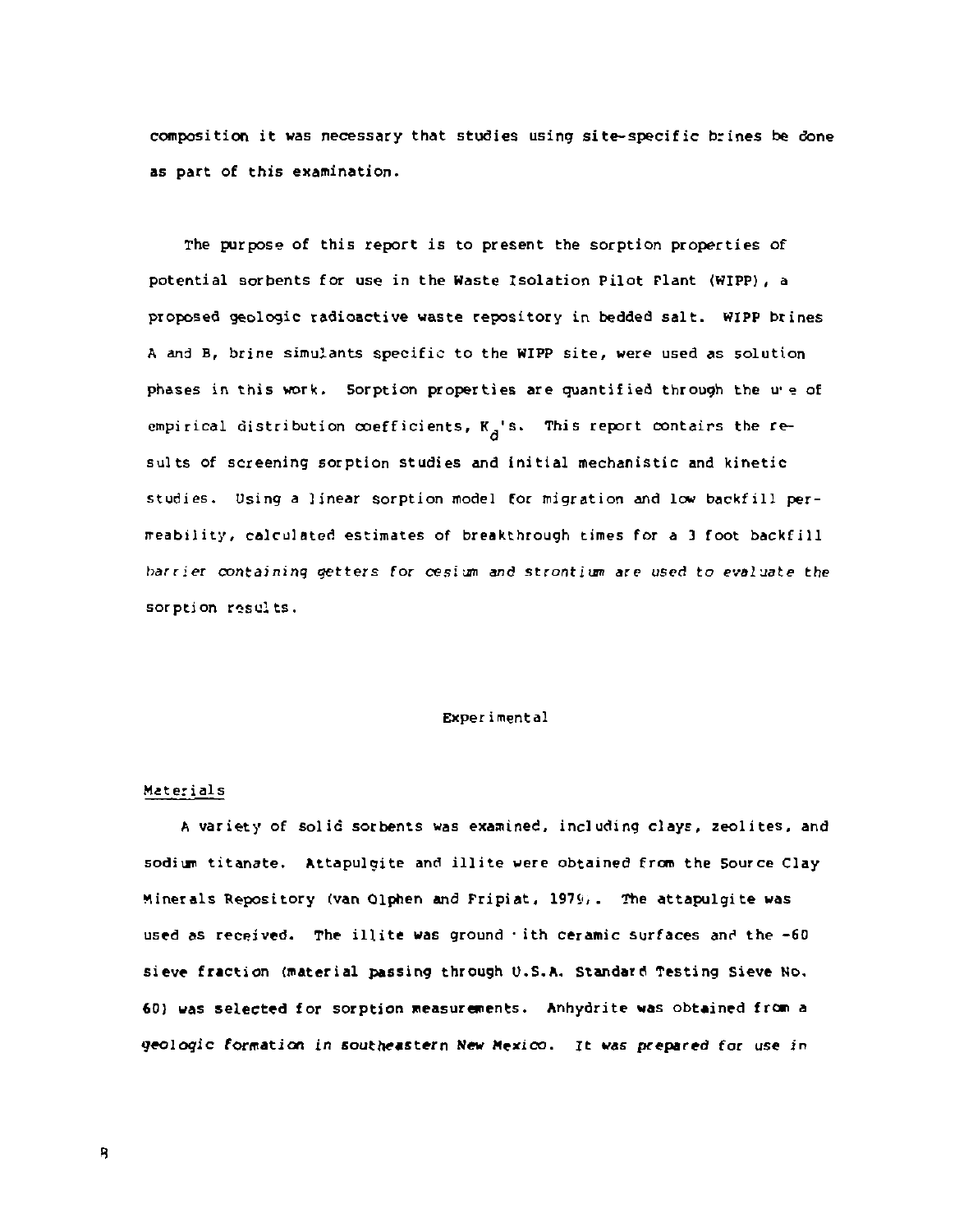the same manner as the illite, Eleana shale was obtained from a geologic formation in the Cal: co Hills region of the Nevada Test Site. It was pulverized until 95 percent was -170 mesh and the remaining 5 percent was -66 mesh. Samples of commercially available bentonite, clinoptilolite , a mordenite-type zeolite, chabazite/erionite, vermiculits, and synthetic zeolites (4A,5A,13X) were obtained from commercial suppliers. They were used as received. Synthetic zeolites AW300 and AW500 were obtained frorr commercial suppliers. They were also ground with ceramic surfaces and the -100 sieve f'actions were selected for the sorption measurements. The sodium titanate and titanate-loaded 2eolite were prepared by R. G. Dosch, Sand'a National Laboratories, Albuquerque, NM. Sources, analytical results, and references for these solid materials are given in Appendix A.

Radiotracers were obtained in aqueous stock solution as <sup>137</sup> CF T in 1 M HC1 and  $^{85}$ Sr(II) in 0.5 M HNO<sub>2</sub> or 0.5 M HC1. Aliguots of the diluted stock solutions were evaporated to dryness and the remaining solid residue dissolved in brine at a pH value approximately equal to the *detire-r*  sample pH. These radiotracer-containing brine solutions were used for spiking the batch sorption samples.

Synthesized WIPP brines A and B were used as solution phases in the initial screening sorption studies. Brine A is representative of groundwater in contact with the potash-containing layers overlying the vicinity cf the proposed WIPP site, while brine B represents water in contact with the halite of the proposed waste horizon. The major constituents of these brines are denoted in Table 1. Detailed compositions are given in Appendix B.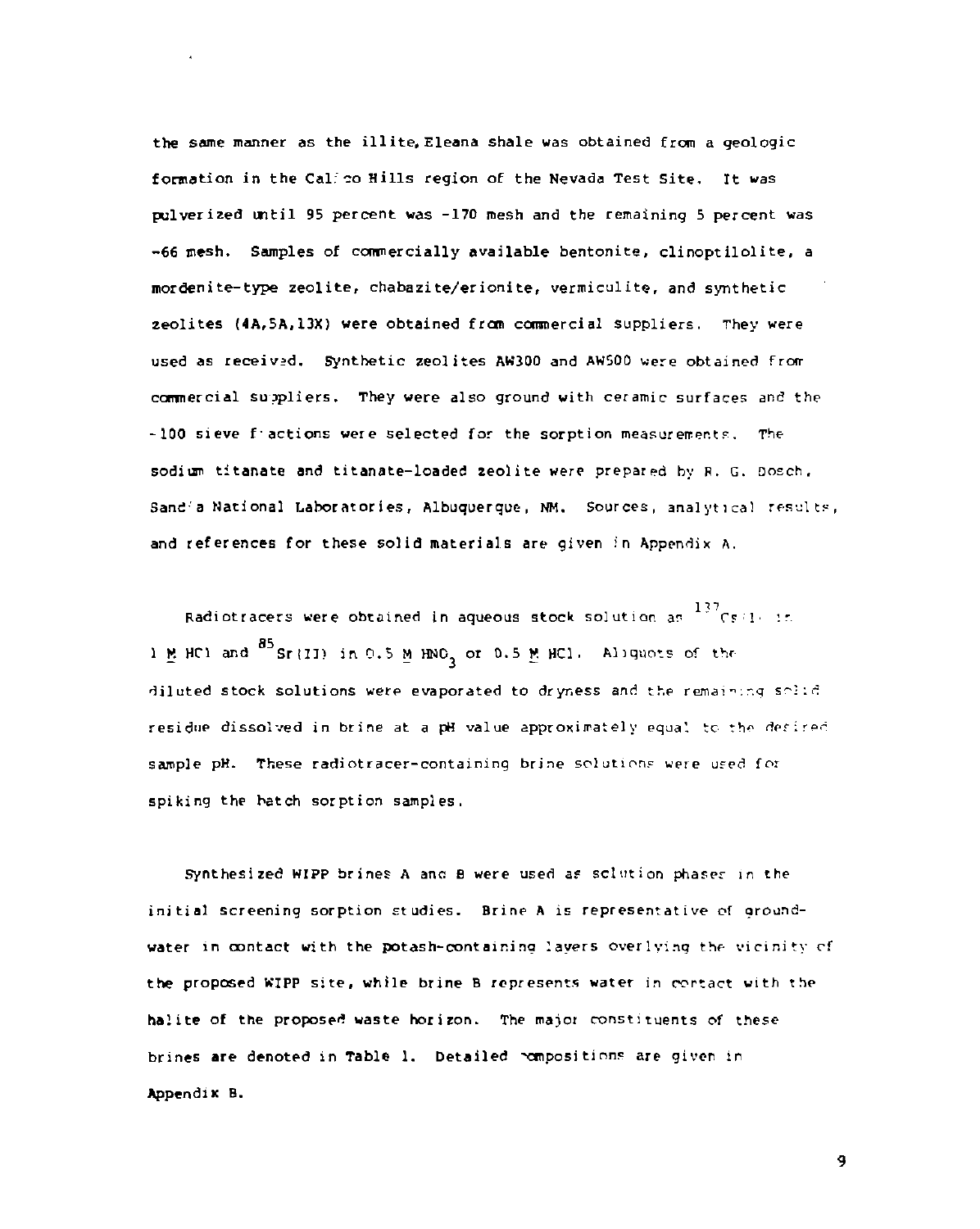#### TABLE 1

|                                             |  |  |  | $na^{+}$ $n^{+}$ $n^{+}$ $ca^{++}$ $ca^{-}$ $so_{4}^{--}$ $RO_{3}^{--}$ $BO_{3}^{---}$ |  |  |  |
|---------------------------------------------|--|--|--|----------------------------------------------------------------------------------------|--|--|--|
| Brine A 1.8 0.8 1.4 0.02 5.4 0.04 0.01 0.02 |  |  |  |                                                                                        |  |  |  |
| Brine B 5.0 --- --- 0.03 5.0 0.04 ----      |  |  |  |                                                                                        |  |  |  |

Representative Brine Compositions Major Constituents, Molarity

Two other solution phases were incorporated into this work for purposes of mechanistic studies. In order to determine the effect of the competing ion concentration on K<sub>a</sub>, a 1:99 dilution of brine A (i.e., a 1% brine A solution) was prepared with deionized water and was used as the liquid phase in several sorption measurements. A second, variant brine A was prepared in which  $Cs(I)$ ,  $Sr(II)$  and several other minor constituents were omitted (see

...dix B). This brine was used in sorption measurements in an effort to  $\triangle$   $\cdots$  . ne what effect, if any, a change in Cs(I) or Sr(II) concentration a have on K\_. *a* 

#### Procedures

The following procedure was used for all batch sorption measurements. Initially, 10 ml of brine were agitated with the solid sorbent for at least 24 hours. In most cases the quantity of solid material in each sample was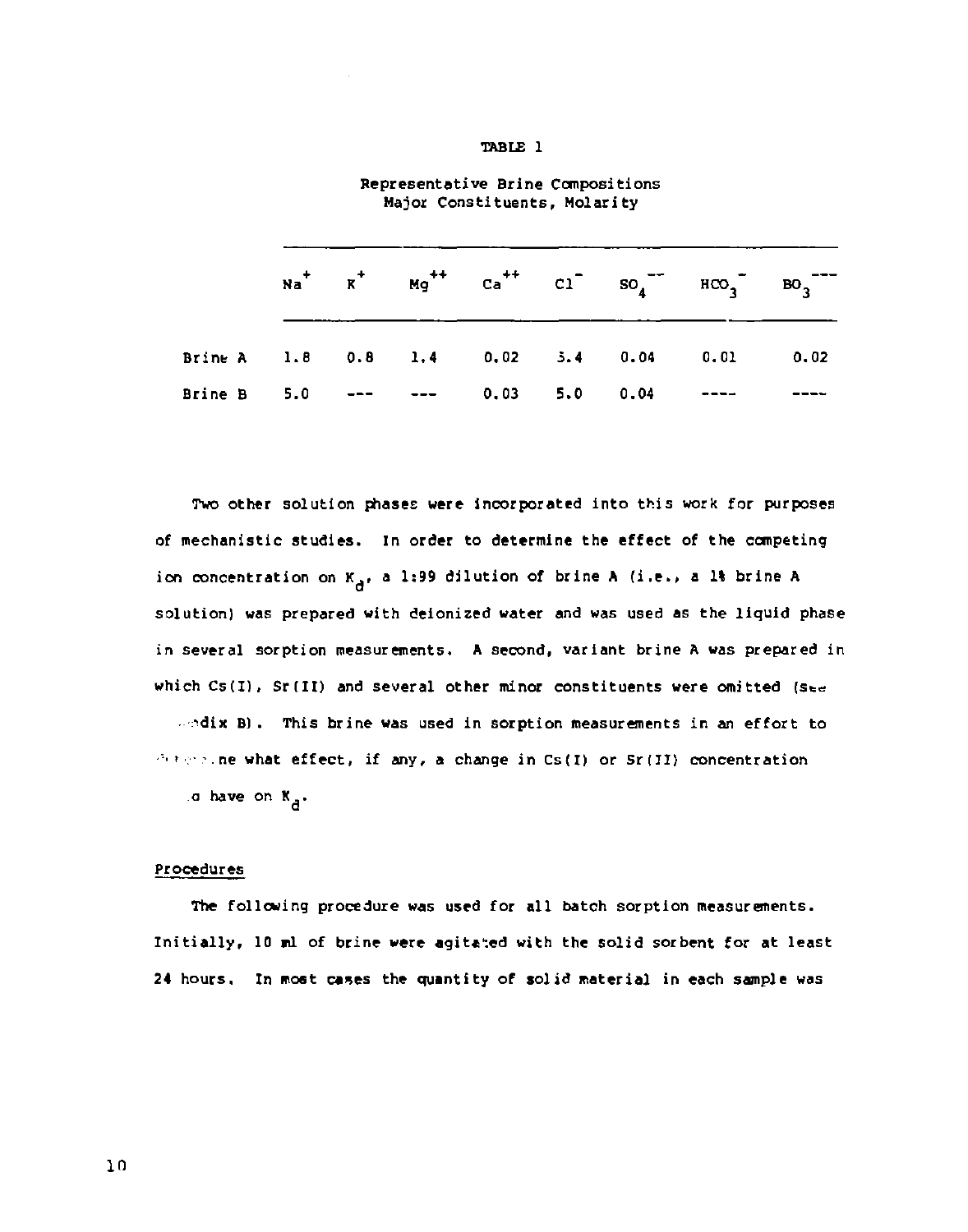0.5 g. Exceptions to this amount have been noted in the data tables. Following this initial contacting step, the pH of the solid-brine slurry was adjusted to a prechosen pH value by additions of aqueous HC1 or NaOH. The pH values of 6.5 {for samples containing brine A or 1% brine A) and 7.5 (for those solids in brine B) were chosen on the basis of work which determined these to be the approximate resulting pHs when these brines are contacted with bentonite or hectorite (memo to M. A. Molecke, 4512, by C. D. Winslow, 5812, dated February 19, 1980). Ten ml of brine containing radiotracer, also adjusted to the prechosen pH value, were then added to the slurry for a final, total liquid volume of 20 ml.

Batch contacting was done at room temperature (22-24 $^{\circ}$ C) and with agitation. For most samples, contact times were 1 week. Several duplicate samples were contacted for a 2 week period to determine if the batch composition had reached constant values during the first week.

The pH of the slurry was measured, but not adjusted, following the contacting period. A portion of the slurry was centrifuged at 12,000 G for 10 minutes. The supernatant brine was then filtered through 0.8 m pore aire Micropore filters. A 5 ml aliquot of filtered supernatant was analyzed with a gamna spectrometric counter containing a sodium iodide well-type detector. Reference counting standards of known concentration were counted with the samples.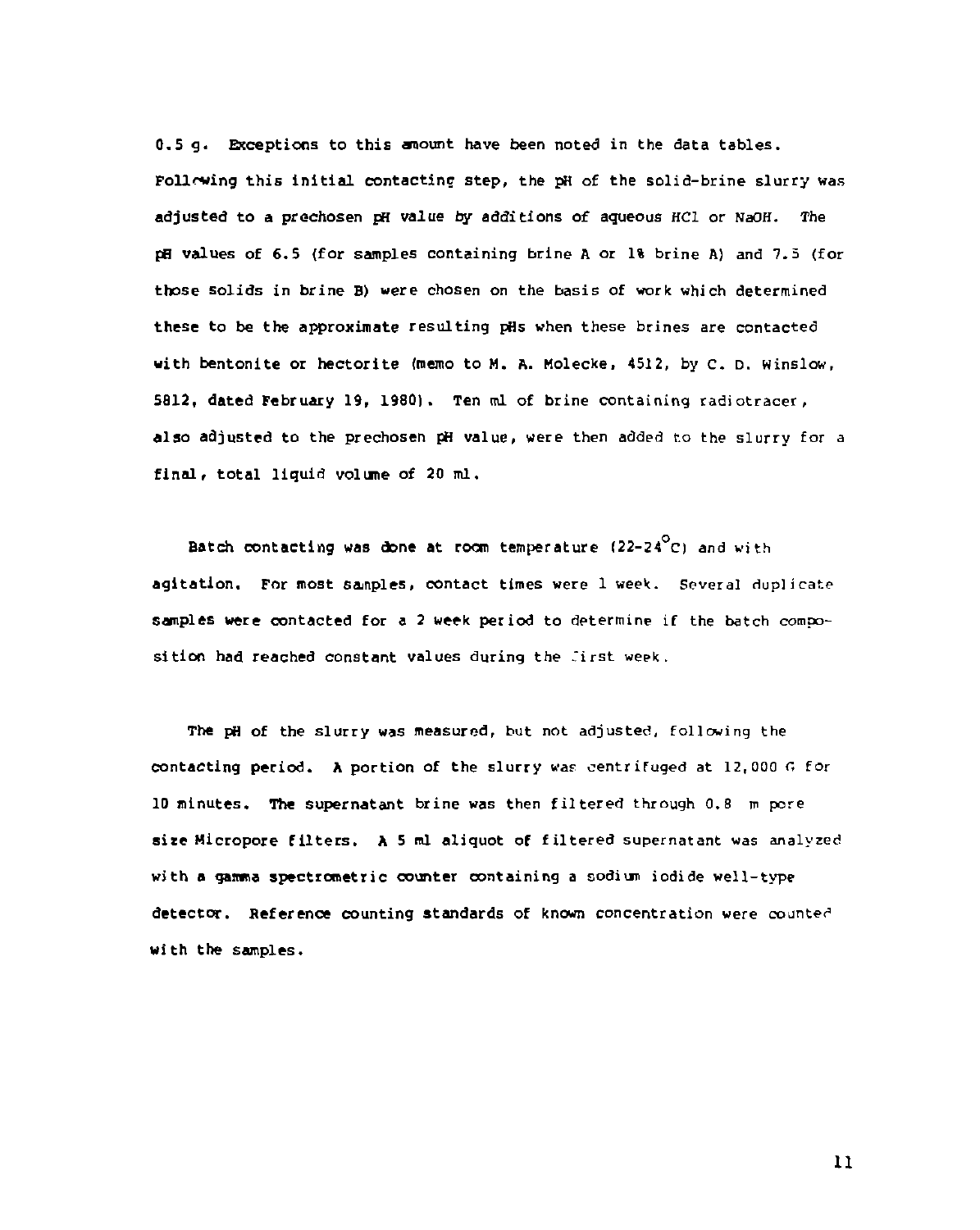Blanks (solids-free samples) and, when necessary, control samples (containing bentonite) were prepared and carried t rough all steps, with the exception of centrifugation for the blanks. The controls and blanks were included in order to correct the results for losses of radionuclide from solution not attributable to the presence of the sorber under study. All samples were prepared and run in duplicate.

#### Results

#### Distribution Coefficient Calculations

The distribution  $\operatorname{coeff}$ icient,  $\kappa_{\mathbf{d}}^{\phantom{\dag}},$  is defined as the ratio of the quantity of sorbed species per unit mass of solid-phase sorbent,  $C_{\sigma}$ , to the concentration per unit volume of that species in the liquid phase,  $c_1$ .

A  $K_A$  is not a basic chemical property of the system. It is an empirical ratio of solid phase to liquid phase concentrations under the conditions of measurement. It can be a function of the concentrations of all species in solution, including solution pH and Eh. The sorption isotherm is linear when the ratio of the equilibrium concentrations in the two phases is independent of concentration. Algebraically, this linear sorption isotherm relationship can be expressed as follows:

$$
K_{\rm d} = \frac{c_{\rm s}}{c_1} \tag{1}
$$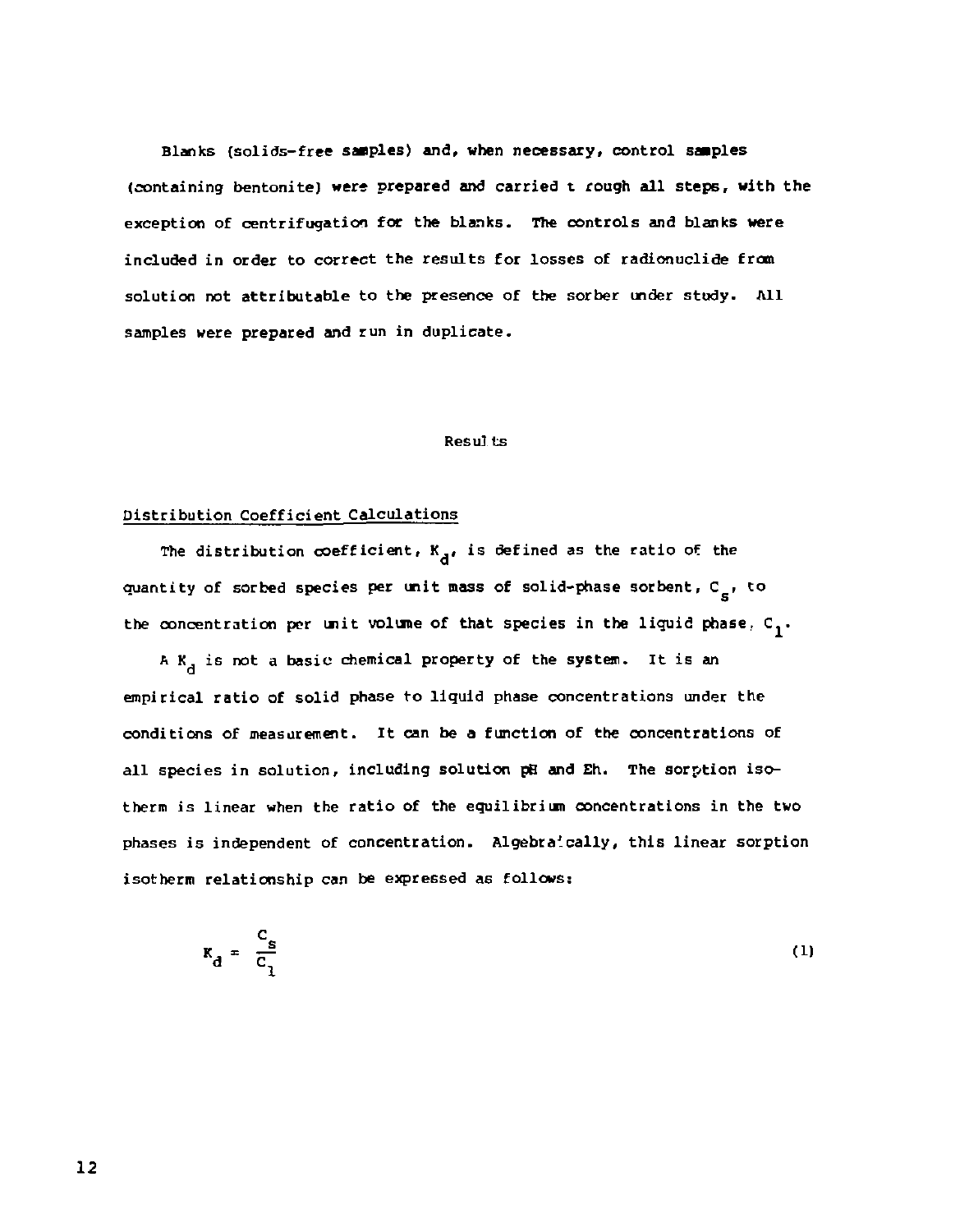The linear sorption isotherm has been chosen as the model for the results in this report. This may not necessarily be the case and one must be careful about generalizing batch sorption  $K_A$  results to conditions other than those under which the results were obtained. However, such results are useful in roughly evaluating potential getters for use in a

For most samples in this study,  $K_A$  values (in units of ml/g) were calculated by using the following equation:

$$
K_{\rm d} = \frac{V}{W} \frac{(R_{\rm f} - R_{\rm s})}{(R_{\rm s} - R_{\rm b})} \tag{2}
$$

where:

V *~* total liquid volume (ml) in contact with solid sorbent

- $W = \text{mass}$  (q) of solid sorbent in sample
- $R_{z}$  = average count rate per unit volume of feed brine
- *fi* \* average count rate per unit volume of filtered sample supernatant brine
- R<sub>h</sub> = average background count rate normalized to a unit volume of counted brine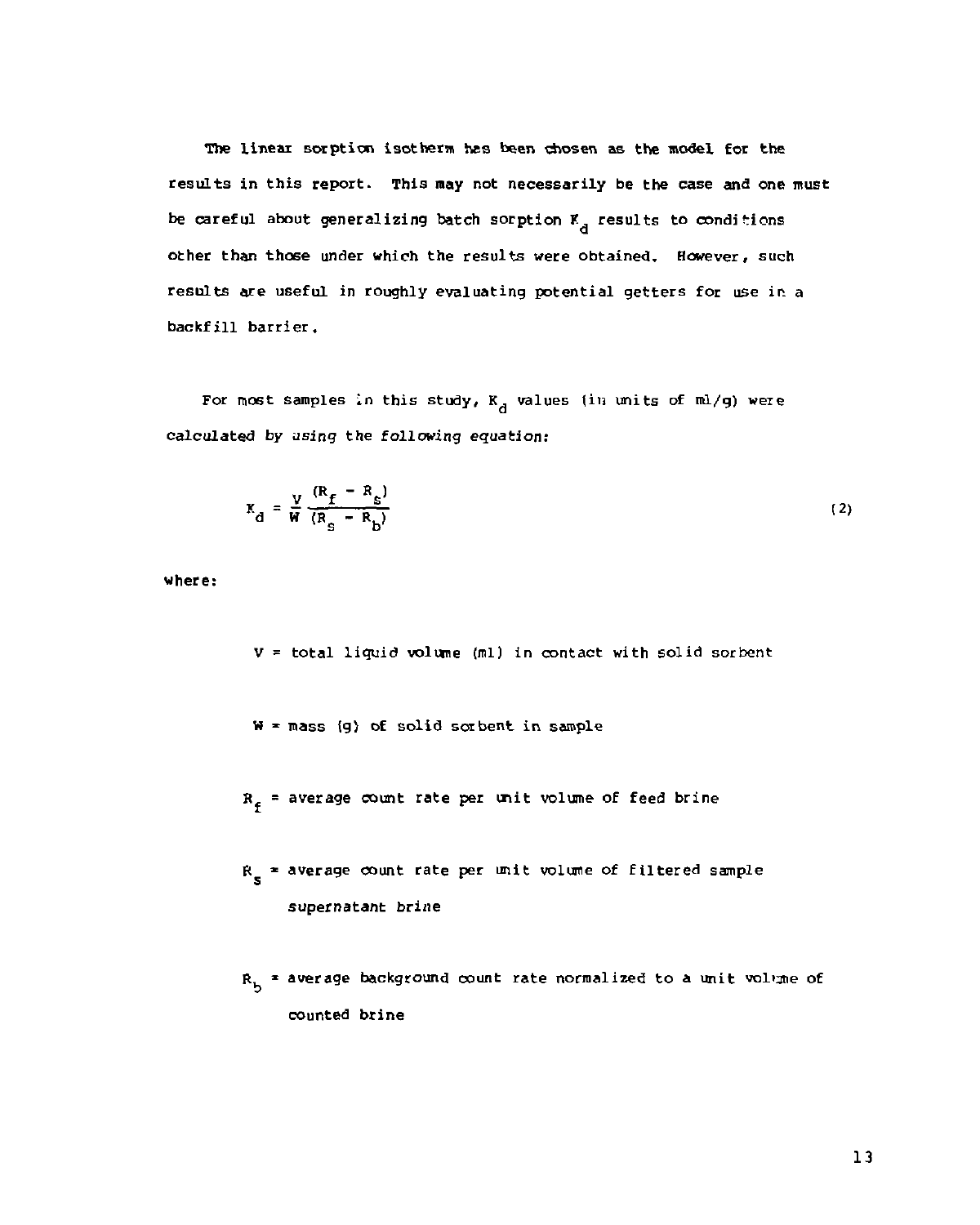In all instances,  $R_f$  was taken to be equal to the average count rate for the blank samples of tracer-containing brine which contained no solids but had the same history as corresponding solids-containing samples.

For those samples which contained bentonite as well as the solid whose sorption properties were to be examined, the K<sub>d</sub> (corrected for the sorption contribution of bentonite) for the solid sorbent of interest was calculated using the following expression:

$$
K_{\rm d} = \frac{V}{W} \left[ \frac{(R_{\rm f} - R_{\rm s})}{(R_{\rm s} - R_{\rm b})} - \frac{(R_{\rm f} - R_{\rm sb})}{(R_{\rm sb} - R_{\rm b})} \right]
$$
(3)

where:

V,  $R_f$ ,  $R_s$ ,  $R_h$  = as in previous expression

 $W = \text{mass}$  (q) of the solid sorbent of interest (i.e., mass of mixture minus mass of bentonite)

```
R_{ch} = average count rate per unit volume of filtered
      supernatant brine for samples containing only
      bentonit e
```
Repeatability of results was within a factor of 2 for duplicate samples and, therefore, precision within a factor of 2 was judged to be acceptable.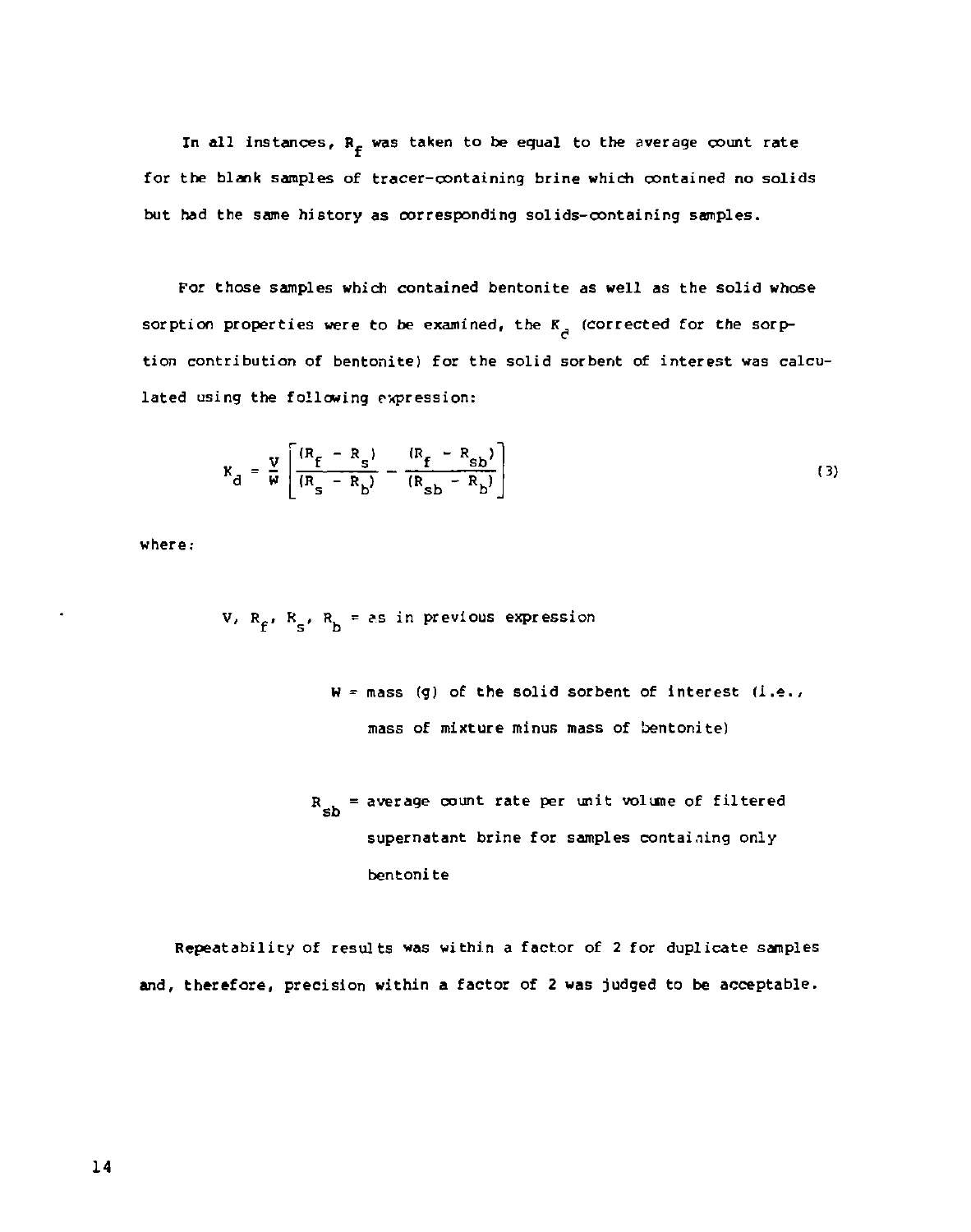#### Batch Sorption Results for <sup>03</sup>Sr(II)

Batch sorption results for  $85$ <br>Sr(II) in brine A and brine B are given in Tables 2 and 3, respectively. For the majority of sorbents examined, the values of  $K_A$  range from 0-100 ml/g. These results are consistent with the high total salt concentration of these brines.

Of the materials examined, sodium titanate is the sorbent with the highest  $\mathbf{K}_A$  in both brine A ( $\mathbf{K}_A$  = ~125 ml/g) and brine B ( $\mathbf{K}_A$  = 500-600 mi/g). These  $\kappa_{_{A}}$  values are still considerably lower than  $\sim\!\!10^4$  ml/g which was reported by Dosch (1978) for the sorption of strontium by sodium titanate in a salt cake simulant doped with cation impurities. While the salt cake simulant is high in sodium concentration  $(>6$  M Na (I)), other cations which could effectively compete with Sr(II) and reduce Sr(ll)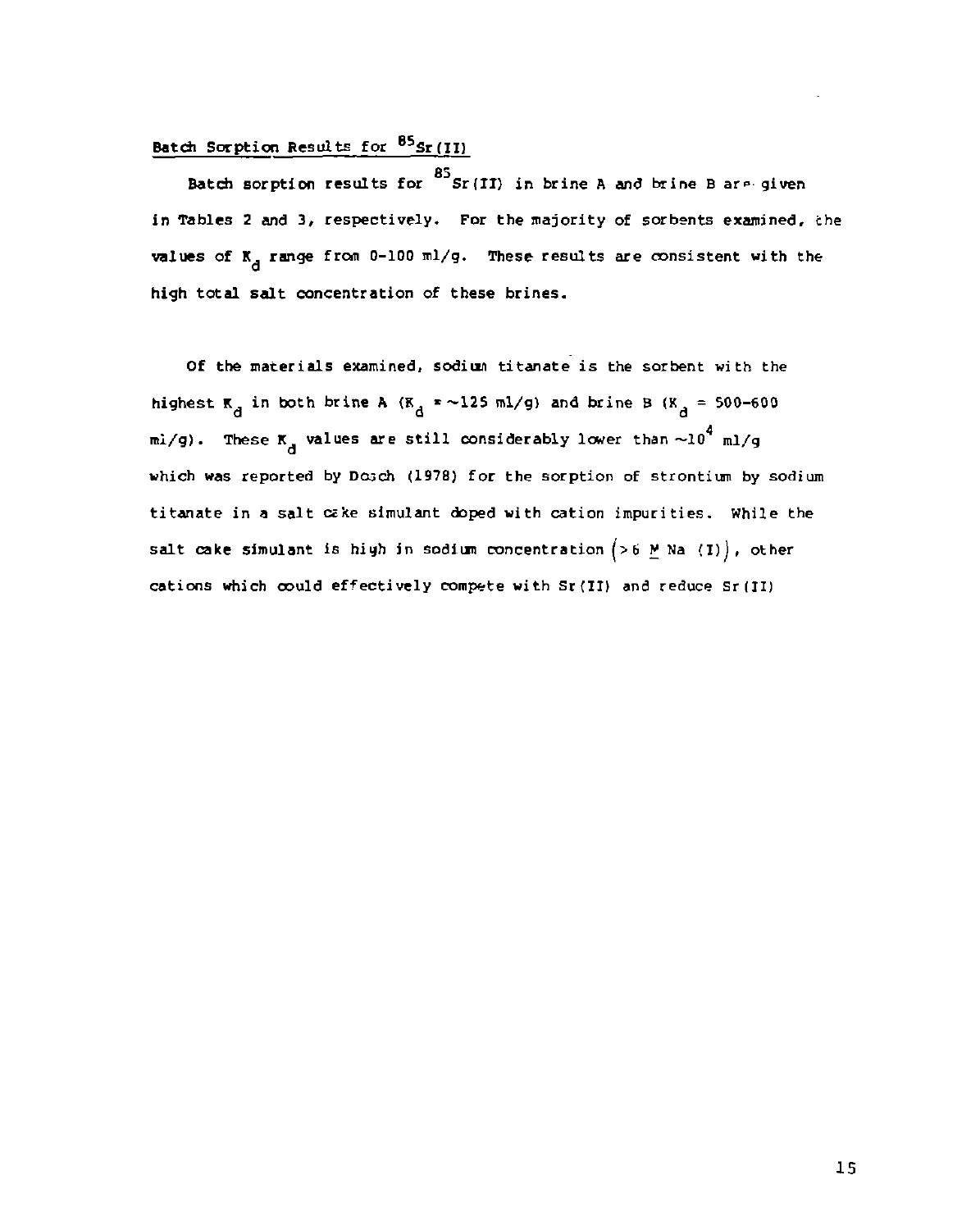#### TABLE 2

# Batch Sorption Results for <sup>09</sup>Sr in Brine A<br>at Room Temperature

Initial Tracer Concentration, C<sub>o</sub> =~5 x 10<sup>-11</sup> h<br>Total Strontium Concentration =~6 x 10<sup>-5</sup> <u>M</u><br>Batch Contact Time = 1 Week

| Sor bent               | Sample<br>Number | pH  | $R_d$ , ml/g | Final Liquid<br>Molar<br>Concentration<br>of Tracer |
|------------------------|------------------|-----|--------------|-----------------------------------------------------|
| Anhydrite              | 1                | 6.4 | $\mathbf{0}$ | $4.7 \times 10^{-11}$                               |
|                        | $\overline{2}$   | 6.6 | 0.8          | $4.6 \times 10^{-11}$                               |
| Chabazite/Erionite     | $\frac{1}{2}$    | 6.6 | 0.6          | $4.6 \times 10^{-11}$                               |
|                        |                  | 6.6 | 0.5          | $4.7 \times 10^{-11}$                               |
| Climoptilolite         | 1                | 6.5 | 2.5          | $4.4 \times 10^{-11}$                               |
|                        | $\overline{a}$   | 6.6 | 2.1          | $4.5 \times 10^{-11}$                               |
| Eleana Shale           | ı                | 6,7 | 0.5          | $4.6 \times 10^{-11}$                               |
|                        | $\overline{2}$   | 6.7 | 0            | $4.7 \times 10^{-11}$                               |
| Illite                 | $\frac{1}{2}$    | 6.7 | 0.2          | $4.7 \times 10^{-11}$                               |
|                        |                  | 6.7 | 0.3          | 4.7 $\times$ 10 <sup>-11</sup>                      |
| *Sodium Titanate       | 1                | 6.7 | 130          | $1.4 \times 10^{-11}$                               |
|                        | $\overline{a}$   | 6.7 | 120          | $1.5 \times 10^{-11}$                               |
| Sodium Titanate-loaded | ı                | 6.6 | 3.4          | $4.3 \times 10^{-11}$                               |
| Zeolite                | $\overline{a}$   | 6.7 | 3.2          | $4.4 \times 10^{-11}$                               |
| Zeolite (4A)           |                  | 6.6 | 8.4          | $3.9 \times 10^{-11}$                               |
|                        | $\frac{1}{2}$    | 6.6 | 6.5          | $4.0 \times 10^{-11}$                               |
| Zeolite $(13x)$        | 1                | 6.6 | 19           | $3.2 \times 10^{-11}$                               |
|                        | $\overline{2}$   | 6.6 | 20           | $3.1 \times 10^{-11}$                               |

\*C = ~6 x 10<sup>-11</sup> M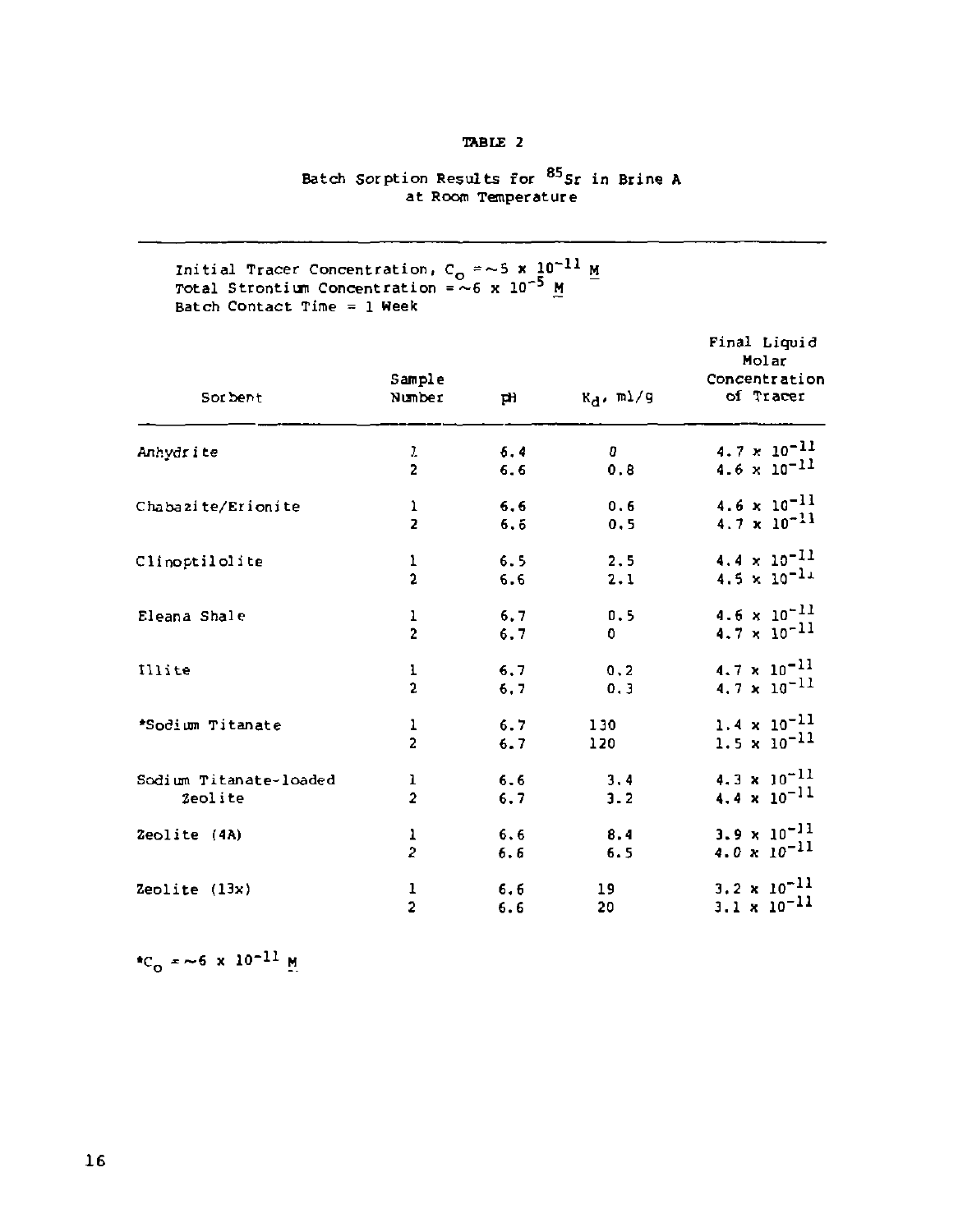#### **•ABLE 3**

# **Batch Sorption Results for <sup>85</sup> S r in Brine B at Room Temperature**

Initial Tracer Concentration,  $C_0 = \sim 5 \times 10^{-11}$  M<br>Total Strontium Concentration =  $\sim 2 \times 10^{-4}$  M<br>Batch Contact Time = 1 Week

| Sor bent           | Sample<br>Number | рH  | $K_A$ , $m1/g$ | Final Liquid<br>Molar<br>Concentration<br>of Tracer |
|--------------------|------------------|-----|----------------|-----------------------------------------------------|
| Chabazite/Erionite | ı                | 7.3 | 1.6            | $4.7 \times 10^{-11}$                               |
|                    | $\overline{2}$   | 7.3 | 0.9            | $4.7 \times 10^{-11}$                               |
| *Sodium Titanate   | ı                | 7.2 | 490            | $4.6 \times 10^{-11}$                               |
|                    | $\overline{a}$   | 7.5 | 590            | $3.9 \times 10^{-11}$                               |
| Sodium Titanate-   | ı                | 7.6 | 14             | 3, 6 $\times$ 10 <sup>-11</sup>                     |
| loaded Zeolite     | $\overline{2}$   | 7.7 | 15             | $3.5 \times 10^{-11}$                               |
| Zeolite (4A)       | ı                | 8.5 | 79             | $1.6 \times 10^{-11}$                               |
|                    | $\overline{2}$   | B.2 | 73             | $1.7 \times 10^{-11}$                               |
| Zeolite (13x)      | 1                | 7.6 | 23             | $3.1 \times 10^{-11}$                               |
|                    | $\overline{a}$   | 7.5 | 25             | $3.0 \times 10^{-11}$                               |

**\*C<sub>O</sub>** = ~6 x 10<sup>-11</sup> M

 $\ddot{\phantom{a}}$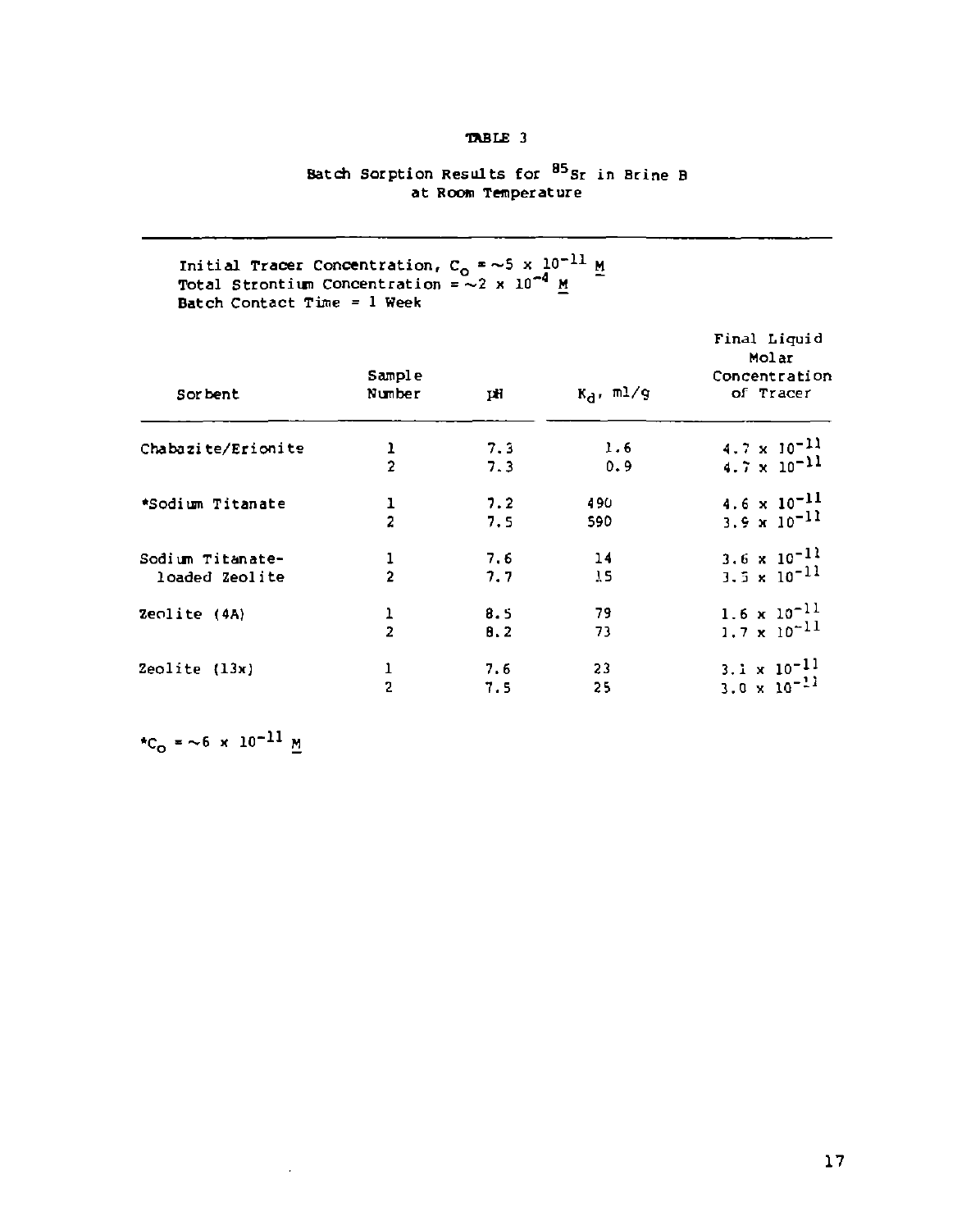sorption  $(such as Ca(II) and Mg(III))$ , are present only as trace impurities (<10 ppm). In Wipp brine A, however, the concentrations of Mg(II) and Ca(II) are 1.4 M and 0.02 M, respectively. In brine B, the concentration of Cat II) is 0.03 M. The difference, then, in composition between the salt cake simulant doped with cation impurities and the WIPP brines is the likely explanation for the discrepancy in  $K_{\alpha}$ 's. No systematic study to identify the most significant competing cations was done.<br>.

While Gradev et al (1978) found clinoptilolite to be selective for strontium in the presence of sodium, their work did not examine the sorption of Sr(II) in the presence of other competing ions. The results reported here show clinoptilolite to be a poor sorbent for strontium in brine A  $(K_a = -2.5 \text{ m1/g}).$ 

Since sodium titanate is the most effective getter, of the materials examined for <sup>85</sup> Sr(II) in WIPP brines, any further study on strontium sorption should include other inorganic ion exchangers isuch as zirconium phosphate) .

Effect of a Support Material on the Sorption of <sup>85</sup>Sr(II) on Sodium Titanate 85 The sorption of Sr(II} on two different forms of sodium titanate was studied. The sodium titanate was utilized both as a pure powder and loaded onto a zeolite support material. The  $K_A$  values obtained are reported in **a**  Table 4.

The titanate content of the zeolite was found by Dosch (private communication) to be 11.1 ;sercent. In Table 4, the  $K_A$  values for the

**IB**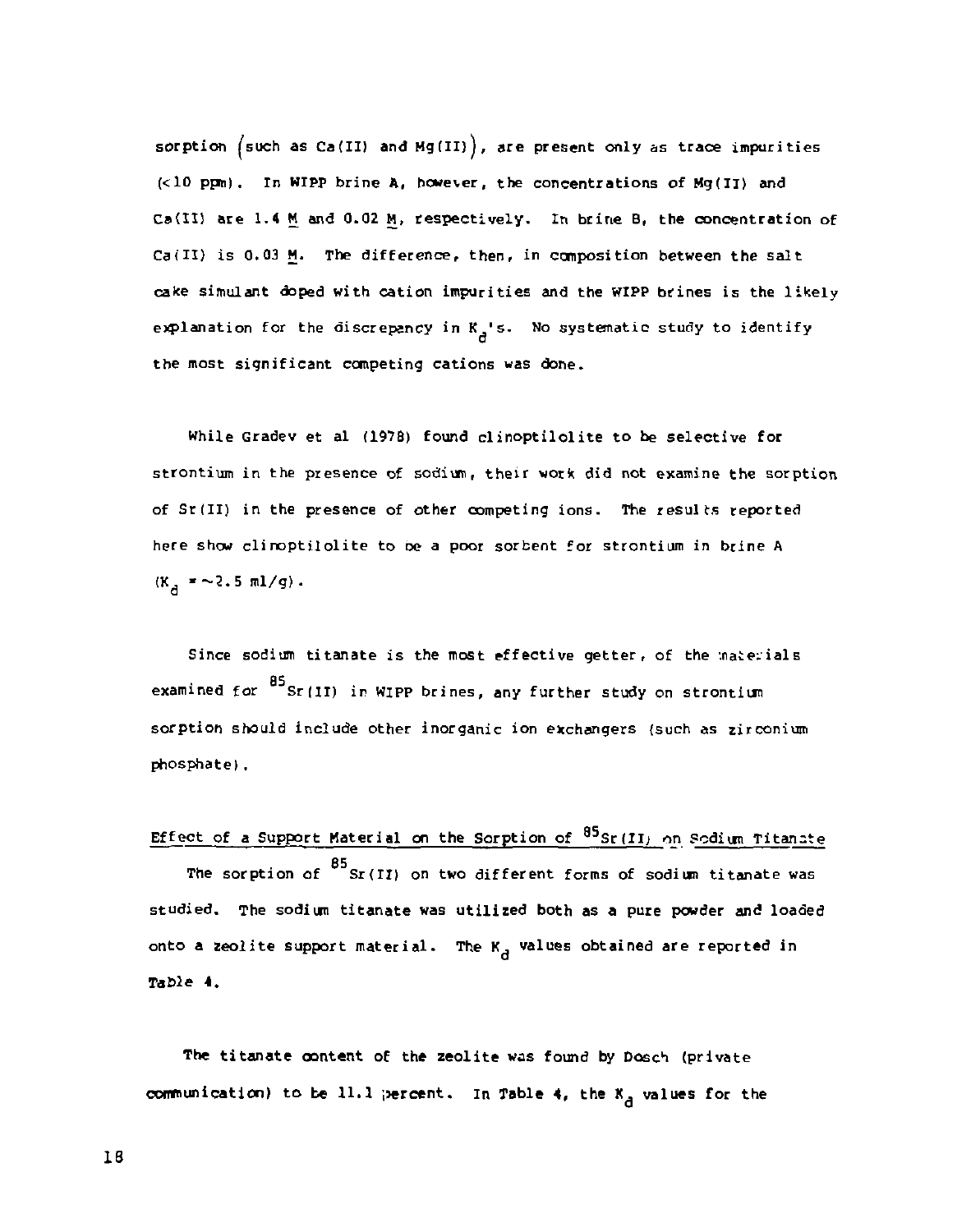#### TABLE 4

Effect of a Support Material on the Sorption<br>of <sup>85</sup>Sr on Sodium Titanate at Room T<del>em</del>perature

Initial Tracer Concentration, C<sub>o</sub> = ~6 x 10<sup>-11</sup> <u>M</u><br>Total Strontium Concentration = ~6 x 10<sup>-3</sup> M in Brine A<br>~2 x 10<sup>-4</sup> M in Brine B Batch Contact Time =  $1$  Week

|       |     | Sodium Titanate | Sodium Titanate-<br>loaded zeolite |                |  |
|-------|-----|-----------------|------------------------------------|----------------|--|
| Brine | pH  | $R_d$ , ml/g    | pH                                 | * $K_d$ , ml/g |  |
| ν     | 6.7 | 130             | 6.6                                | 31             |  |
| A     | 6.7 | 120             | 6.7                                | żŝ             |  |
| в     | 7.2 | 490             | 7.6                                | 130            |  |
| В     | 7.5 | 590             | 7.7                                | 140            |  |

\*K<sub>2</sub> based on weight of the sodium titanate only  $(-0.056 \text{ g/sample})$ 

titanate-loaded zeolite are based on the weight of the sodium titanate only (~0.056 g per sample). In both brines A and B, th^ K for ""Sr(II) on the titanate-loaded zeolite is approximately 4 times smaller than that for the powder. Apparently, the presence of the zeolite support material hinders the sorption of  $85$ <br>the sorption of Sr(II) on sodium titanate. One possible explanation for this might be the physical blocking of sorption sites by competing cations within the pores of the zeolite.

For purposes of incorporation in a backfill barrier, a support material would not be necessary and the sodium titanate would best be utilized as a powder.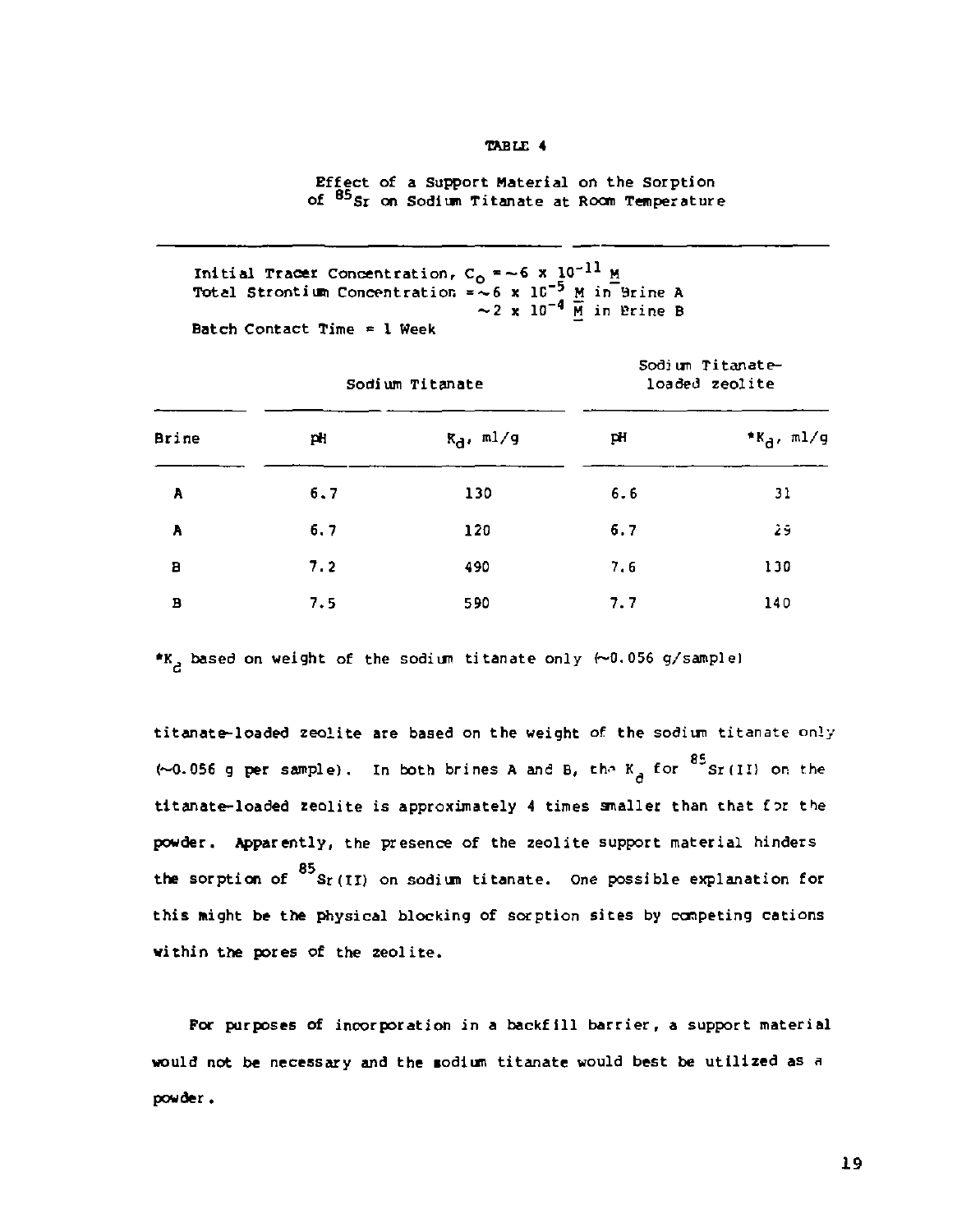### Batch Sorption Results for  $85$ Sr(II) on Sodium Titanate at Different Total Strontium Concentrations

Table 5 contains  $K_A$  values representing the sorption of  $^{85}$  Sr(II) on sodium titanate powder at total strontium concentrations of 6 x 10<sup>-11</sup> M K d same at these different concentrations, being equal to  $\sim$ 130 ml/g in both cases. A constant K<sub>2</sub> is consistent with a linear sorption isotherm model for this concentration range; however, data at intermediate concentrations would be needed to confirm linearity.

#### Effect of Contact Time on the Batch Sorption of <sup>05</sup>Sr(II)

Duplicate sets of chabazite/erionite and zeolite (4A) samples were contacted with radiostrontium-containing brines for one and two-week periods of time. The  $r_A$  results are presented in Table 6. There is no

#### TABLE 5

Batch Sorption Results for  $^{85}$ Sr on Sodium Titanate at Different Total Strontium Concentrations

```
Initial Tracer Concentration, C<sub>o</sub> = \sim6 x 10^{-11} M
Batch Contact Time = 1 Week
Room Temperature 
pH = 6.7
```

| m ı |
|-----|
|     |

| <b>Sorbent</b>  | Sample<br>Number | Total Strontium<br>Concentration<br>= $6 \times 10^{-11}$ M<br>(variant brine A) | Total Strontium<br>Concentration<br>$= 6 \times 10^{-5}$ M<br>(brine A) |  |
|-----------------|------------------|----------------------------------------------------------------------------------|-------------------------------------------------------------------------|--|
| Sodium Titanate |                  | 130                                                                              | 130                                                                     |  |
|                 | 2                | 120                                                                              | 130                                                                     |  |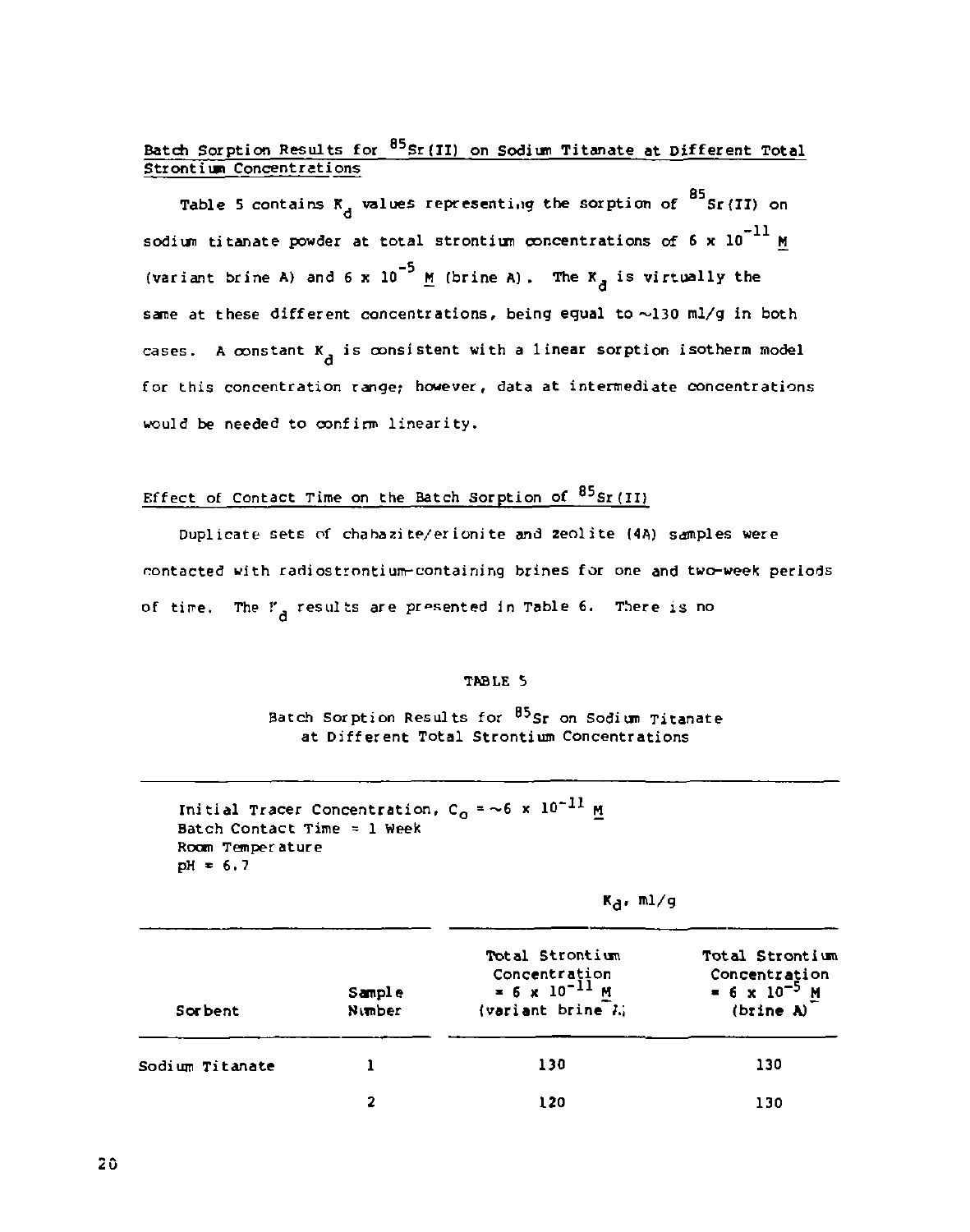#### TABLE 6

#### Effect of Contact Time on the Batch Sorption of  $85_{\text{Sr}}$ at Room Temperature

# Initial Tracer Concentration, C<sub>O</sub> = ~5 x 10<sup>-5</sup> M<br>Total Strontium Concentration = ~6 x 10<sup>-5</sup> M in Brine A<br>\* ~2 x 10<sup>-4</sup> M in Brine B

|              |       |                  | One Week<br>Contact Time |     | Two Week<br>Contact Time |      |  |
|--------------|-------|------------------|--------------------------|-----|--------------------------|------|--|
| Sor bent     | Brine | Sample<br>Number | $K_A$ , ml/g             | рH  | $k_{\rm d}$ , m1/g       | рH   |  |
| Chabazite/   | Α     |                  | 0.6                      | 6.6 | 0.2                      | 6.7  |  |
| Erionite     |       | $\overline{2}$   | 0.5                      | 6.6 | 0.8                      | 6.9  |  |
| Zeolite (4A) | Α     | ï                | 8.4                      | 6.6 | b.2                      | 6.8  |  |
|              |       | $\overline{2}$   | 6.5                      | 5.6 | 7,0                      | 6.9  |  |
| Chabazite/   | B     | 1                | 1.6                      | 7.3 | 1.4                      | 7.4  |  |
| Erionite     |       | $\overline{2}$   | 0.9                      | 7.3 | 1.2                      | 7.4  |  |
| Zeolite (4A) | B     | ı                | 79                       | 8.5 | 81                       | 8. G |  |
|              |       | $\overline{a}$   | 73                       | 8.2 | 86                       | 8.4  |  |

significant difference in  $K_A$  between one and two weeks of contact time. These data show that the batch composition reached constant values during the first week.

### Batch Sorption of  $^{85}$ Sr(II) at Different Competing Ion Concentrations

In Table 7,  $K_{\tilde{C}}$ 's for the sorption of  $\tilde{C}$  Sr(II) on different sorbents in brine  $A$ , brine  $B$ , and  $2\ell$  brine  $A$  are presented. In agreement with the literature (Gradev et al. 1980; Neretnieks, 1977), sorption of  $^{85}$ Sr(II) was greater in those solutions of lower total ionic strength.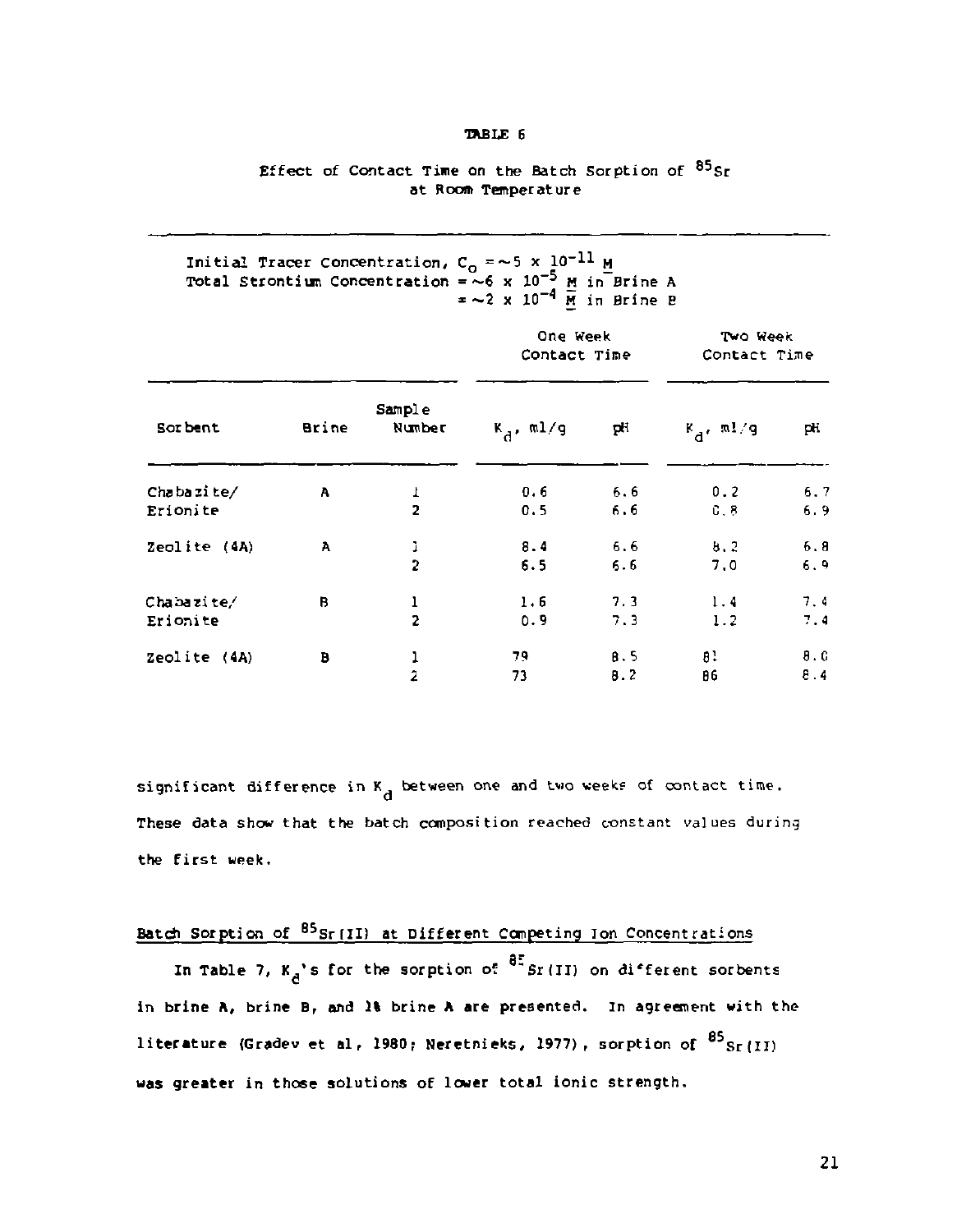#### TABLE 7

#### Batch Sorption of <sup>85</sup>Sr at Different Competing Ion Concentrations

Initial Tracer Concentration, C<sub>O</sub> = ~5 x 10<sup>-11</sup> M (except as noted)<br>Total Strontium Concentration = ~6 x 10<sup>-5</sup> M in Brine A<br>= ~2 x 10<sup>-4</sup> M in Brine B<br>= ~6 x 10<sup>-7</sup> M in 10 Brine A Batch Contact Time =  $1$  Week at Room Temperature

|                                |                  | 18 Brine A   |     | Brine A      |     | Brine B      |     |
|--------------------------------|------------------|--------------|-----|--------------|-----|--------------|-----|
| Sor bent                       | Sample<br>Number | $K_A$ , ml/g | pH  | $K_a$ , ml/g | рH  | $K_A$ , ml/g | pН  |
| Chabazite/                     | ı                |              |     | 0.6          | 6.6 | 1.6          | 7.3 |
| Erionite                       | $\overline{2}$   |              |     | 0.5          | 6,6 | 0.9          | 7.3 |
| Sodium                         | 1                | *65,000      | 7.3 | $*130$       | 6.7 | *490         | 7.2 |
| Titanate                       | $\overline{2}$   | 120,000      | 7.2 | $-120$       | 6.7 | *590         | 7.5 |
| Sodi un                        | ı                | $*3,400$     | 7.7 | 3.4          | 6.6 | 14           | 7.6 |
| Titanate-<br>loaded<br>zeolite | $\overline{2}$   | *3.500       | 7.8 | 3.2          | 6.7 | 15           | 7.7 |
| Zeolite (4A)                   |                  | $*25,000$    | 7.0 | 8.4          | 6.6 | 79           | 8.5 |
|                                | $\frac{1}{2}$    | $*23,000$    | 7.0 | 6.5          | 6,6 | 73           | 8.2 |
| Zeolite                        | 1                | *14,000      | 6.6 | 19           | 6.6 | 23           | 7.4 |
| (13X)                          | $\overline{a}$   | *13,000      | 6.6 | 20           | 6.6 | 25           | 7.5 |

 ${}^{\star}C_{0}$  = ~6 x 10<sup>-11</sup> M

Comparing sorption in brine A with that in 1% brine A (a two-orders-of magnitude change in the competing ion concentration),  $R_A$ 's are approxi**d**  mately three-orders-of-magnitude greater in 1% brine A. These results are consistent with a competing ion effect and, thus, an ion exchange mechanimm. Hruever, it is impossible with these data alone to determine if ion exchange is the only sorption mechanism operative.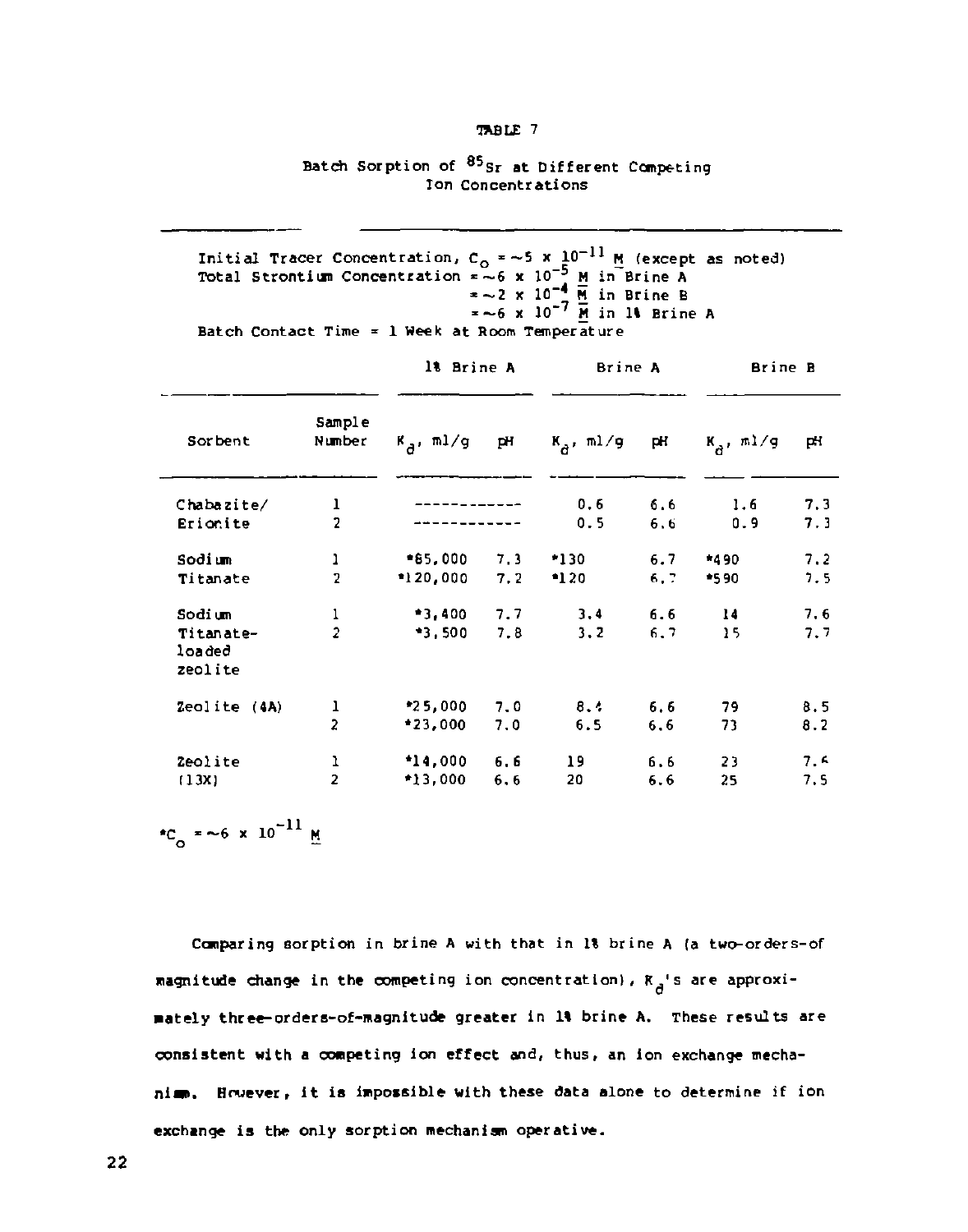Sodium titanate has a  $\bar{x}_a$  on the order of 10<sup>5</sup> ml/g in the 1% brine A, a result which is in close agreement with the value of 1.2 x  $10^5$  ml/g (weight of sodium titanate  $\neq$  0.5 g ... olume = 25 ml; contact time = 144 hours) reported by Dosch (1978) for the sorption of strontium by sodium titanate in cation-doped salt cake simulant.

Comparisons of  $K_A$ 's obtained in brine A and brine B are more complicated. While the concentration of Na(I) and Ca(II) is greater in brine B, the K(I) **and** Mg(II) present in brine A is absent in brine B. Changes in  $\overline{x}_A$  in going from brine A to B vary from virtually no change at all  ${chabazite/erionite}$  and zeolite (13X) ] to an increase of nearly 10  $\mu$ zeolite MA' 1. These variances may arise from differences in cation selectivity among the sorbents examined.

#### Batch Sorption Results for <sup>137</sup>Cs(I)

Batch sorption results for  $^{137}$ Cs(I) in brine A and brine B are given in Tables 8 and 9, respectively. As was the case with <sup>85</sup> Sr(II), K<sub>3</sub>'s are lew to moderate (1-100 ml/g) for the majority of scrbents examined, as might be anticipated by the high salt concentrations of the brines.

Of **the** materials examined, the mordenite-type zeolite is the sorbent with the highest K<sub>d</sub> in brine A (K<sub>d</sub> = 27 ml/g), while illite has the highest  $\kappa_{\rm d}$  in brine B (K<sub>d</sub> = ~115 ml/g). The use of illite for sorbing **radiocesium from** solutions of high sodium concentration (concentration of **sodiun in brine B is 5 H) agrees** with the previously mentioned findings of **T«nura (1972) .**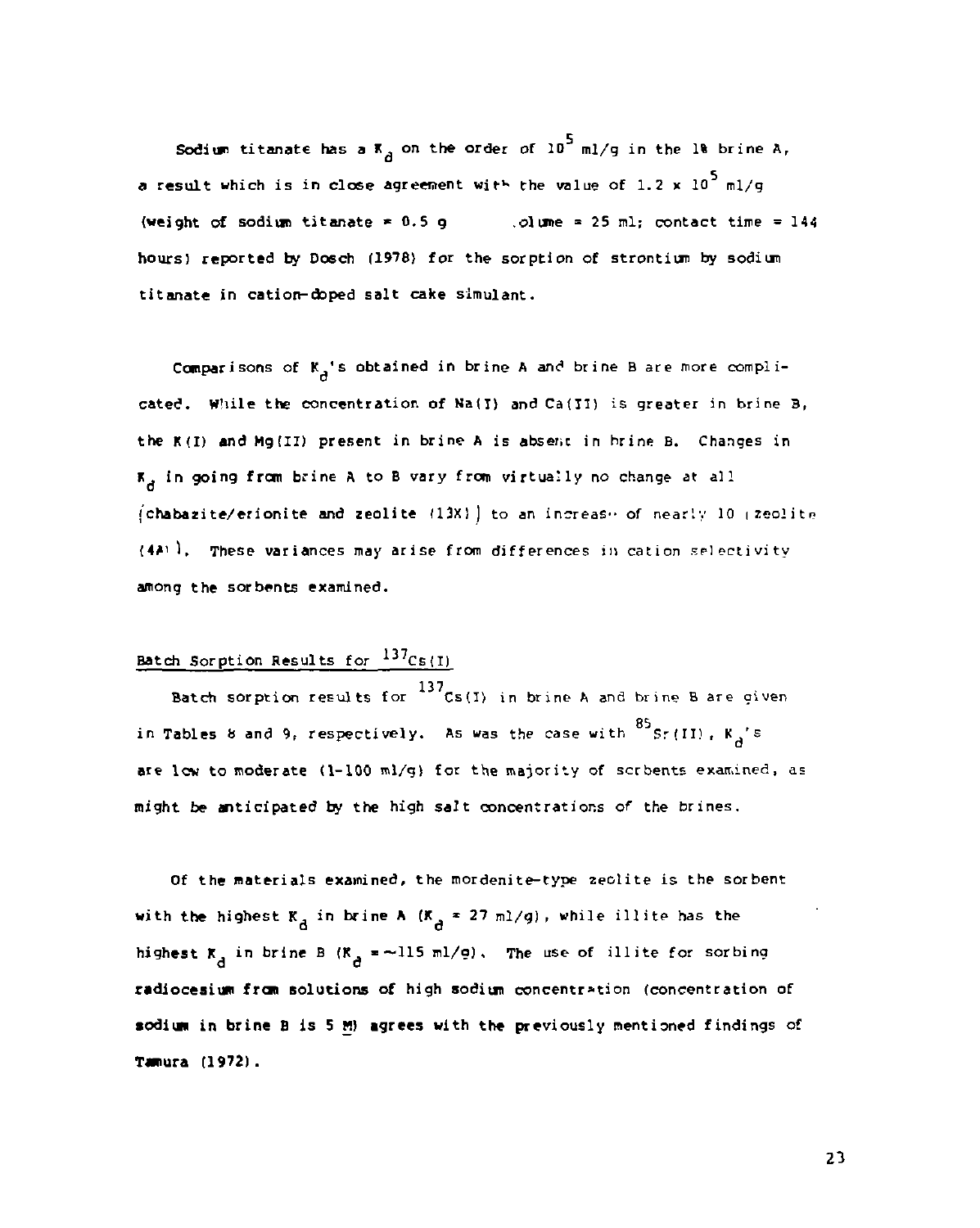### **TABLE 6**

# **Batch Sorption Results for <sup>137</sup> c s in Brine A at Room Temperature**

**Initia l Tracer Concentration, C <sup>0</sup> =~ 9 x 10"<sup>9</sup> M Total Cesiun Concentration \* — 1 x 10"^ M Batch Contact Time \* 1 Week** 

|                                                                    | Sample                  |            | *Ka, ml/g, Based<br>on Mass of Bentonite-<br>free Sorbent for All | Final Liquid<br>Molar                                 |  |
|--------------------------------------------------------------------|-------------------------|------------|-------------------------------------------------------------------|-------------------------------------------------------|--|
| Sor bent                                                           | Number                  | pH         | Mixtures                                                          | Concentration<br>of Tracer                            |  |
| Attapulgite                                                        | ı                       | 6.6        | 3, 2                                                              | $7.9 \times 10^{-9}$                                  |  |
|                                                                    | $\overline{\mathbf{z}}$ | 6,7        | 3.0                                                               | 8.0 $\times 10^{-9}$                                  |  |
| <sup>1</sup> Bentonite                                             | 1                       | 6.6        | 7.1                                                               | $4.8 \times 10^{-9}$                                  |  |
|                                                                    | $\overline{2}$          | 6.7        | 7.2                                                               | 4. $0 \times 10^{-9}$                                 |  |
| Chabazite/                                                         | ı                       | 6.6        | 18                                                                | $5.9 \times 10^{-9}$                                  |  |
| Erionite                                                           | $\overline{a}$          | 6.6        | 19                                                                | $5.9 \times 10^{-9}$                                  |  |
| $220$ wt. $\ell$<br>Clinoptilolite<br>80 wt. & Bent-<br>onite      | ı<br>$\overline{2}$     | 6.5<br>6.5 | -9.9<br>11                                                        | $4.2 \times 10^{-9}$<br>$4.1 \times 10^{-9}$          |  |
| $220$ wt. $\frac{1}{2}$<br>Eleana Shale<br>80 wt. 1 Bent-<br>onite | 1<br>$\overline{a}$     | 6.6<br>6.6 | 2.7<br>4.1                                                        | $4.6 \times 10^{-9}$<br>4.5 $\times$ 10 <sup>-9</sup> |  |
| <b>Illite</b>                                                      | ı                       | 6.6        | 6.1                                                               | 7.5 $\times$ 10 <sup>-9</sup>                         |  |
|                                                                    | 2                       | 6.7        | 7.0                                                               | 7.4 $\times$ 10 <sup>-9</sup>                         |  |
| Mordenite                                                          | ı                       | 6.7        | 27                                                                | $5.1 \times 10^{-9}$                                  |  |
| (zeolite)                                                          | $\overline{2}$          | 5.7        | 27                                                                | 5.1 $\times$ 10 <sup>-9</sup>                         |  |
| Sodium Titanate                                                    | ı                       | 6.7        | 2.5                                                               | $8.1 \times 10^{-9}$                                  |  |
|                                                                    | $\overline{2}$          | 6.7        | 2,6                                                               | $8.1 \times 10^{-9}$                                  |  |
| Sodium Titanate                                                    | ı                       | 6.6        | 26                                                                | 5.2 $\times$ 10 <sup>-9</sup>                         |  |
| loaded zeolite                                                     | $\overline{\mathbf{z}}$ | 6.7        | 26                                                                | 5.2 $\times$ 10 <sup>-9</sup>                         |  |
| Vermiculite                                                        | ı                       | 6.4        | 13                                                                | $6.3 \times 10^{-9}$                                  |  |
|                                                                    | 2                       | 6.4        | 16                                                                | $5.9 \times 10^{-9}$                                  |  |
| Zeolite (AW500)                                                    | 1                       | 6.7        | 23                                                                | 5.4 x $10^{-9}$                                       |  |
|                                                                    | $\overline{\mathbf{2}}$ | 6.7        | 23                                                                | 5.4 $\times$ 10 <sup>-9</sup>                         |  |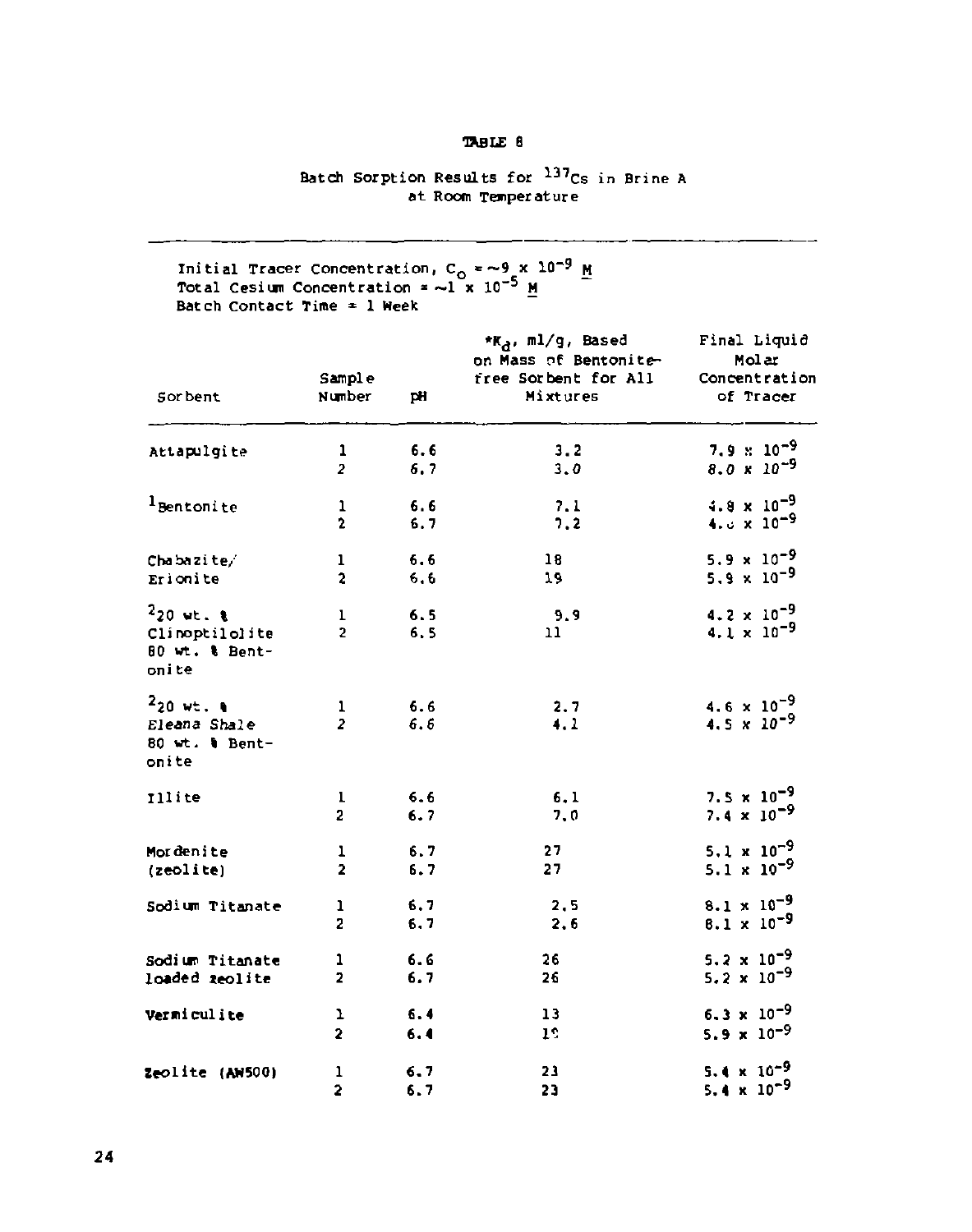#### TABLE 8—Continued

| Sor bent          | Sample<br>Number | pH  | *K., ml/g, Based<br>on Mass of Bentonite<br>free Sorbent for All<br>Mixtures | Final Liquid<br>Molar<br>Concentration<br>of Tracer |  |
|-------------------|------------------|-----|------------------------------------------------------------------------------|-----------------------------------------------------|--|
| Zeolite (4A)      |                  | 6.7 | 3.9                                                                          | $7.9 \times 10^{-9}$                                |  |
|                   | 2                | 6.7 | 4.2                                                                          | $7.8 \times 10^{-9}$                                |  |
| $Zeolite$ $(13X)$ |                  | 6.6 | 1.3                                                                          | $8.4 \times 10^{-9}$                                |  |
|                   | 2                | 6.6 | 1.2                                                                          | 8.4 x $10^{-9}$                                     |  |

<sup>1</sup>Mass of Bentonite = 2.0 g<br><sup>2</sup>Total Mass of Srlids = 2.5 g

\*For all mixtures, the  $K_d$  is corrected for the contribution to cesium sorption by the bentonite, using a  $K_A$  for bentonite of 7.1 ml/g.

The low K, of approximately 2.5 ml/g for sodium titanate is in agreement with the findings of Dosch (1978), who conclue i that a high sodium concentration precluded the use of sodium titanate for cesium removal. While Nowak (1980c) reports a  $K_A$  of approximately 3.0-5.0 ml/g for the sorption of  $^{137}$ Cs(I) on bentonite in WIPP brines, a slightly higher K<sub>2</sub> c of 7.1 ml/g was observed in this work.

The final pH values for those sorbents in brine A are close to the prechoeen pH of 6.5. However for samples consisting of sorbents in brine B, the final pH values range from 5.6 to 8.4 (prechosen pH was 7.5). This variability in pH for sorbents in brine 8 as opposed to the relative pH stability in brine A probably arises from a difference in buffering capacitv of **the** two solutions. This buffering action in brine A can be attributed to **that** brine's higher bicarbonate concentration.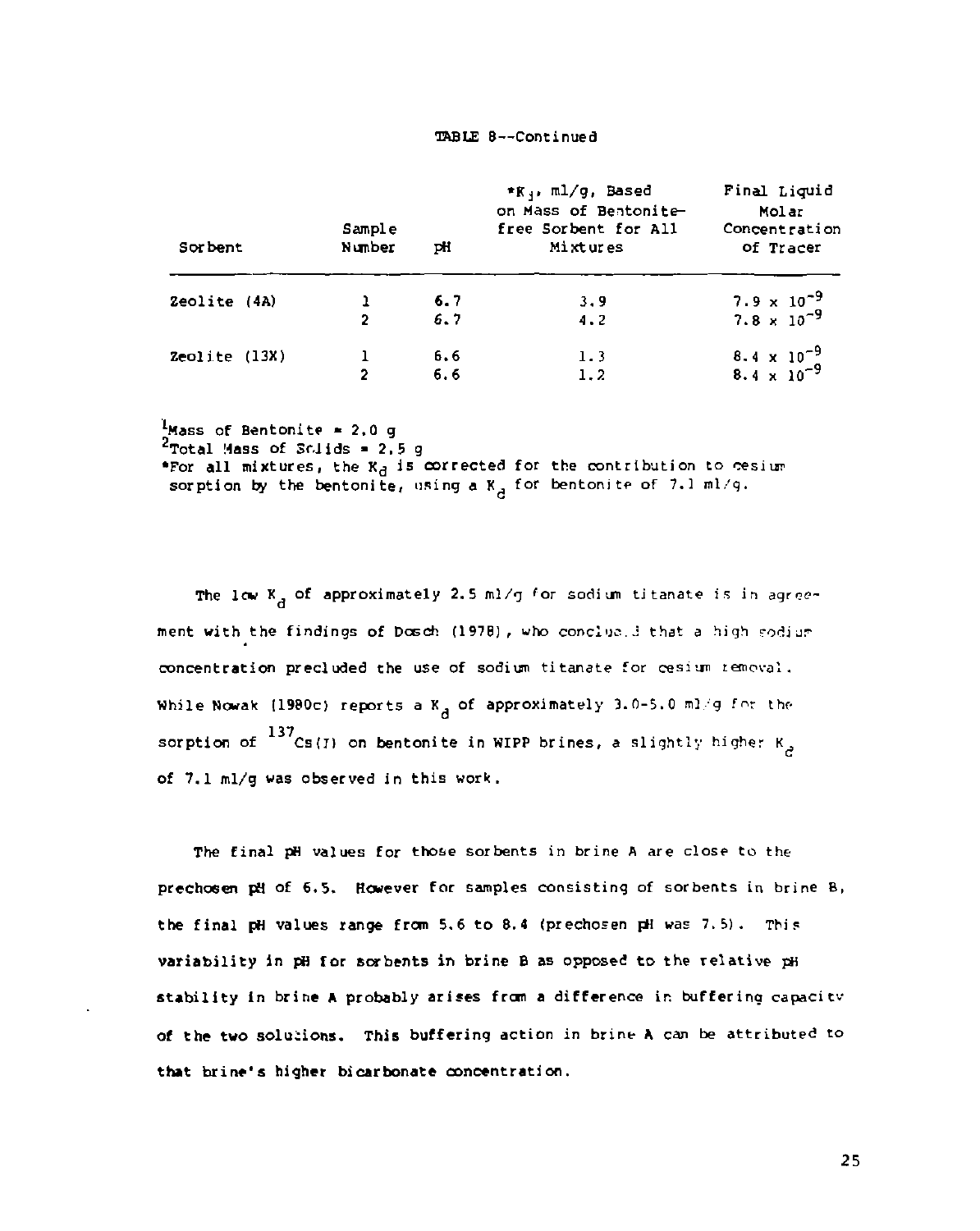### TABLE 9

# Batch Sorption Results for <sup>137</sup>Cs in Brine B<br>at Room Temperature

Initial Tracer Concentration,  $C_0 = -9 \times 1$ <br>Total Cesium Concentration = ~1 x 10<sup>-5</sup> M<br>Batch Contact Time = 1 Week 9 x 10<sup>-9</sup> M<br>-5 м

|                  |                  |     |                | Final Liquid<br>Molar         |  |
|------------------|------------------|-----|----------------|-------------------------------|--|
| Sor bent         | Sample<br>Number | тH  | $R_A$ , $m1/g$ | Concentration<br>of Tracer    |  |
| Attapulgite      | 1                | 6.4 | 8.7            | 6.9 x $10^{-9}$               |  |
|                  | 5                | 6.5 | 12             | $6.6 \times 10^{-9}$          |  |
| Chabazite/       | 1                | 6.0 | 57             | $3.5 \times 10^{-9}$          |  |
| Erionite         | $\overline{z}$   | 6.1 | 56             | $3.5 \times 10^{-9}$          |  |
| Illite           | ı                | 5.6 | 112            | $2.2 \times 10^{-9}$          |  |
|                  | 2                | 5.7 | 118            | $2.1 \times 10^{-9}$          |  |
| Mordenite        | ı                | 6.6 | 74             | $3.0 \times 10^{-9}$          |  |
| (Zeolite)        | $\overline{2}$   | 6.6 | 74             | 3.0 x $10^{-9}$               |  |
| Sodium Titanate  | ı                | 6.9 | 2.0            | $8.1 \times 10^{-9}$          |  |
|                  | $\overline{z}$   | 6.9 | 4.0            | 7.7 $\times$ 10 <sup>-9</sup> |  |
| Sodium Titanate- | k,<br>ı          | 5.9 | 62             | $3.3 \times 10^{-9}$          |  |
| loaded Zeolite   | z                | 6.1 | 72             | $3.0 \times 10^{-9}$          |  |
| Vermiculite      | 1                | 7.5 | 9.3            | $7.1 \times 10^{-9}$          |  |
|                  | $\overline{2}$   | 7.4 | 9.5            | 7.1 $\times$ 10 <sup>-9</sup> |  |
| Zeolite (AW300)  | 1                | 7.4 | 61             | $3.5 \times 10^{-9}$          |  |
|                  | $\overline{a}$   | 7.5 | 58             | 3.6 $\times$ 10 <sup>-9</sup> |  |
| Zeolite (AW500)  | ı                | 6.7 | 89             | $2.6 \times 10^{-9}$          |  |
|                  | $\overline{2}$   | 6.7 | 98             | $2.5 \times 10^{-9}$          |  |
| Zeolite (4A)     | ī                | 0.4 | 2.3            | $7.9 \times 10^{-9}$          |  |
|                  | $\overline{a}$   | 8.4 | 1.7            | $8.1 \times 10^{-9}$          |  |
| Zeolite (SA)     | ı                | 7.7 | 4.8            | $7.8 \times 10^{-9}$          |  |
|                  | z                | 7.6 | 5.2            | $7.9 \times 10^{-9}$          |  |
| Zeolite (13X)    | 1                | 6,3 | 2.7            | $7.9 \times 10^{-9}$          |  |
|                  | 2                | 6.4 | 3.4            | $7.7 \times 10^{-9}$          |  |

 $\bar{t}$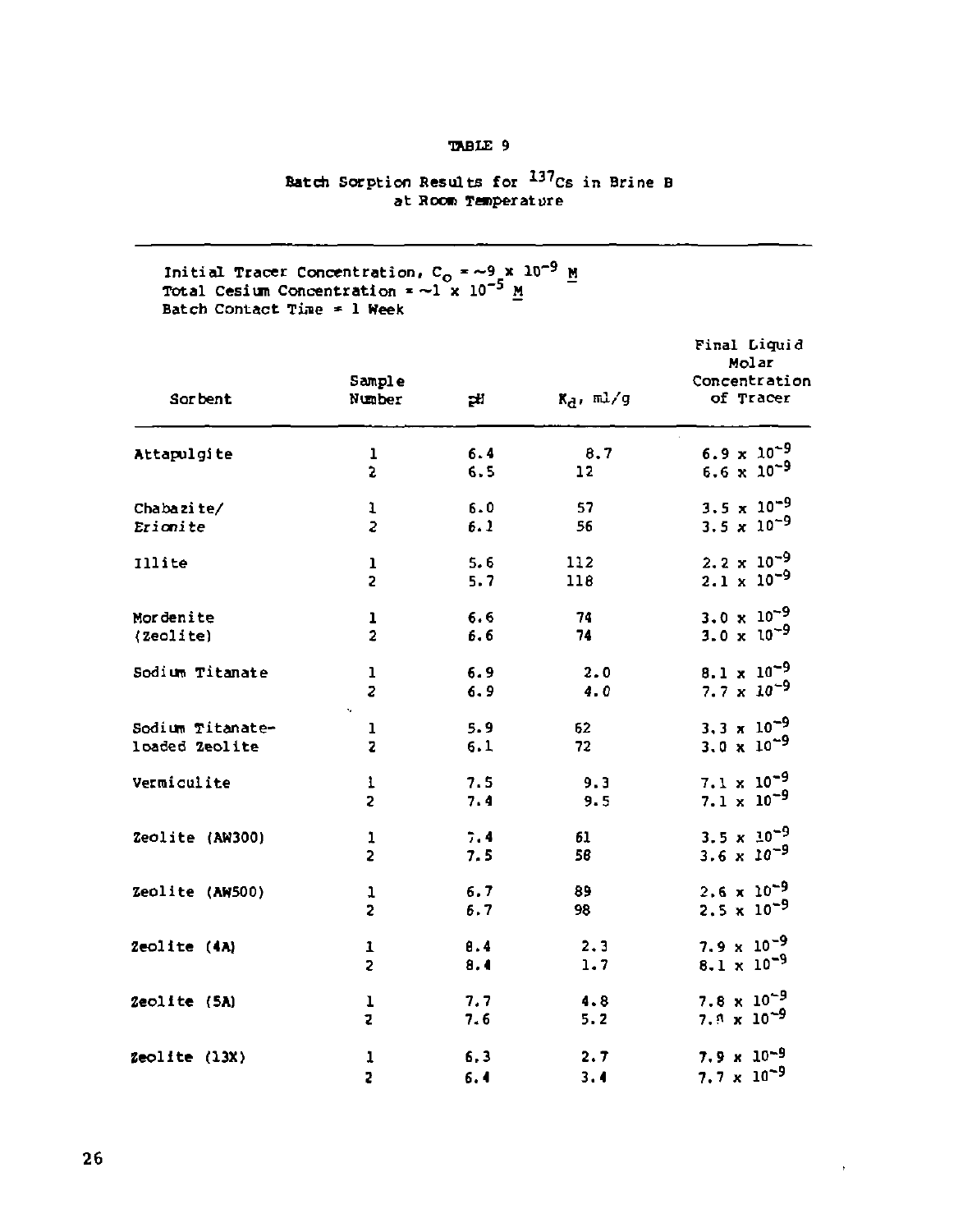#### A Comparison of the Sorption of <sup>137</sup>Cs{I} on Synthetic Zeolites

Table 10 presents the  $K_A$  values obtained for the sorption of  $137$ Cs(I) on several synthetic zeolites in brine B, along with some of the published zeolitic properties. The SiO<sub>2</sub>/Al<sub>2</sub>O<sub>3</sub> ratio and the nominal pore diameter are only two of several possible contributing factors to the sorption behavior of a zeolite. The  $SiO_2/Al_2O_3$  ratio determines the anionic field strength of the exchanger (i.e., the smaller the  $\text{SiO}_2/\text{Al}_2\text{O}_3$ ratio, the greater the number of A10, tetrahedra per unit volume and the greater the anionic field strength). Nominal pore diameter size influences the accessibility of ions to the exchange sites within the pores of the zeolites.

The relationships between getter sorption behavior and the  $SiO_2/A1_2O_3$ ratio and pore diameter are not simple. These two factors are, themselves, interrelated. The nominal pore diameter is determined by the zeolite structure which, in turn, is determined by the number and type of tetrahecra and the way in which the tetrahedra link in space. The effects of the  $\text{SiO}_2/\text{Al}_2\text{O}_2$  ratio or pore diameter size cannot be isolated from one another, nor can they be isolated from other, unknown contributing factors. However, any trends that can be discerned may be useful in selecting additional zeolites to examine for the sorption of  $^{137}$ Cs(I). For example, it would be expected that cesium, with a cation diameter of 3.38  $\hat{A}$ , would not readily diffuse into a zeolite with a nominal pore diameter  $\sim$  3 A. Also, data in Table 10 indicate that zeolites with a  $SiO_2/Al_2O_3$  ratio less than 3 are not effective for sorption of cesium  $(K_A)$ 's are less than 6 ml/g).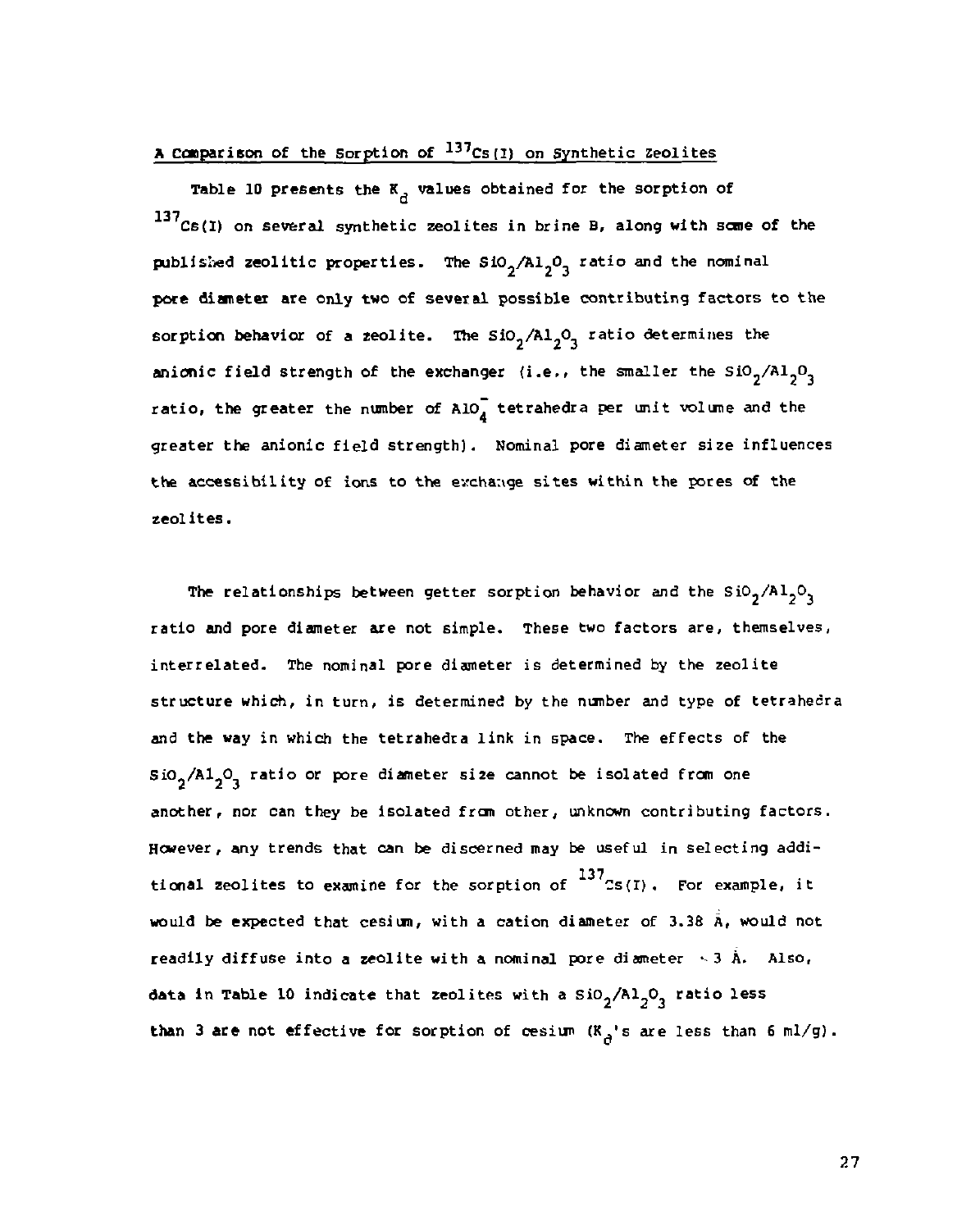#### SARLE 10

# Batch Sorption Results for <sup>137</sup>Cs on Synthetic<br>Zeolites in Brine B at Room Temperature

Initial Tracer Concentration, C<sub>O</sub> = ~ 9 x 10<sup>-9</sup> M<br>Total Cesium Concentration = ~1 x 10<sup>-5</sup> M Batch Contact Time  $x = 1$  Week

| Sor bent        | Sample<br>Number        | $K_d$ , ml/g | $s_{12}0/A1_{2}0_{3}$   | Nominal<br>Pore Diameter<br>(A) |
|-----------------|-------------------------|--------------|-------------------------|---------------------------------|
| Mordenite       | ı                       | 74           | 10                      | 7                               |
| (2eolite)       | $\overline{\mathbf{2}}$ | 74           |                         |                                 |
| Zeolite (AW300) | ı                       | 61           | 10                      | 4                               |
|                 | $\overline{a}$          | 58           |                         |                                 |
| Zeolite (AW500) | ı                       | 89           | $4 - 5$                 | 5                               |
|                 | $\overline{a}$          | 98           |                         |                                 |
| Zeolite (4A)    | $\frac{1}{2}$           | 2.3          | 2                       | 4                               |
|                 |                         | 1.7          |                         |                                 |
| Zeolite (5A)    | 1                       | 4.8          | $\overline{\mathbf{2}}$ | 5                               |
|                 | $\overline{a}$          | 5.2          |                         |                                 |
| Zeolite $(13X)$ | ı                       | 2.7          | 2.8                     | 10                              |
|                 | $\overline{a}$          | 3.4          |                         |                                 |

Published Zeolitic Properties

A variation in getter effectiveness with  $Si0<sub>2</sub>/Al<sub>2</sub>0<sub>2</sub>$  ratio (and, hence, the anionic field strength) is consistent with Eisenman's selectivity model (Sherry, 1969). In this model, selectivity series are predicted for sorption of univalent ions by sorbers having different anionic field strengths. According to selectivity patterns predicted by Eisenman's treatment, a zeolite such as mordenite (high  $Si_2/Al_2O_2$  ratio) should exhibit the selectivity pattern  $Cs > Rb > K > Na > L1$  (or  $Cs > K > Rb > Na > L1$ ), while the zeolite (4A) (low SiO<sub>2</sub>/Al<sub>2</sub>O<sub>3</sub> ratio) should exhibit the selectivity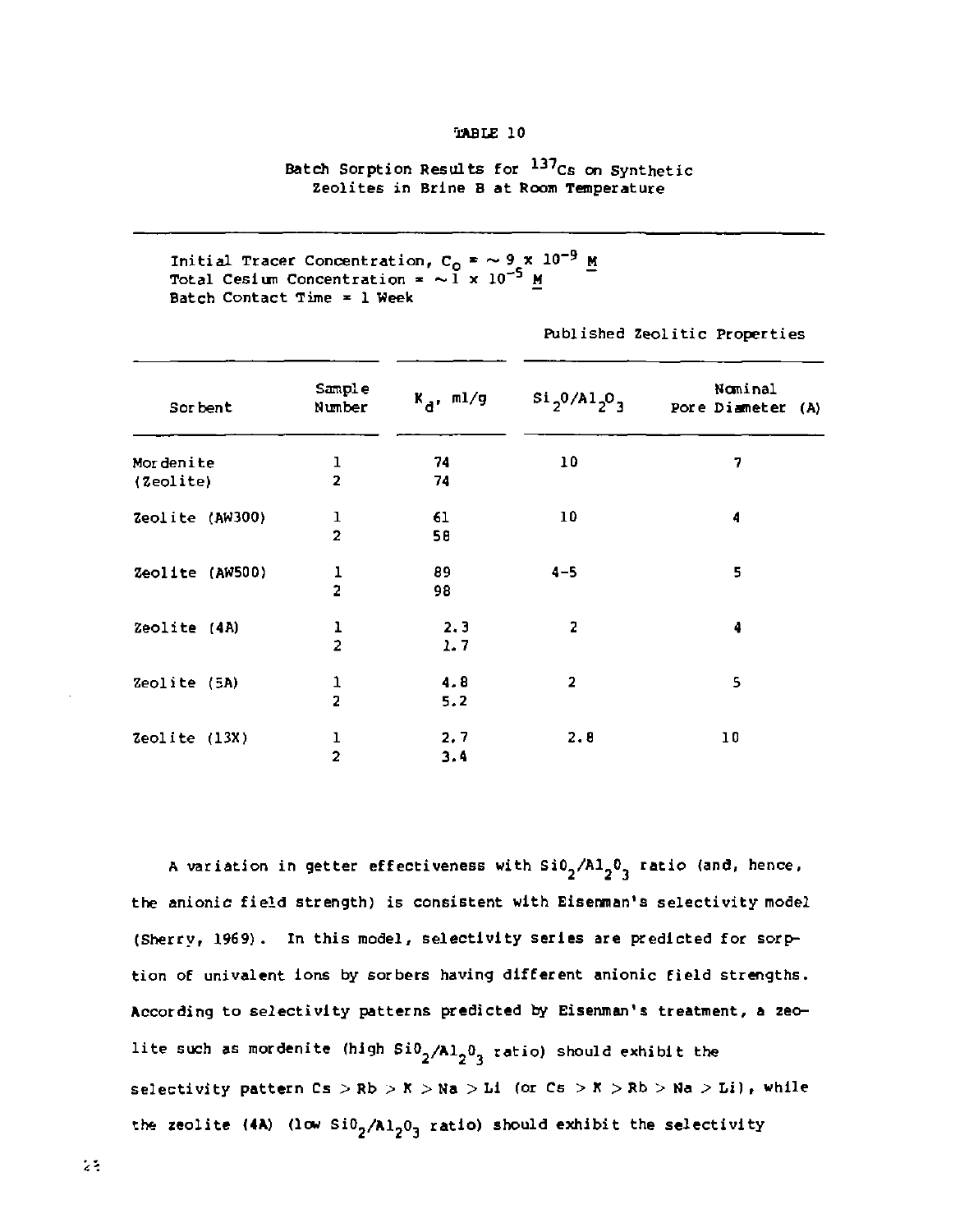pattern  $Na > K > Rb > Li > Cs$ . On the basis of selectivity patterns alone, it might be anticipated that mordenite would be more effective in sorbing Cs{I) from brine solutions than would zeolite (4A) . Results presented in Table 10 are consistent with this prediction.

On the basis of the pore size and selectivity patterns predicted by the Si0<sub>2</sub>/Al<sub>3</sub>0<sub>2</sub> ratio, candidates for further cesium sorption studies include zeolite Y (pore size  $\sim 7$ Å, Si0<sub>2</sub>/Al<sub>2</sub>0<sub>2</sub>  $\approx$  5) and zeolite ZK-4 (pore size  $\sim 5$  Å, Si0<sub>2</sub>/Al<sub>1</sub>0<sub>2</sub>  $\approx 4$ ).

# Batch Sorption Results for  $\frac{137}{125}$  (I) at Different Total Cesium<br>Concentrations

Table 11 contains K<sub>A</sub> values representing the sorption of  $^{137}$ Cs(I) on several sorbents at total cesium concentrations of  $9 \times 10^{-9}$  M (variant brine A) and 1 x 10<sup>-5</sup> M {brine A}. With the exception of illite,  $K_A$ 's are virtually unchanged  $\epsilon$ : the two concentrations and it would appear that the sorption isotherm for these solids is linear in this concentration range. The  $R_A$  for illite decreases from approximately 7.4 ml/g to 3.9 ml/g in going from a total cesium concentration of 9 x  $10^{-9}$  M to  $1 \times 10^{-3}$  M. While this decrease in K<sub>d</sub> is less than a factor of 2 over a three-orders-of-magnitude increase in cesium concentration, it does exhibit the trend reported by Tam ra (1960), who observed that the percentage of cesium sorbed on illite decreased continuously over the cesium concentration range of 0.1-10,000 mg/1.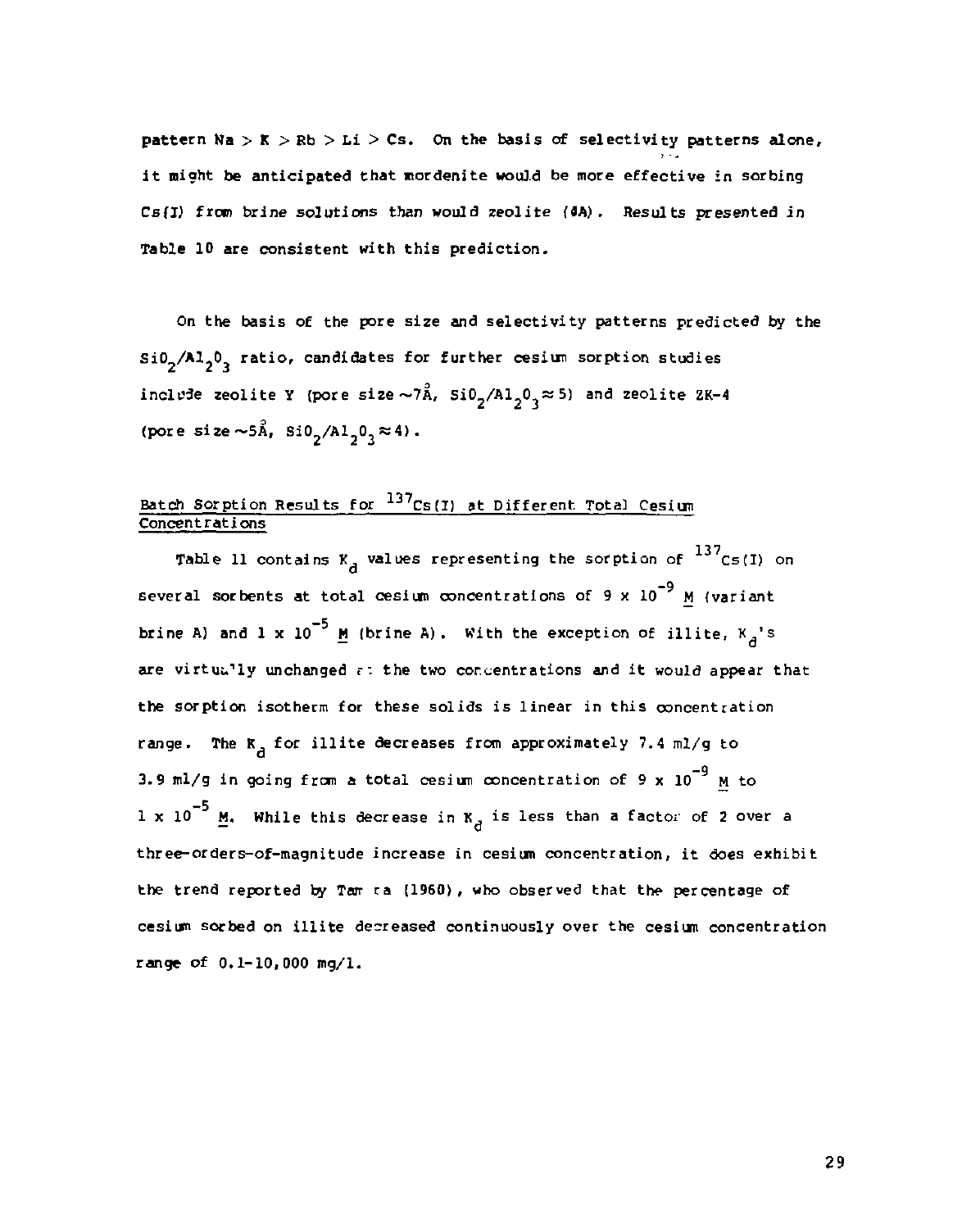#### TABLE 11

#### Batch Sorption Results for <sup>137</sup>Cs at Different Total Cesium Concentrations

```
Initial Tracer Concentration, C<sub>o</sub> =∼9<br>Batch Contact Time = 1 Week
Room Temperature 
Mass of Bentonite in Samples = 2.0 g
pH = -6.6
```
#### \*Kd, ml/g, Based on Mass of Bentonite-free Sorbent for All Mixtures

| Sor bent                                            | Total Mass<br>of Solids, q | Sample<br>Number    | Total Cesium<br>Concentration<br>= ~9 х 10 <sup>-9</sup> м<br>(variant<br>Etine A) | Total Cesium<br>Concentration<br>$= 1 \times 10^{-5}$ M<br>(Brine A) |
|-----------------------------------------------------|----------------------------|---------------------|------------------------------------------------------------------------------------|----------------------------------------------------------------------|
| Bentonite                                           | 2.0                        | ı                   | 7.6                                                                                | 7.1                                                                  |
| $20$ $wt$ . $x$<br>Clinoptilolite                   | 2.5                        | 2<br>ı              | 8.0<br>9.7                                                                         | 7.2<br>9.9                                                           |
| 80 wt. & Bentonite                                  |                            | 2                   | 11                                                                                 | 11                                                                   |
| 20 wt. & Eleana Shale<br>80 wt. & Bentonite         | 2.5                        | ı<br>$\overline{2}$ | 2.6<br>3.6                                                                         | 2.7<br>4.1                                                           |
| 5 wt. & Illite<br>95 wt. & Bentonite                | 2.1                        | ı                   | 7.4                                                                                | 3.9                                                                  |
| $9$ wt. $\frac{1}{11}$ illite<br>91 wt. & Bentonite | 2, 2                       | 1                   | 7.3                                                                                | 3.8                                                                  |
| 20 wt. & Sodium<br>Titanate-loaded<br>Zeolite       | 2.5                        | 1                   | 27                                                                                 | 23                                                                   |
| 80 wt. a Bentonite                                  |                            | $\overline{a}$      | 27                                                                                 | 27                                                                   |

**\*For all mixtures, the**  $X_d$  **is corrected for the contribution to cesium**<br>sorption by the bentonite, using a  $X_d$  for bentonite of 7.1 ml/g (where<br>the total cesium concentration  $x \sim 1 \times 10^{-5}$  M) or 7.8 ml/g (where the<br>t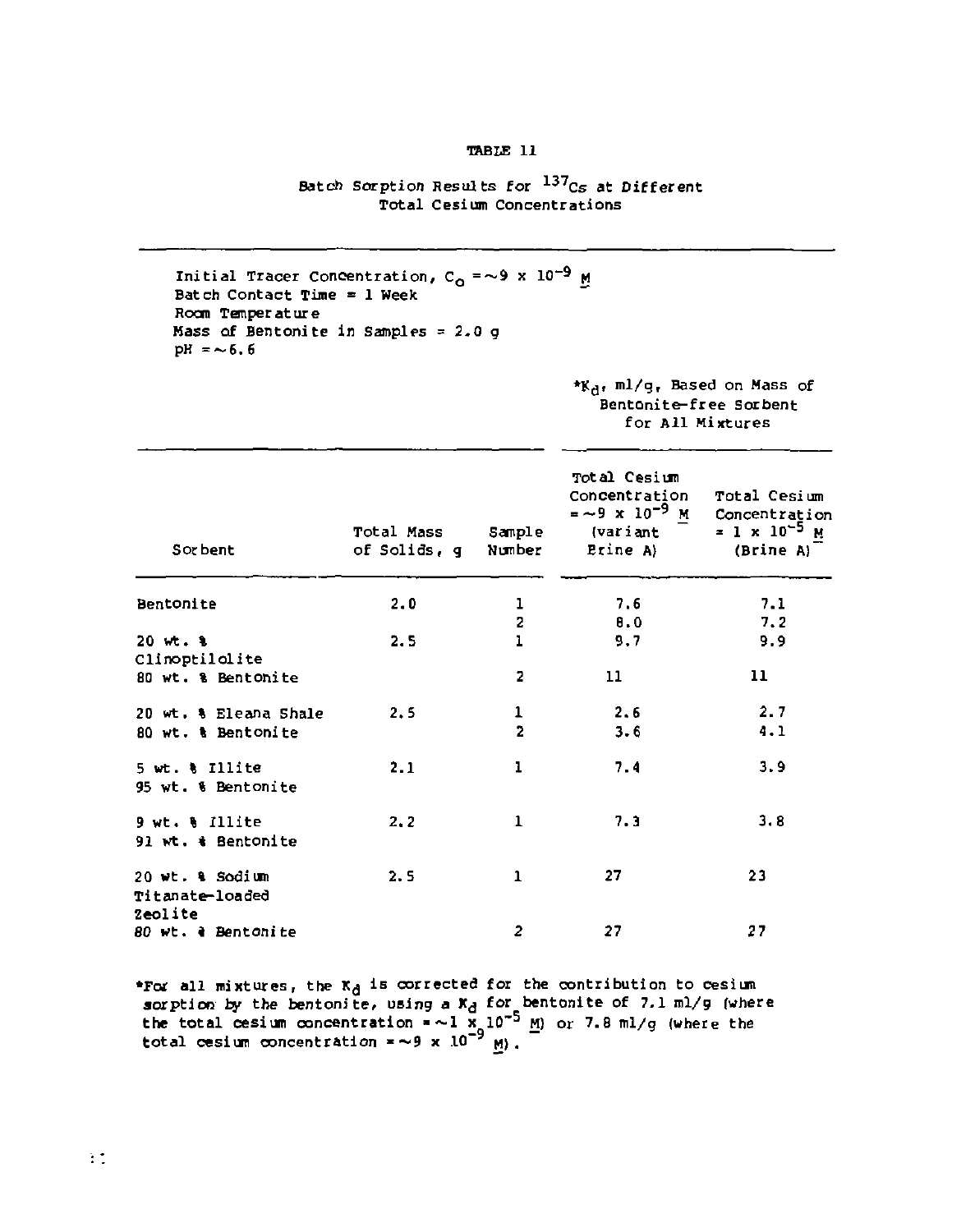#### Effect of Contact Time on the Batch Sorption of <sup>137</sup>Cs{I}

Duplicate sets of illite and zeolite (4A) samples were contacted with radiocesium-containing brines for one- and two-week periods of time. The K results are presented in Table 12. There is no significant difference in K, between one and two weeks of contact time, showing that constant batch composition has been attained in samples contacted for one week. Sawhney (1966) found that "the Cs sorbed by Ca-illite  $\ldots$  quickly reached approximate equilibrium" and the sorption decreased "only slightly with time." However, Tamura (1960) reported that illite required a long time to come to equilibrium with cesium and that even after six months the sorption of cesium increased. The  $K_A$  for illite in brine B increases only slightly

#### TABLE 12

#### Effect of Contact Time on the Batch Sorption of  $137c$ at Room Temperature

|  | Initial Tracer Concentration, $C_0 = \sim 9 \times 10^{-9}$ M |  |  |
|--|---------------------------------------------------------------|--|--|
|  | Total Cesium Concentration $x \sim 1$ x 10 <sup>-5</sup> M    |  |  |

|              |       |                     | One Week<br>Contact Time |            | Two Week<br>Contact Time |             |
|--------------|-------|---------------------|--------------------------|------------|--------------------------|-------------|
| Sor bent     | Brine | Sample<br>Number    | $K_A$ , ml/g             | pΗ         | $K_A$ , ml/g             | рH          |
| Illite       | A     | 1<br>$\overline{2}$ | 6.1<br>7.0               | 6.6<br>6.7 | 6.6<br>6.6               | 6.8<br>6.8  |
| Zeolite (4A) | A     | 1<br>$\overline{a}$ | 3.9<br>4.2               | 6.7<br>6.7 | 4.6<br>4.5               | 6.8<br>6,8  |
| Illite       | в     | ı<br>$\overline{2}$ | 112<br>11B               | 5.6<br>5.7 | 126<br>128               | 7.4<br>7.4  |
| Zeolite (4A) | в     | 1<br>$\overline{2}$ | 2.3<br>1,7               | B.4<br>B.4 | 0.5<br>3.1               | 8, 3<br>B.6 |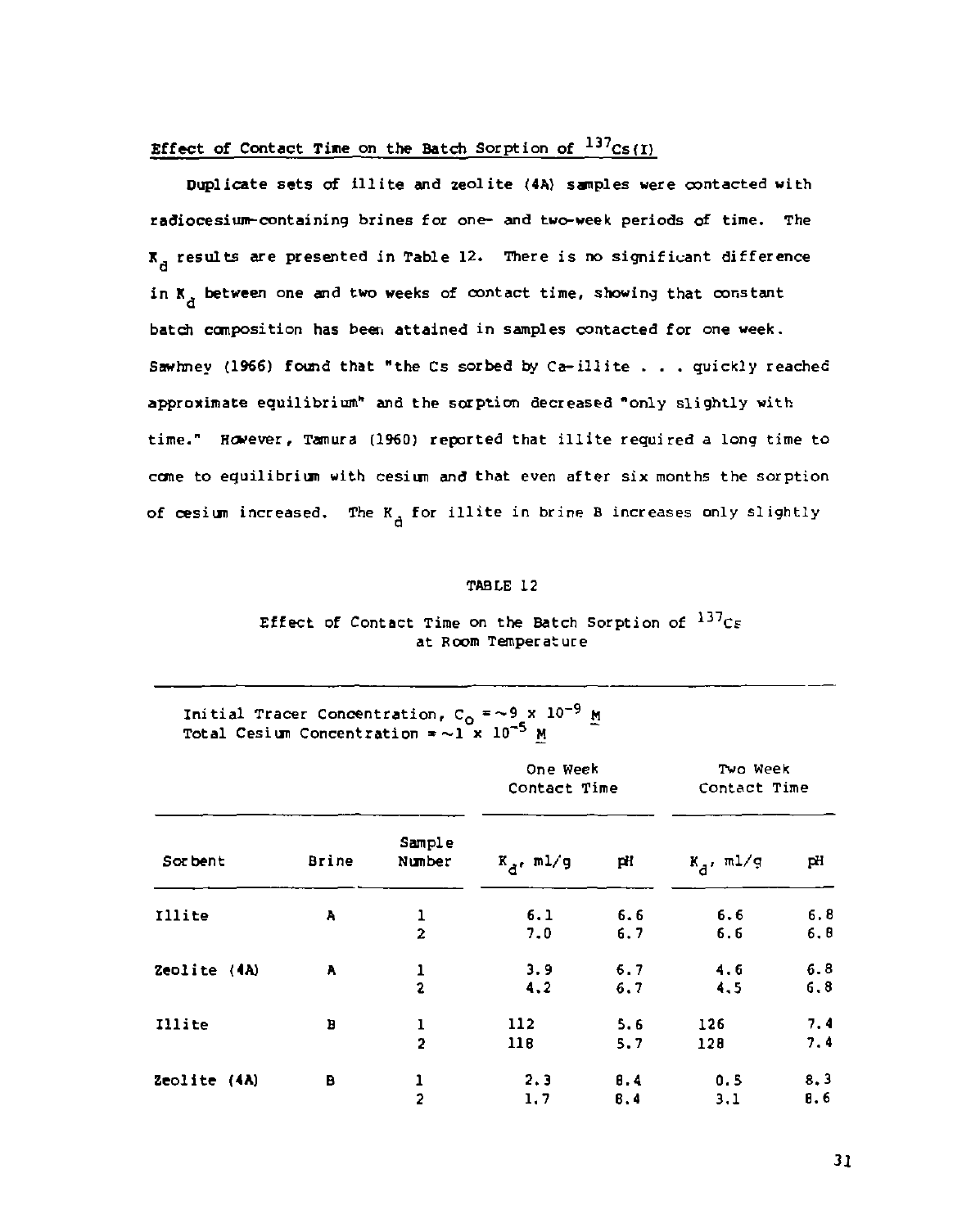between one and two weeks of contact time, and this small increase (approximately 1.1 times) is within the acceptable precision factor of 2 (discussed previously).

#### Batch Sorption of <sup>137</sup>Cs(I) at Different Competing Ion Concentrations

In Table 13,  $K_A^{-1}$ s for the sorption of  $137$ Cs(I) on sorbents in 1% brine A, brine A, and brine B are presented. As was the case with  $85$  Sr(II), sorption was greater in those solutions of lower total salt concentration. Comparing sorption in brine A versus that in 1% brine A. K $_{\rm d}$ 's are approximately two to three-orders-of-magnitude greater in 1% brine A.  $K_A$ 's are 2-18 times greater in brine B as compared with brine A. These results are indicative of a competing ion effect and, hence, an ion exchange sorption mechanism. Again, it is impossible to determine from these studies alone if sorption mechanisms other than ion exchange are involved. Tamura (1972) reports that a nearly constant K<sub>a</sub> for the sorption of cesium by illite in distilled water and 0.1 N NaCl solution can states that "by comparing adsorption of cesium by minerals of known lattice states that "by comparing adsorption of cesi an by minerals of known lattic e parameters and minerals whose lattic e parameters were altered by selected treatments. (it was) concluded that the ion-exchange selectivity was due to treatments, (it was) concluded that the ion-exchange selectivity was due to limited access of ions (molecular sieve) into interlayer positions near the edges of crystallites. "

#### Evaluation of Sorption Results

The relative merit of the  $K^A$  values presented in this report can be evaluated in terms of calculated estimates of breakthrough times for a 3-ft-thick backfill-getter barrier. For these calculations, breakthrough

iž.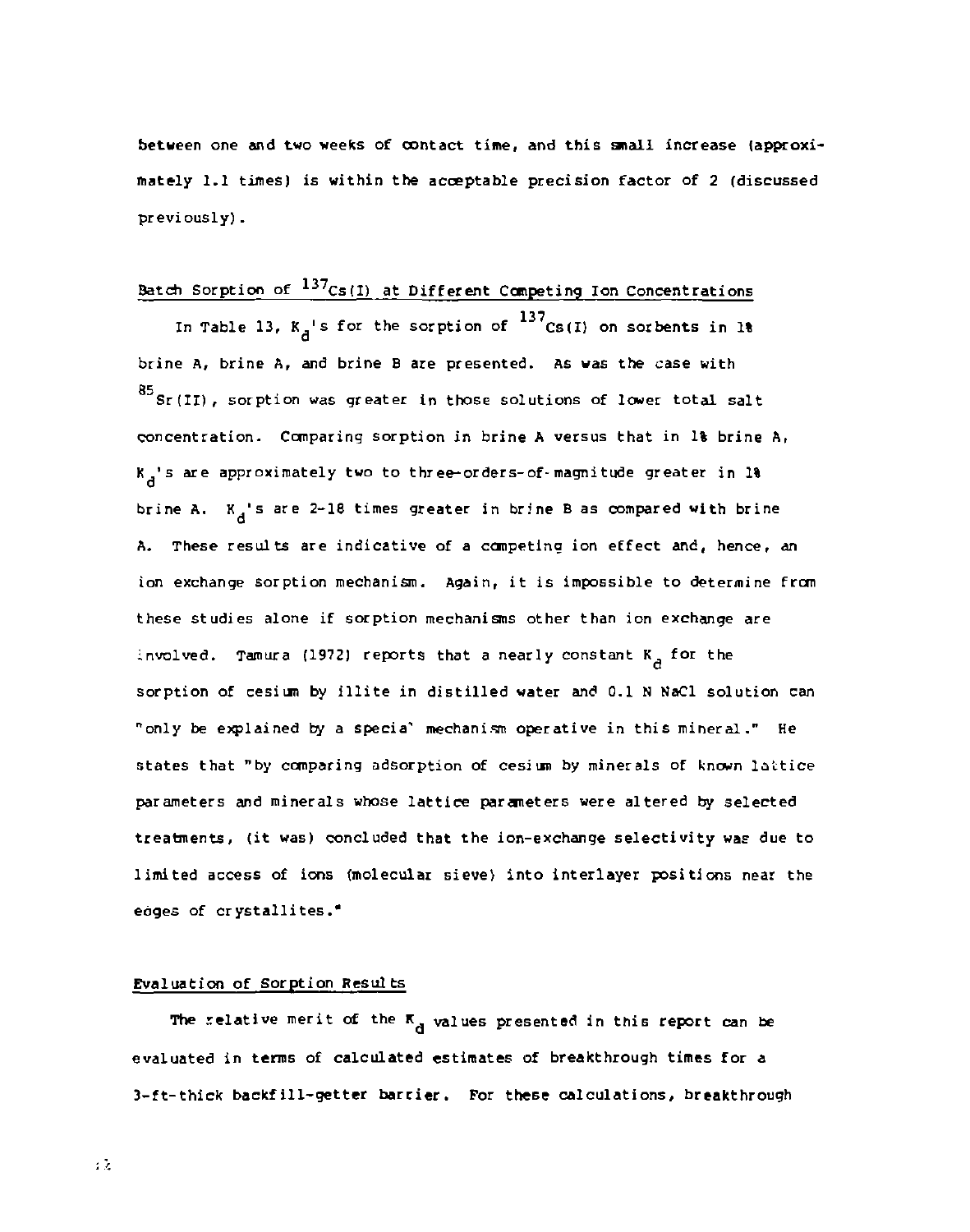#### TABIC 13

Batch Sorption of  $^{137}$ Cs at Different Competing Ion Concentrations

```
Initial Tracer Concentration, C<sub>o</sub> = 9 x 10<sup>-9</sup> <u>M</u><br>Total Cesium Concentration = 1 x 10<sup>-5</sup> <u>M</u> in 1% Brine A<br>= 1 x 10<sup>-7</sup> M in 1% Brine A
Batch Contact Time = 1 Week
Room Temperature
```

|            |                         | 18 Brine A   |     | Brine A      |     | Brine B      |     |
|------------|-------------------------|--------------|-----|--------------|-----|--------------|-----|
| Sor bent   | Sample<br>Number        | $K_a$ , ml/g | pii | $K_a$ , ml/g | pΗ  | $K_a$ , ml/g | pΗ  |
| Chabazite/ | 1                       | 3,900        | 7.2 | 18           | 6.6 | 57           | 6,0 |
| Erionite   | $\overline{c}$          | 4,100        | 7.3 | 19           | 6.6 | 56           | 6.1 |
| Illite     | $\frac{1}{2}$           | 990          | 7.6 | 6.1          | 6.6 | 112          | 5.6 |
|            |                         | 1.000        | 7.7 | 7.0          | 6.7 | 118          | 5.7 |
| Mordenite  | ı                       | 12,000       | 7.4 | 27           | 6.7 | 74           | 6.6 |
| (Zeolite)  | $\overline{\mathbf{c}}$ | 12,000       | 7.3 | 27           | 6.7 | 74           | 6.6 |
| Zeolite    | ı                       | 5,900        | 7.0 | 23           | 6.7 | 89           | 6.7 |
| (AW500)    | $\overline{a}$          | 5.800        | 7.0 | 23           | 6.7 | 98           | 6.7 |

is defined as the appearance of a migrating species at 1 percent of its initial concentration. A fixed bed model with sorption by linear equilibrium ion exchange is used as a first empirical approximation. Details of this model and appropriate mathematical expressions are given by Nowak (1980a).

The following relationship from Crank (1956), appropriate to migration by molecular diffusion, was used to calculate estimates of breakthrough tines: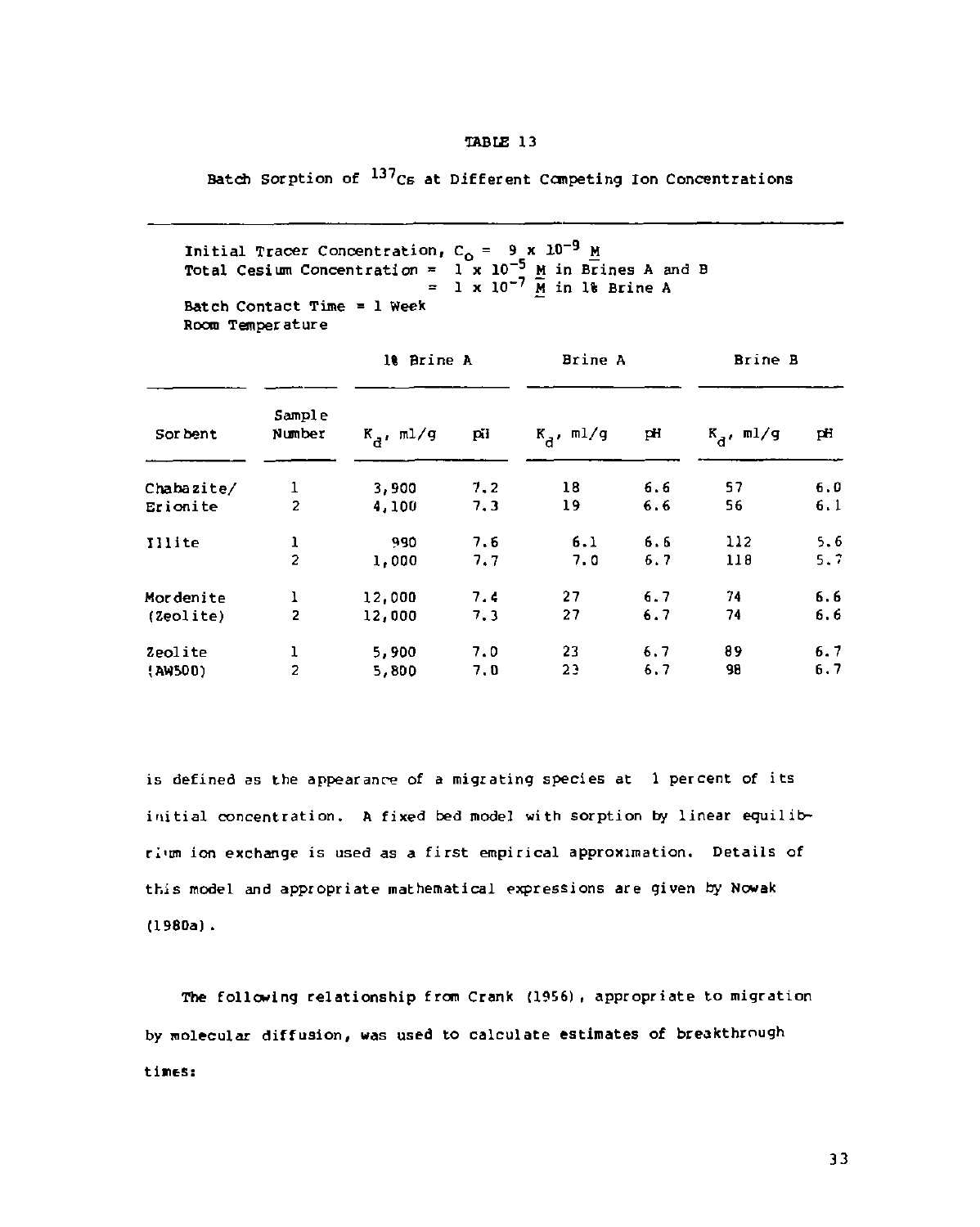$$
C/C_0 = 1 - erf \left\{ 2 \frac{\sum_{r=1}^{K} 1}{2 \left[ \frac{P_f t}{Z R_f} \right]^{1/2}} \right\}
$$
 (4)

where:

$$
R_{f} = \text{retardation factor} = 1 + \left(\frac{5}{e}\right)^{2}
$$
\n
$$
= \frac{1}{b} + \text{bulk density} = 2 \frac{q}{m^{3}}
$$
\n
$$
R_{d} = \text{distribution coefficient, m1/g}
$$
\n
$$
\epsilon = \text{effective porosity of bed} = 0.1
$$
\n
$$
D_{f} = \text{liquid phase molecular diffusivity} = 10^{-5} \text{ cm}^{2}/s
$$
\n
$$
t = \text{time, sec}
$$
\n
$$
X = \text{backfill thickness} = 90 \text{ cm (3 ft)}
$$

 $C = 0.01$  (definition of breakthrough)

Detailed justification of the chosen parameter values for Equation (4) are given elsewhere (Nowak, 1980a).

If effective getters fo cesium and strontium are components of a backfill mixture (i.e., the getters are diluted by other backfill constituents),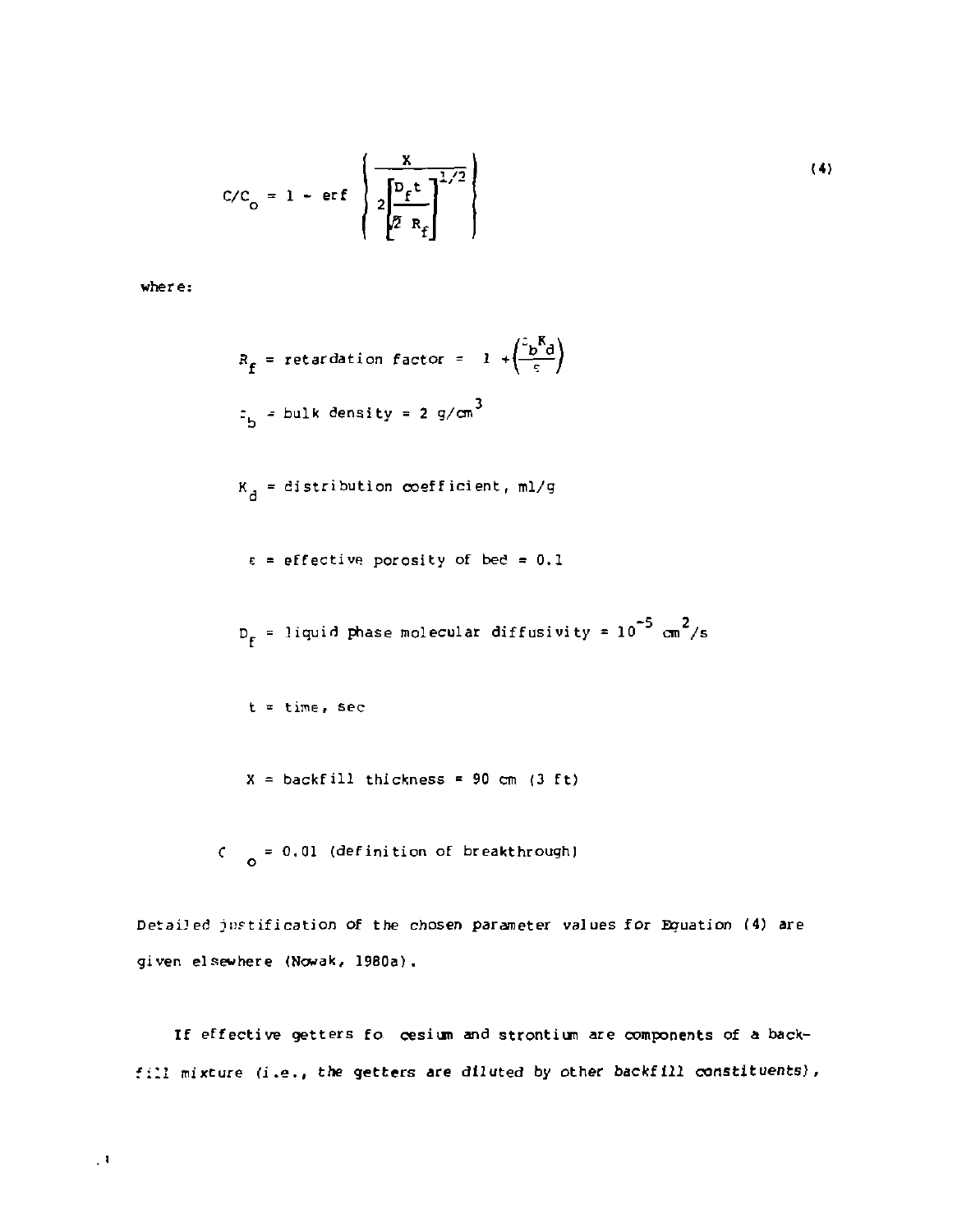**X<sub>d</sub>'s for these getters must be expressed per unit mass of that total mix**ture for use in Equation (4). This procedure accounts tor the dilution of the getter in the backfill. A K<sub>,</sub>  $\approx$  100 ml/g was found for the sorption of Sr(II) on sodium titanate in brine A and for the sorption of Cs(I) on illite in brine B. If each of these getters comprised 20 percent, by weight, of in brine B. If each of these getters comprised 20 percent, by weight, of the backfill barrier, the appropriate K value would be 2U ml/g. For a -<br>time of ~1 **x** 10<sup>3</sup> years, sufficient time for most of the fission products to decay to very low concentrations. In brine B, sodium titanate, with a K. \* 500 - 600 ml/g<sup>r</sup> would delay the breakthrough of the strontium for *a*  even longer periods of time. The gettering ability of the mordenite-type zeolite for Cs(I) in brine A (K<sub>A</sub>  $\approx$  27 ml/g) is not sufficient to prevent breakthrough for  $10^3$  years, although it would reduce the migration of cesium through the backfill and delay breakthrough for  $\sim$  300 years (assuming the mordenite to comprise 20 percent, by weight, of the backfill mixture;.

The larger the  $K_A$  for a fission product getter, the smaller the required quantity of that getter in the basic backfill matrix. It would, therefore, be advantageous to identify sorbents with higher  $K_A$ 's for Cs(I)  $\overline{a}$  in concentration brings. Additional work to identify a more effective getter for the sorption of Cs(I) in brine A would be especially useful. As mentioned previously, attention might be directed to the examination of additional zeolitic materials (for cesium sorption) and inorganic ion exchangers (for strontium sorption).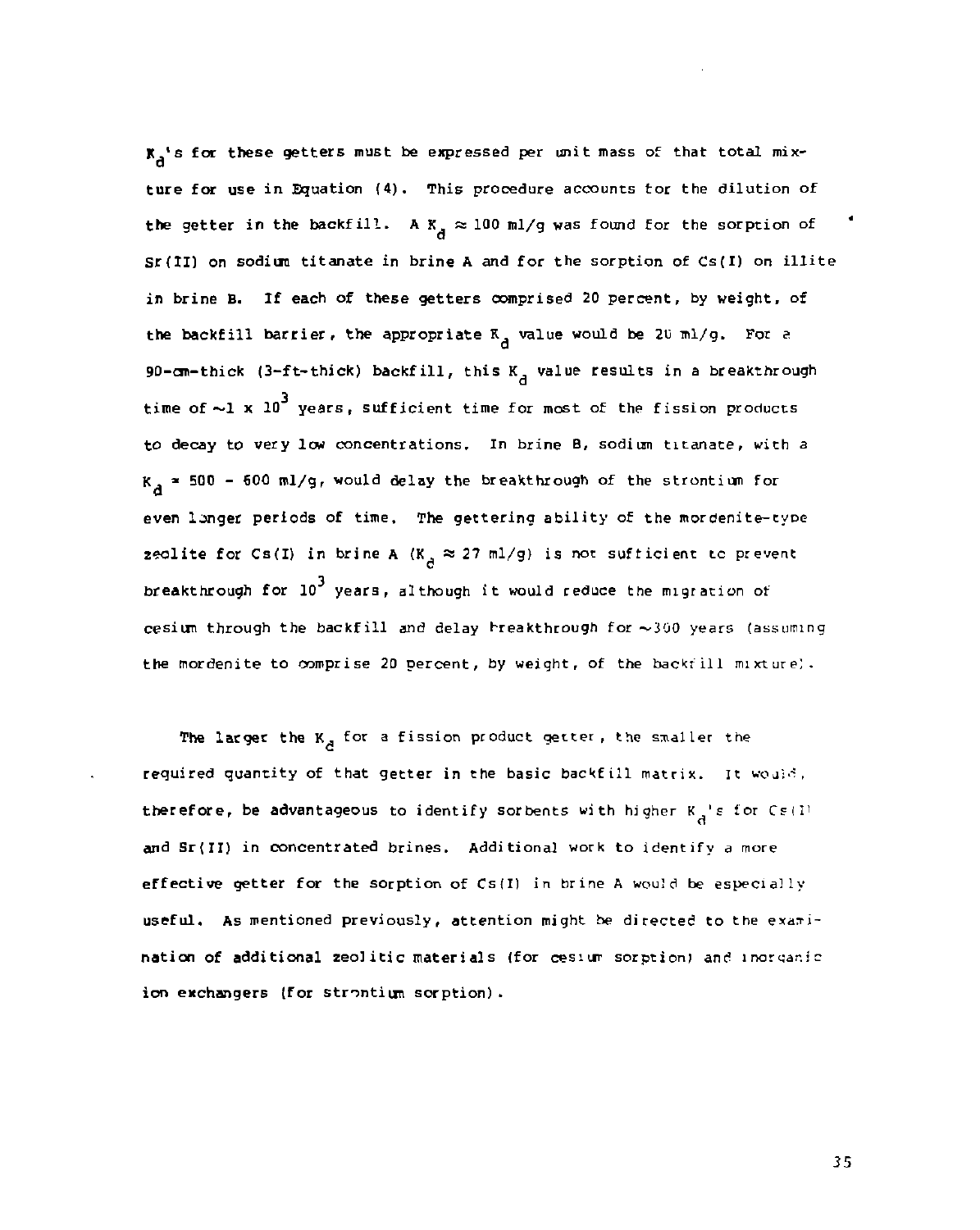#### Thermal Stability

Research, by others, indicates that the gettering ability of the sorbents identified in this report (sodium titanate, illite, and a mordenite-type zeolite) should not be affected by exposure to the high temperatures which could possibly be encountered in the waste repository, The Sr sorption capacity of sodium titanate decreases as the temperature used to heat the sodium titanate prior to contact with the Sr solution increases (Dosch, 1978); however, its selectivity for strontium is unaffected up to temperatures between 500 and 600°C (Dosch, 1980). Tamura and Jacobs (1960) found that the sorption of cesium by illite was not affected by oven-drying the illite at  $100^{\circ}$ C. No information concerning Lhe hydrothermal stability of mordenite was found; however Breck (1964) states that mordenite is remarkably stable to heat and that "a temperature of about  $700^{\circ}$ C is required in order to decompose the crystal structure."

#### Conclusions

Significant progress has been made in identifying effective getters foi the sorption of  $^{85}$  Sr(II) and  $^{137}$ Cs(I) in concentrated brines. Sodium titanate powder can be used as a getter for  $^{85}$  Sr(I.). A mordenite-type zeolite and illite act as getters for  $^{137}$ Cs(I). A backfill mixture containing these getters would potentially be an effective barrier to the migration of strontium and oesiwn into the surrounding geologic mediur.

ήš,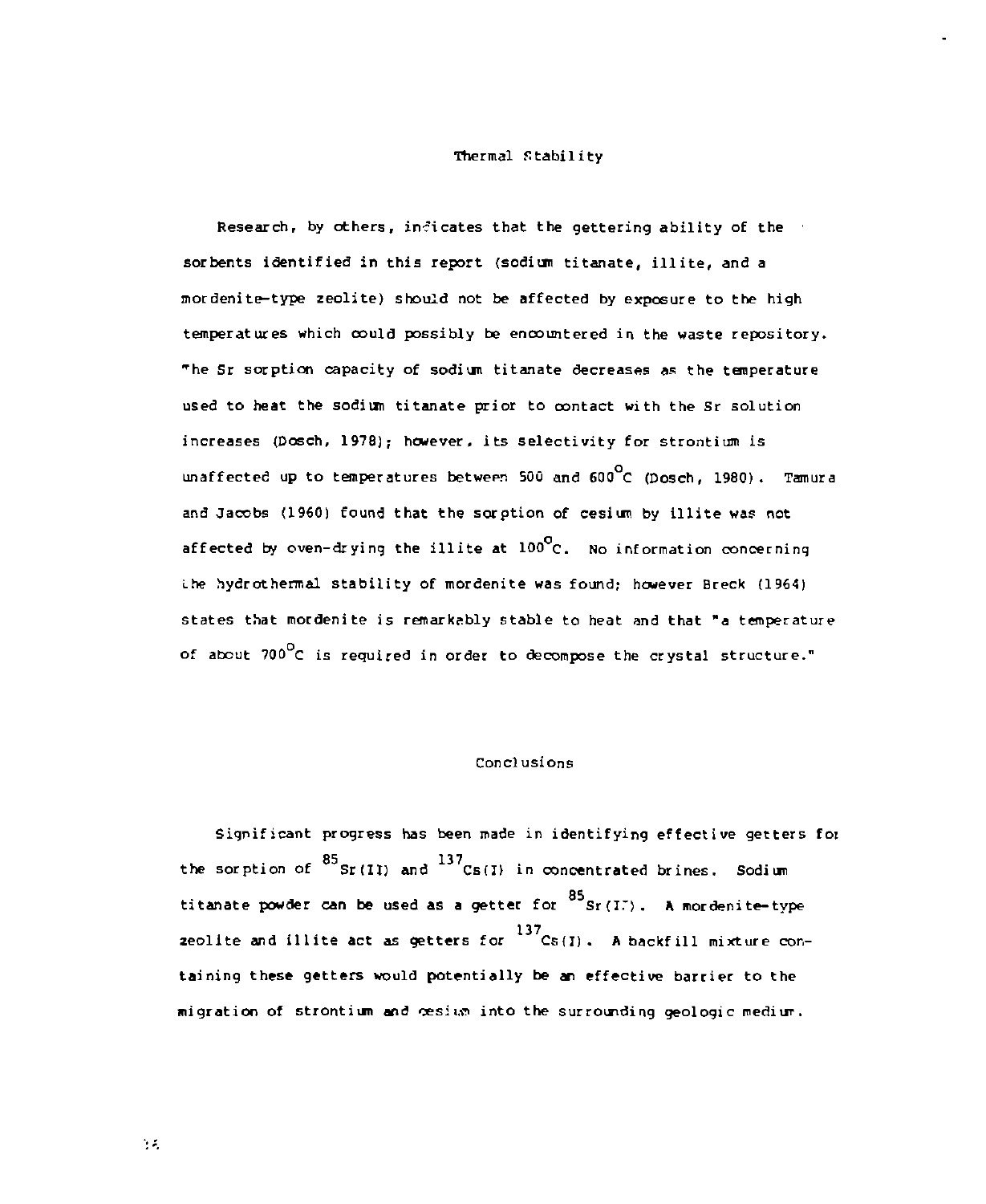Sorption of the  $^{85}$  Sr(II) and  $^{137}$ Cs(I) by these getters exhibits behavior which is consistent with an ion exchange mechanism and constant batch compositions are attained within one week of contact time.

Screening of potential getters for fission products should continue in an effort to identify sorbents with higher  $K_{\tilde{d}}$ 's. Higher  $K_{\tilde{d}}$ 's could decrease the amount of getter needed in the backfill mixture. Attention should especially be focused on the sorption of cesium in KIPp brine A. Hesolts presented in this report may serve as guidelines in selecting mate-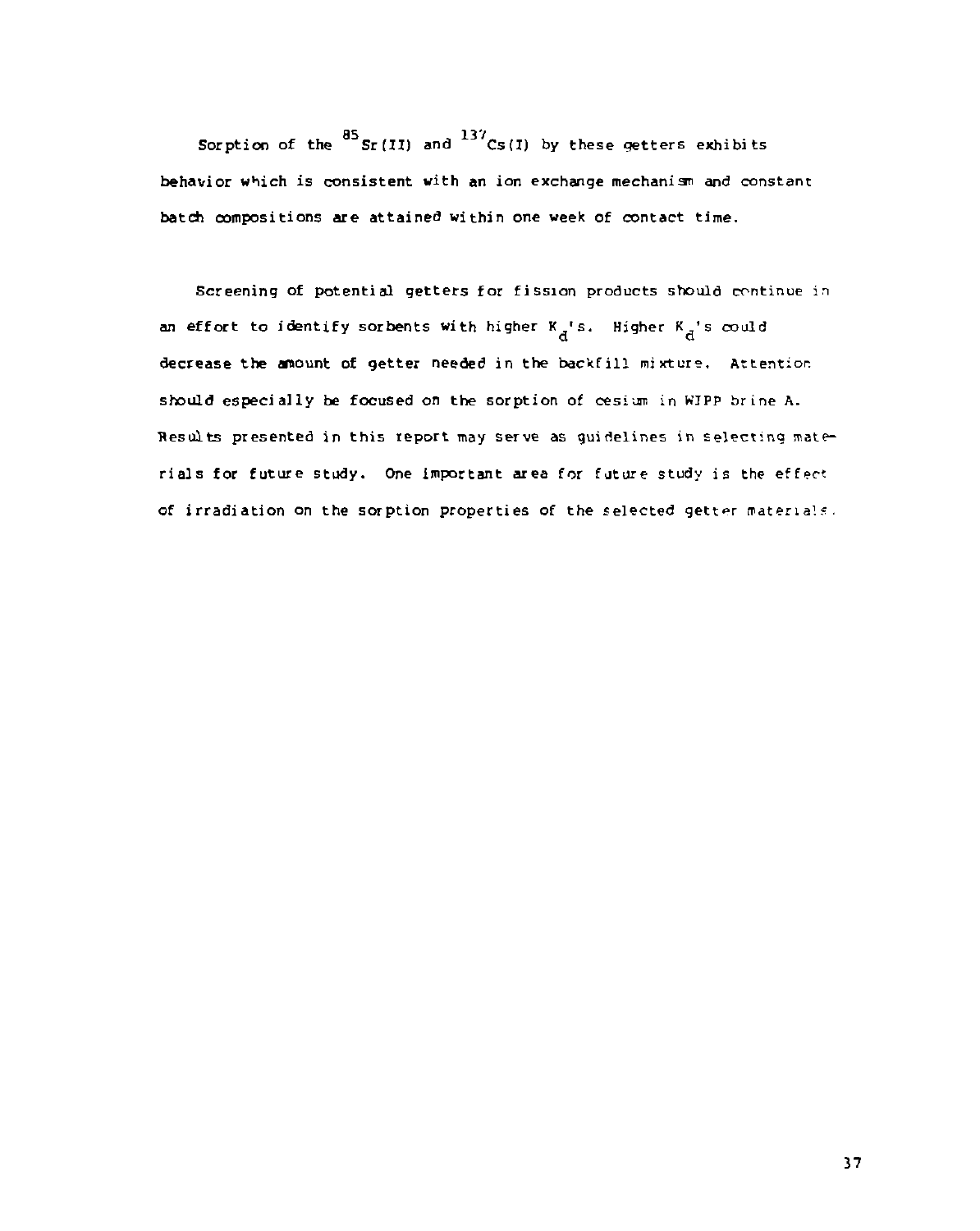#### References

- Abe, M., 1979, Synthetic inorganic ion-exchange materials 18. Ion-exchange equilibria of crystalline antimonic (V) acid with alkali metal ions, J. Inorganic Nuclesr Chemistry, 41:1:85.
- Abe, M., and Uno, K., 1979, Synthetic inorganic ion-exchange materials XIX. Ion-exchange behavior and separation of alkaline earth metals on crystalline antimonic (V) acid as a cation exchanger. Separation Science Technology, 14:4 :355.
- Akatsu, E., Ono, R., Tsukuechi, K., and Uchiyama, H., 1965, Radiochemical study of adsorption behavior of inorganic ions on zirconium phosphate, silica gel, and charcoal, J. Nuclear Science and Technology, 2:141.
- Allard, B., Rydberg, J., Kipatsi, H., and Torstenfelt, B., 1979, Disposal of radioactive waste in granitic rock in "Radioactive Waste in Geologic Storage," Sherman Fried, ed., ACS Symposium Series 100, American Chemical Society, Washington, D.C.
- Ames, L. L., Jr., 1961, Cation sieve properties of the open zeolites chabazite, mordenite, erionite , and clinoptilolite , The Amer i can Mineralogist, 46:1120.
- Barney, G. ?., and Anderson, P. D., 1978, The kinetics and reversibility of radionuclide sorption with rocks—Progress report for fiscal year 1978, in: "proceedings of the Task 4 Waste Isolation Safety Assessment Program Second Contractor Information Meeting," 'ol 2, Battelle Pacific Northwest Laboratories, report PNL-SA-7352, October 1978.
- Beall, G. K., Ketelle, B, H,, Harie, R. G., and O'Kelley, G. D., 1979, Sorption behavior of trivalent actinides and rare earths on clay minerals, in "Radioactive Waste in Geologic Storage," Sherman Fried, ed., ACS Symposium Series 100, American Chemical Society, Washington, **D.C.**
- Breck, D. W., 1964, Crystalline Molecular Sieves, J. of Chemical Education, 48:6", 8.
- Breck, D. W., 1974, "Zeolite Molecular Sieves Structure, Chemistry, and Use," John Wiley & Sons, New York.
- Clearfield, A., and Garces, J. M., 1979, Mechanism of ion exchange in zirconium phosphates 24. Exchange of alkali metal ions on *Y*-zirconium phosphate, J. Inorganic Nuclear Chemistry, 41;6:879.
- Coons, W. E., Moore, E. L., Smith, M. J., and Kaser, J. D., 1980, "The Functions of an Engineered Barrier System for a Nuclear Waste Repository in Basalt," Rockwell Hanford Operations, report RHO-BWI-LD-23, January I960.

dank , J., 1956, "The Mathematics of Diffusion," Oxford Press, London.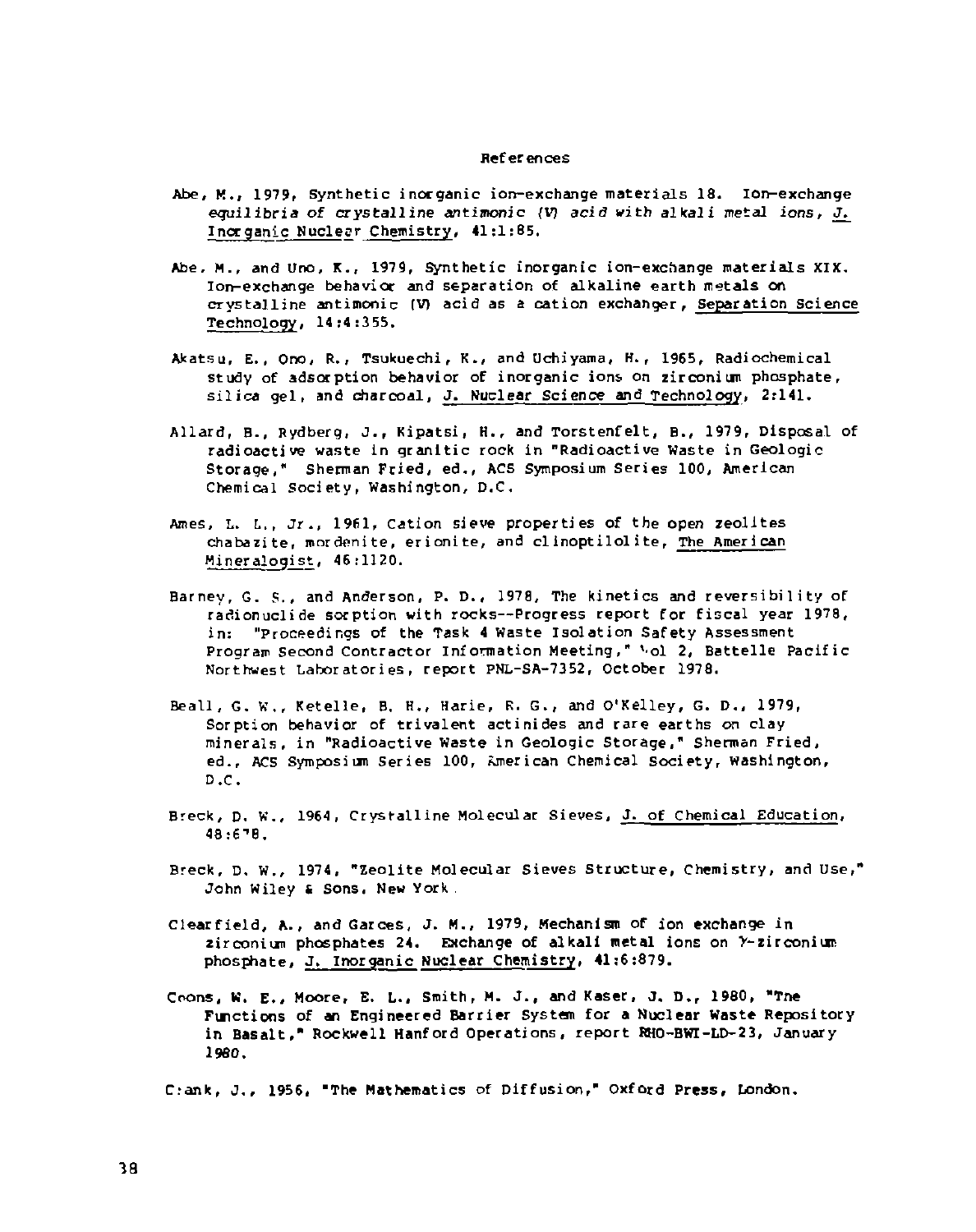- **Dosch, R.** *G.<sup>r</sup>*  **197B, "The Use of Titanates in Decontamination cf Defense Waste," Sandia National Laboratories, report SAND78-0710, June 1978.**
- **Dosch, R. G., 1980, "Final Report on the Application** of **Titanates,** Niobates, **and Tantalates t o Neutralized Defense Waste Decontamination-Materials Properties, Physical Forms, and Regeneration Techniques," Sandxa National Laboratories, report SAND80-1212, 1980.**
- Dosch, R. G. and Lynch, A. W., 1978, "Interaction of Radionuclides with Geomedia Associated with the Waste Isolation Pilot Plant (WIPP) Site in **New Mexico," Sandia National Laboratories, report** SAND78-0297, June 3978.
- **Erdal, B. R. <sup>f</sup> Wolfsberg, K. <sup>f</sup> Vidale , R.,** Duffy, C , «wid Hoffman, D.C , 1977, Laboratory measurements of radionuclide distribution between **selecte d groundwater and geologi c media. I. K^** values for alluvium and bentonite, in "Waste Isolation Safety Assessment Program. Task 4: Contractor Information Meeting Proceedings," Battelle Pacific Northwest **Laboratories, report PNL-SA-6957, 1977.**
- **Erdal, B. R., Aguilar, R. D,, Bayhurst, B. p. ,** Daniels, W, R. , Duffy, **C. J. , Lawrence, F. 0. , Maestas,** S., Oliver, P. £. , and wolf sberg , ft., 1978, Sorption-desorption studies on granite I. Initial studies of **strontium, technetium, cesium, barium, cerium,** europium, uranium, plutonium, and americium, in: "P: ceedings of the Task 4 Waste **Isolation Safety Assesment Program Second Contractor Information Meeting," Vol** *2,* **Battell e Pacifi c Northwest** Laboratories, report **PNL-SA-7352, October 1978.**
- **Erdal, B- R. compiler, 1980,** "Laboratory Studie s of Radionuclide Distributions Between Selected Groundwaters and Geologic Media, Anrual **Report," October** 1, **1978-September** 30, **1979,** Los Alamos Scientifi c **Laboratory, report LA-8088-PR, February 1980.**
- Gillham, R. W., 1978, Cesium and strontium migration in unconsolidated **geologic materials, in: "Proceedings of the Task 4 Waste Isolation Safety Assessment Program** Second Contractor information Meeting, " Vol 2, **Battell e Pacifi c Northwest Laboratories,** report PNL-SA-7352, October **1978.**
- **Gradev, G. D. Milanov, M. v. , Prodanov, y . D.** , and Stephanov, G. **r.** , 1978, A study of the sorption properties of natural calcium clinoptilolite by **using radioactive indicators, J. of Radioanalytical Chemistry, 45:103.**
- **Hinkebein, T. E. , and Blava, P. F., 1977,** Micro-structura l interaction s of **geologi c redi a with waste radionuclides, in: "Waste** Isolatio n Safety **Assessment Program Task 4: Contractor Information Meeting Proceedings," Battell e Pacifi c Northwest Laboratories, report PNL-SA-6957, 1977.**
- **Hover, J. , a-d Movatt, T. C , 1966, The mineralogy of illite s and mixedlayer illite/raonfanorillonites. The American Mineralogist,** 51:825.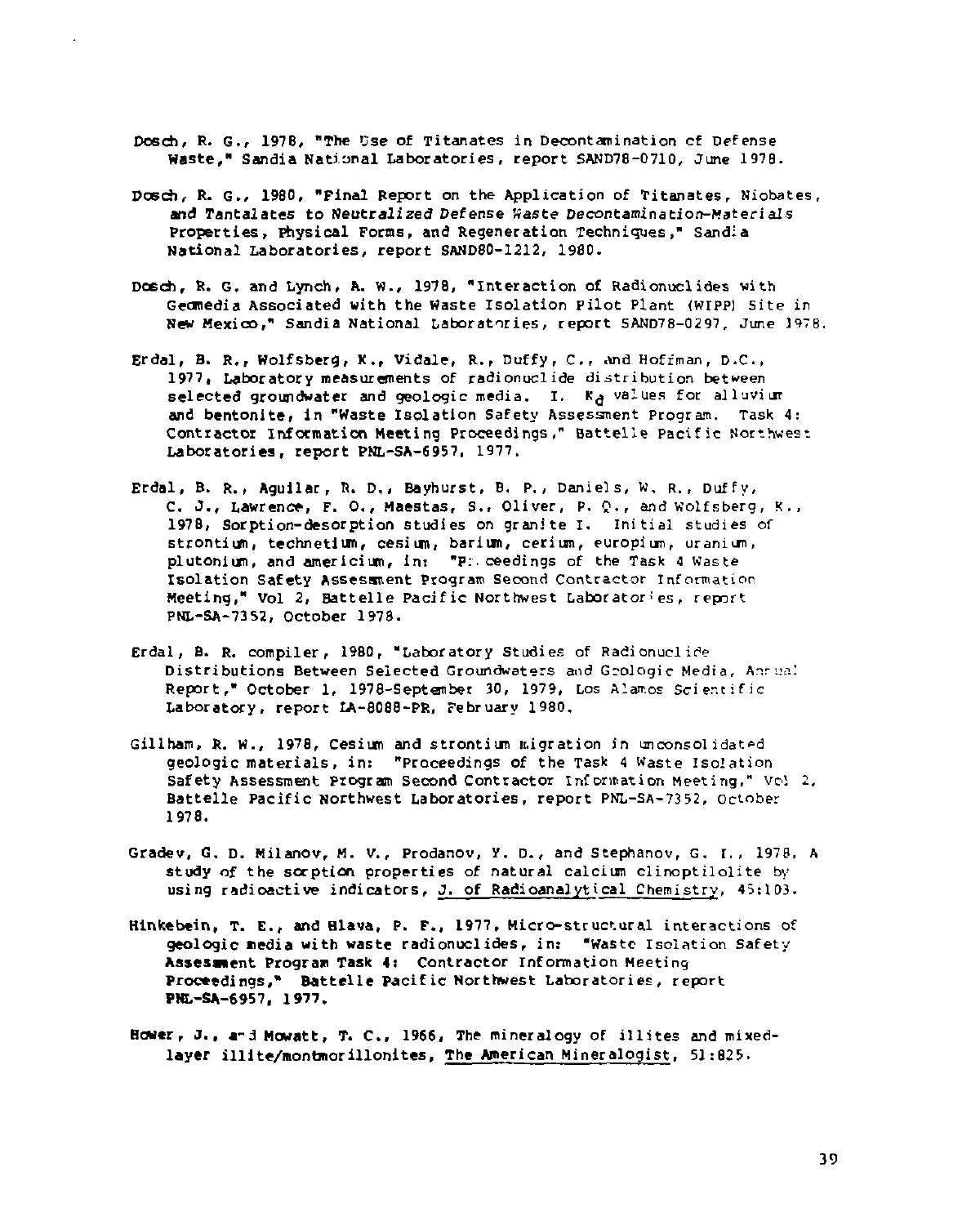- KBS, 1960, "KBS Annual Report, 1979, Including Summaries of Technical Reports Issued During 1979," KBS, report KBS79-28, Stockholm, Sweden, March I960.
- Krylov, V. N., and Larina, K. P., 1976a, Exchange of alkali metal cations on amorphous hafniun phosphate, Zh. Fiz. Khia., 52:8:2040.
- Krylov, V. N., and Larina, K. P., 1976b, Exchange of alkali metal cations on titanium (4) phosphate, Zh. Fiz. Khim., 52:8:2035.
- Mercer, B. W., Jr., and Ames, L. L., Jr., 1963, "The Adsorption of Cesium, Strontium, and Cerium on Zeolites from Multication Systems," General Electric Co., Hanford Atomic Products Operation, report HW-78461, August 1963.
- Meyer, R. E,, Shiao, S. ¥. , Rafferty, P., Johnson, J. s., Jr. , Thomas, I. L., and Kraus, K. A., 1978, Systematic study of metal ion sorption on selected geologic media, in: "Proceedings of the Task 4 Waste isolation Safety Assessment Program Second Contractor Information Meeting," vol 2, Battelle Pacific Northwest Laboratories, report PNL-SA-7352, October 1976.
- Neretnieks, I., 1977, "Retardation of Escaping Nuclides from a Final Repository," KBS Teknisk Rapport 30, Stockholm, Sweden.
- Nowak, E. J. , 1980a, "The Backfill Barrier as a Component in a Multiple Barrier Nuclear Waste Isolation System," Sandia National Laboratories, report SAND79-1109, March 19B0.
- Nowak, E. J., 1980b, The backfill as an engineered barrier for nuclear waste management, in: "Scientific Basis for Nuclear Waste Management," vol 2, C. J. Northrup, ed.. Plenum Press, New York.
- Ncwak, E. J. , 1980c, "Radionuclide Sorption and Migration Studies of Getters for Backfill Barriers," Sandia National Laboratories, report SAND79-1110, July I960.
- ONWI, I960, "Draft NWTS Waste Package Program Plan," vol 1, Office of Nuclear Waste Isolation, report ONWI-96, May 1980.
- Pusch, R., 1977, "Required Physical and Mechanical Properties of Buffer Masses," KBS Teknisk Rapport 33, Stockholm, Sweden.
- Relyea, J. F., and Serne, R. J., 1979, "Waste Isolation Safety Assessment Program Publication Number 2: Interlaboratory Comparison of Batch K^ Values," Pacific Northwest Laboratory, report PNL-2872, June 1979,
- Robinson^ B. p., 1962, "Ion-Exchange Minerals and Disposal of Radioactive Wastes—A Survey of Literature," Geological Survey Water Supply Paper 1616, United States Government Printing Office, Washington, D.C.
- Sawhney, B. L., 1966, Kinetics of cesium sorption by clay minerals. Soil Science Society of America Proceedings, 30:565.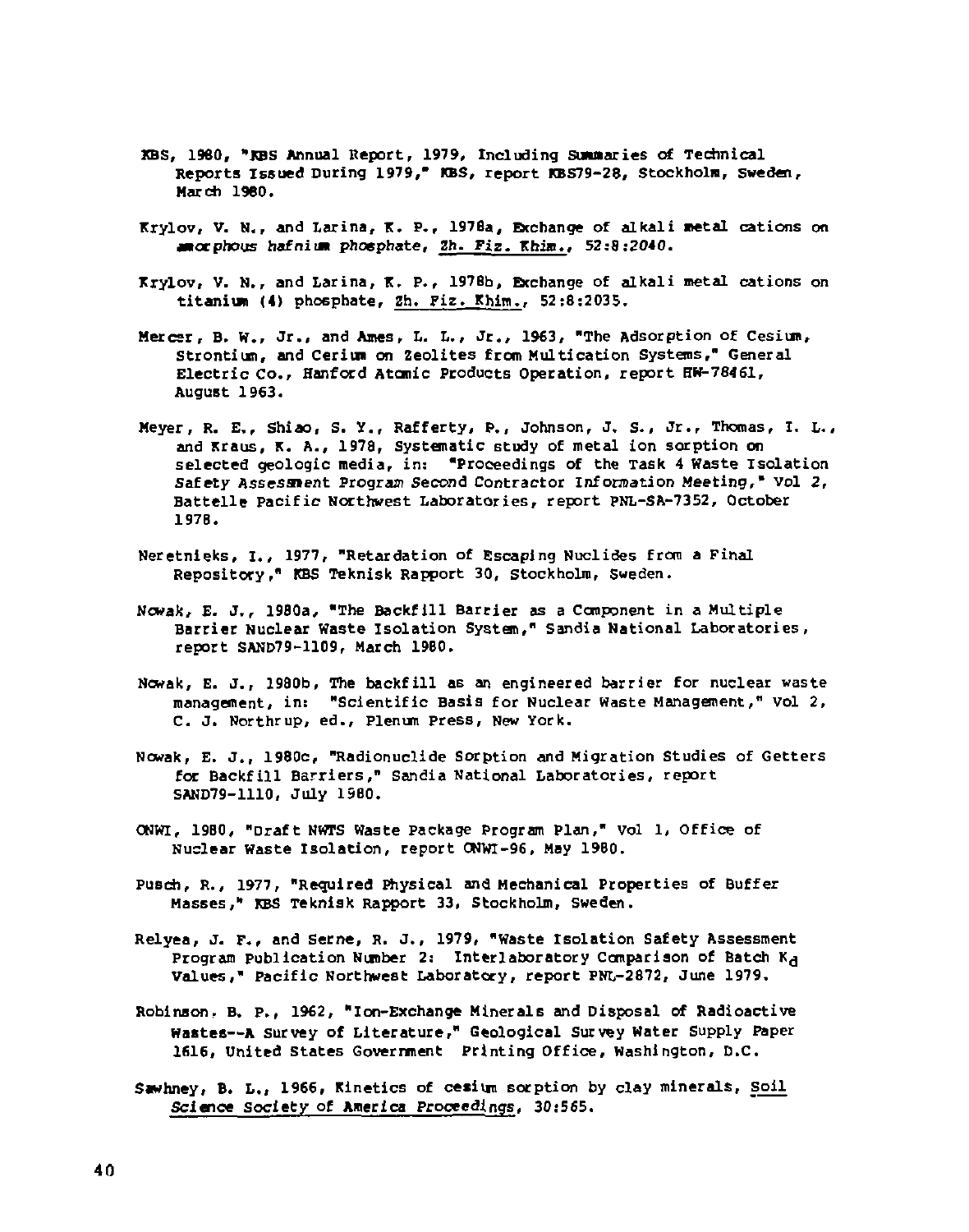- Sherry, H. S., 1969, The ion-exchange properties of zeolites, in: \*Ion-Exchange," J. A. Marinsky, ed., Vol 2, Marcel Dekker, New York.
- Shiao, S. -y. <sup>r</sup> Rafferty, P., Meyer, R. E. , and Rogers, w. j. , 1979, Ion exchange equilibria between montmorillonite and solutions of moderateto-high ionic strength, in "Radioactive Waste in Geologic Storage," Sherman Pried, ed., ACS Symposium Series 100, American Chemical Society, Washington, D.C.
- Tanura; T., 1960, Selective sorption reactions of cesium with soil minerals. Nuclear Safety, 5:262.
- Tamura, T., 1972, Sorption phenomena significant in radioactive waste disposal, in: "Underground Waste Management and Environmental Implications," T. D. Cook, ed., American Association of Petroleum Geologists, Tulsa, Oklahoma.
- Tamura, T., and Jacobs, D. G., I960, structural implications in cesium sorption, Health Physics, 2:391.
- van Olphen, H., and Fripiat, J. J. , eds., 1979, "Data Handbook for Clay Materials and other Non-Metallic Minerals," Pergamon Press, Oxford.
- Vol'Khin, V. V., Leont'eva, G. V., and Tatlieva, T. N. 1975, Cesium extraction from solutions by magnesium phosphates sorption, l2u. Vyssh. Vchebn. 2aved. Tsvet. Metall., 5:B6.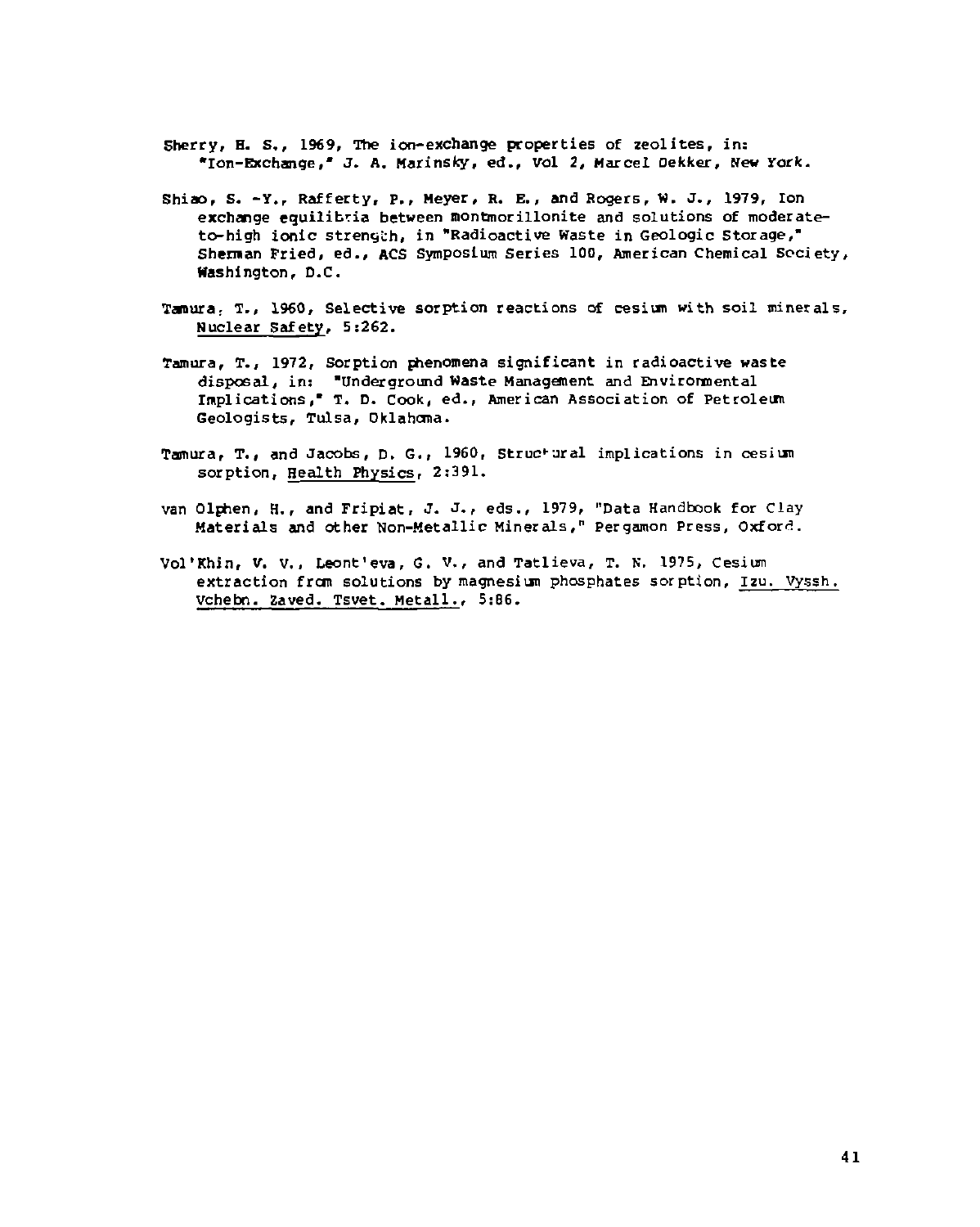#### APPENDIX A

#### Reference Clay Materials

The following reference clay materials were obtained from the curator of the "Source Clays" sample collection for the Clay Minerals Society "Source Clays Program": Professor William D. Johns, Department of Geology, University of Missouri, Columbia, MO 65201. Source of the attapelaite and data which characterizes this clay material has been given by van Olphen and Fripiat (1979). Source of the illite and data which characterizes this clay material has been given by Hower and Mowatt (1966). Some of these data are summarized below:

PFL-1, Attapulgite, Florida

Cation exchange capacity: 19.5 meg/100 g.

Exchangeable cations: Mg (principal)

Ca, K, and Na (minor and may be present as soluble salts). Surface area:  $136\ \text{m}^2/\text{g}$  by N, BET (method of Brunauer, Emmett and

Teller) .

I-Mont-1, Illite, Silver Hills, Montana

Cation exchange capacity: 15 meg/100 g. Exchangeable cations: K (principal). Surface area: Not determined. Characterization by x-ray diffraction: Strong illite and quartz patterns and no weak patterns.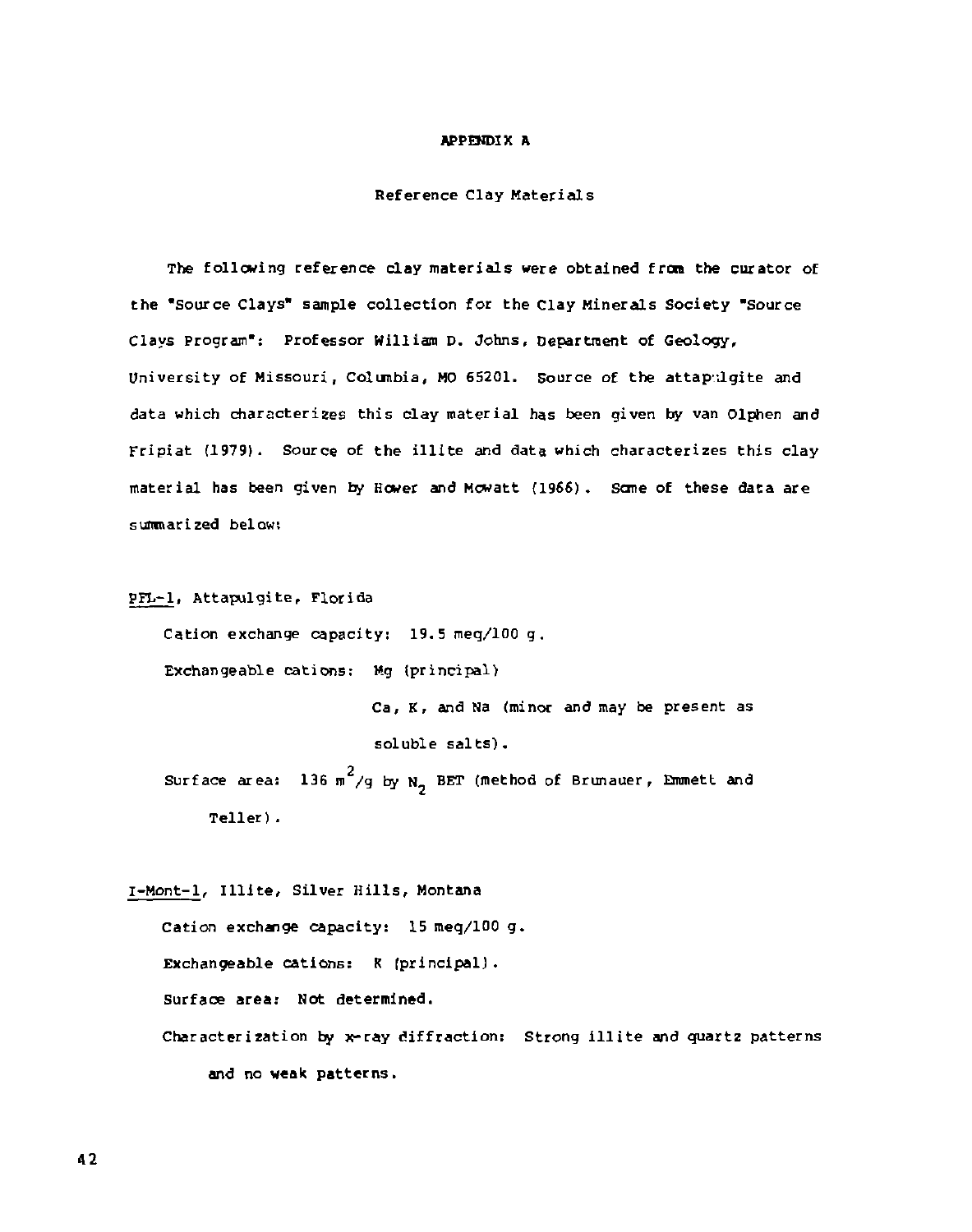#### Commercial Samples

Samples of commercial bentonite, chabazite/erionite, clinoptilolite, a mar den ite - type zeolite- zeolites 4A, 5A, 13X, AW300, and zeolite AW500 were obtained from commercial sources. Some of the characterizing information follows:

#### Bentonite

Source: Georgia Kaolin Company.

Product specification: Bentonite, Brock, Pulverized, 200 mesh, no chemical added.

Location of origin Kaycee, Wyomina, Mowry formation.

Approximate composition:

85% to 90% montmorillonite.

10% to 15% quartz and mica shale.

(depending on location in formation).

Cation exchange cajicity: 75 meg/100 g obtained for Na- or Li-saturated clay fractions with particle size  $\leq 1$  .m to remove mineral impurities. Thompson a 3 Moll (Thompson, T. D. & Moll, K. F., Oxidative Power of Smectites Measured by Hydroquinone, Clays *and Clay*  Minerals, 21, 337-350, 1973) gave these and other characterization data for this-clay which they designated as "K-2 Brock."

Exchangeable catiors: Na (major) , Ca (minor) .

Characterization b x-ray diffraction: Strong montmorillonite and

quartz patterrs? weak calcite and cristobalite patterns.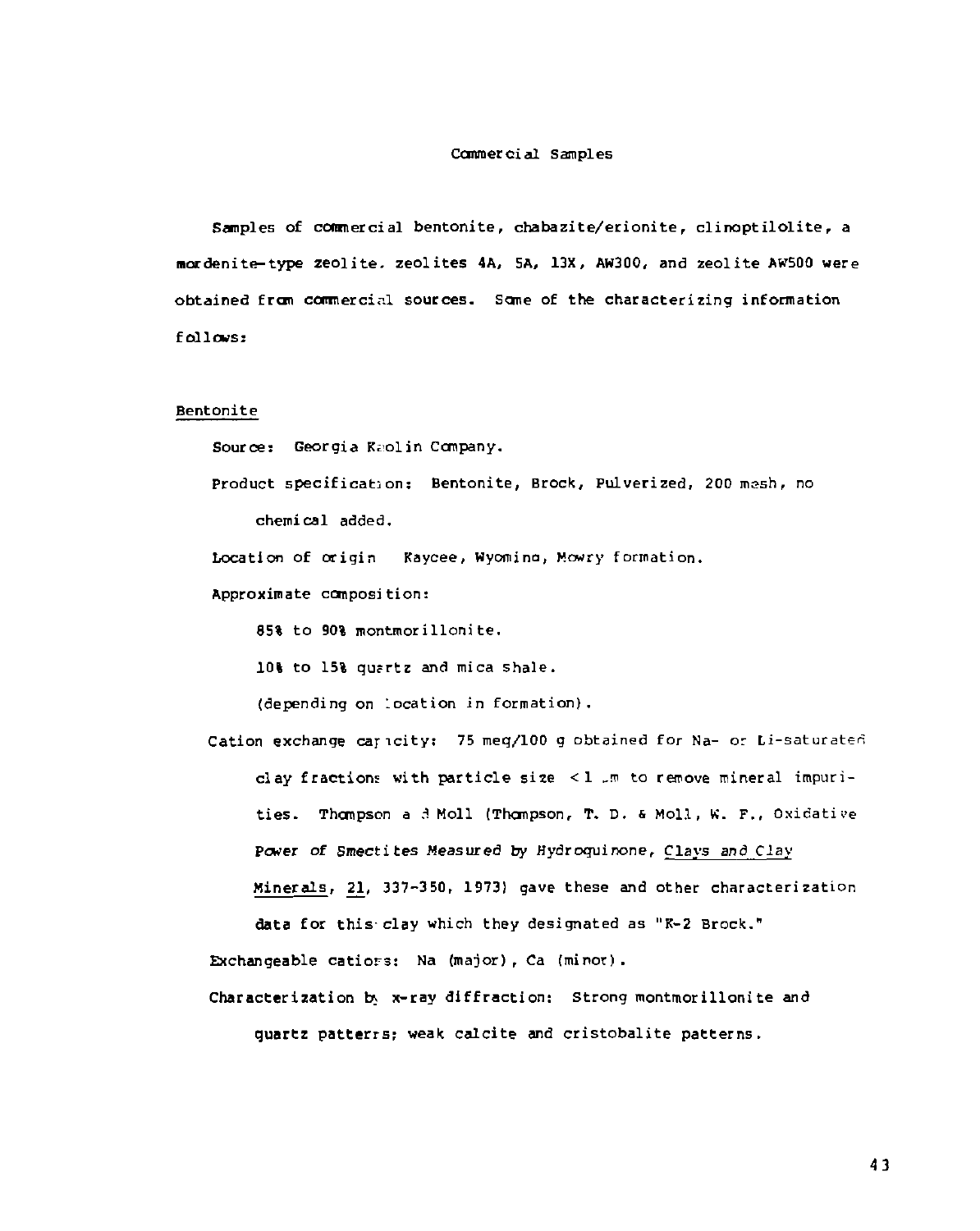#### Chabazite/Erionit e

Source: Norton Company Chemical Process Products Division, New York, New York. Product specifications: Zeolon 500, 20/50 mesh. Composition: Ca<sub>2</sub> |(AlO<sub>2</sub>)<sub>A</sub> (SiO<sub>2</sub>)<sub>R</sub>| · 13H<sub>2</sub>O (chabazite) (Ca, Mg, K<sub>2</sub>, Na<sub>2</sub>)<sub>4.5</sub>  $\left[ (AD_{2})_{9} (Si0_{2})_{27} \right] \cdot 27H_{2}O$  (erionite). Effective pore diameter:  $4-5$   $\hat{A}$ . Exchangeable cation: Mixed. Characterization by x-ray diffr ction: Strong chabazite and erionite patterns; large unidentified line.

#### Clinoptilolite

Source: Leonard Resources, Albuquerque, NM. Location of origin: Near Silver City, NM. Product specifications: 9036-S, 200 mesh. Chemical analysis (from source supplier):

| sio,                           | 62.73% Oxide |
|--------------------------------|--------------|
| $A12^0$                        | 11,78        |
| Fe <sub>2</sub> O <sub>3</sub> | 1.34         |
| Fe0                            | 0.0          |
| MgO                            | 1.38         |
| CaO                            | 3.86         |
| Na2 <sup>0</sup>               | 0.45         |
| R <sub>2</sub> 0               | 0.88         |
| $_{\rm H_2O}$                  | 16.10        |
| T <sub>102</sub>               | 0.12         |
| $P_2O_5$                       | <b>0.01</b>  |
| MnO                            | 0.02         |
| SrO                            | 0.09         |
|                                | 98.76        |

Cation exchange capacity:  $\sim$ 130 meg/100 g (from Ames, L. L., The Cation Sieve properties of Clinoptilolite, The American Mineralogist, 45, 689-699, 1960] .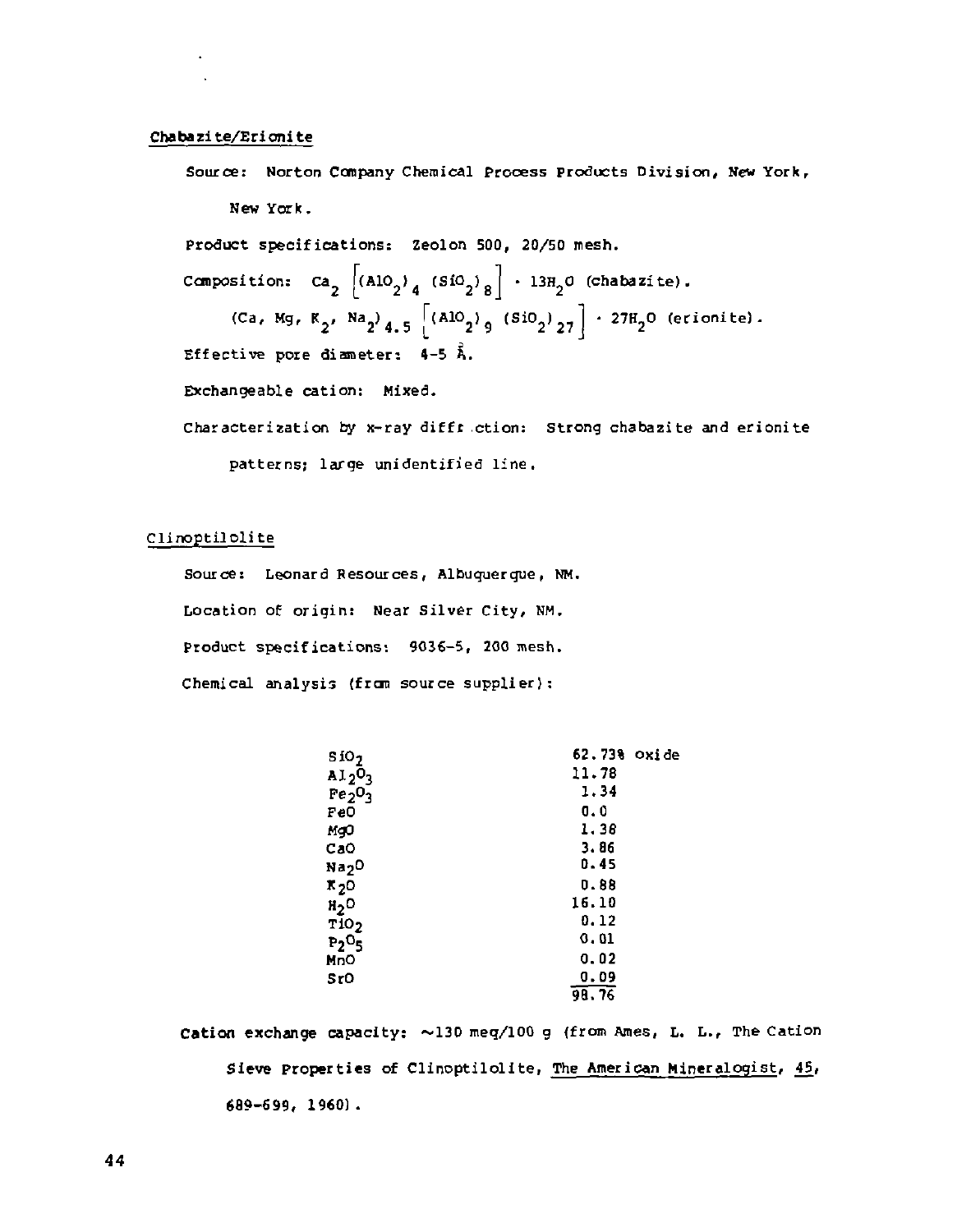Exchangeable cations: Ca, Na, K.

Characterization by x-ray diffraction; Strong clinoptilolite pattern, and no weak patterns.

#### Mordenite-type Zeolite

Source: Norton Company, Chemical Process Products Division, New York, New York. Product specifications: Zeolon 900, Lot 40366, 20/50 mesh, Na-form. Composition:  $Na_{\alpha}$  •  $Al_{\alpha}$  •  $Si_{A0}$  •  $O_{96}$  • 24  $H_{2}O$ Effective pore diameter:  $7\text{ Å}$ . surface area: 400 to 450 m<sup>2</sup>/g N<sub>2</sub> BET. Exchangeable cation: Na. Characterization by x-ray diffraction: Strong mordenite pattern and no weak patterns.

#### Vermiculite

Source: Solico Southwest Vermiculite Company, Inc., Albuquerque, KM. Product specifications: Coarse.

Characterization by x-ray diffraction: No noticeable impurities.

The following synthetic zeolites were obtained from Union Carbide Corporation—Linde Division, Houston, Texas. Data characterizing these zeolites have been given by Breck (1974). Seme of these data are summarized below:

#### Zeolite (4A)

Product specifications: Type 4A, Lot 49410770065, Powder. Composition:  $Na_{12}$   $\left[ (A10_2)_{12}$   $(Si0_2)_{12} \right]$  · 27H<sub>2</sub>O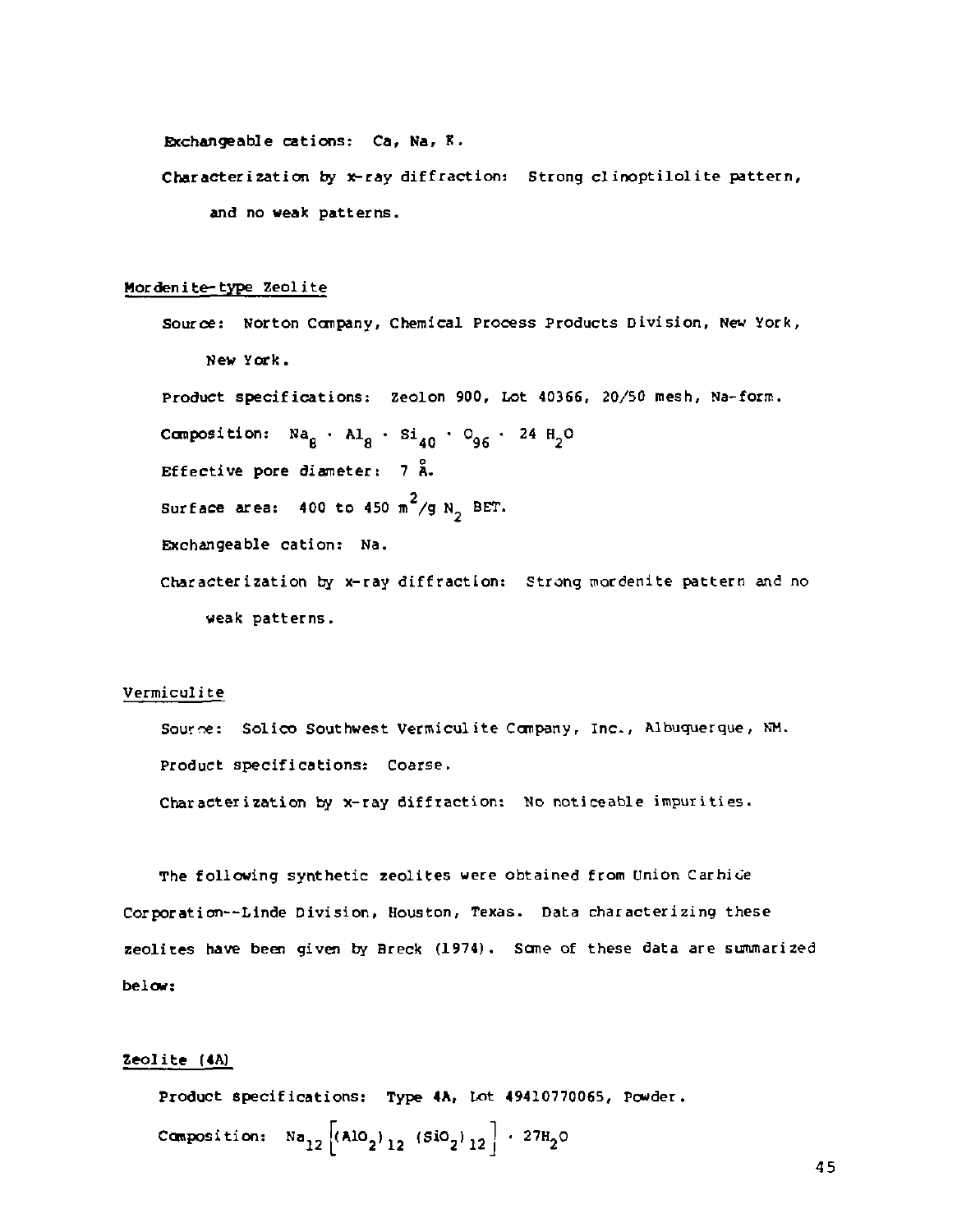```
Nominal pore diameter: 4A.
```
Exchanoeable cation: Na.

Characterization by x-ray diffraction: Strong A-type zeolite structure pattern and no weak pattern?.

#### Zeolite (5A)

Product specifications: Type 5A, Lot 9430790047, Powder.  $\texttt{Compostation:} \quad \texttt{Ca}_{6} \texttt{ (A1U}_{2} \texttt{)}_{12} \texttt{ (S1U}_{2} \texttt{)}_{12} \texttt{ | } \cdot \texttt{ X H}_{2}$ Nominal pore diameter: 5A. Exchangeable cation: Ca. Characterization by x-ray diffraction: Strong A-type zeolite structure pattern and no weak patterns.

#### Zeolite (13X)

Product specifications: Type 13X, Lot 13945040064, Powder. Composition:  $N a_{\alpha\beta}$  (AlO<sub>n</sub>)<sub>as</sub> (SiO<sub>n</sub>)<sub>106</sub> + 264 H<sub>2</sub>O Nominal pore diameter: 10A. Exchangeable cation: Na. Characterization by x-ray diffraction: Strong faujasite pattern and no weak patterns.

#### Zeolite (AW300)

Product specifications: Type AW300, Lot 3940560026, 1/16 inch pellets. Composition: Na<sub>8</sub>  $\vert$ (AlO<sub>2</sub>) <sub>A</sub> (SiO<sub>2</sub>) <sub>40</sub>  $\vert$  · 24 H<sub>2</sub> Nominal pore diameter: 4A. Exchangeable cation: Na. Particle size: Through No. 100 U.S.A. Stand, rd Testing Sieve.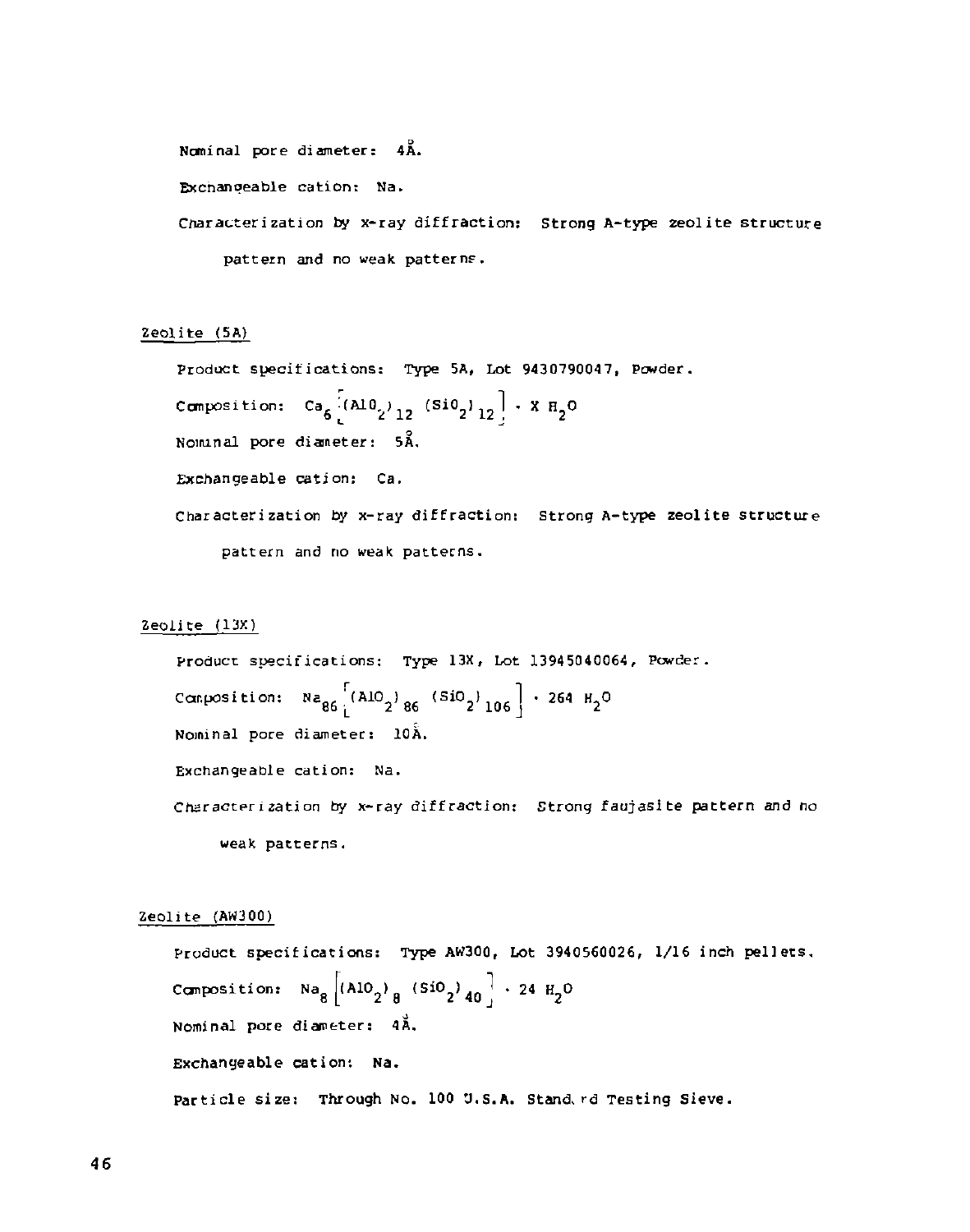Characterization by x-ray diffraction: Strong pattern similar to that of clinoptilolite and no weak patterns.

#### Zeolite (AW5Q0)

Product specifications: Type AW500, Lot 59429770013, 1/16 inch pellets. Composition:  $Ca_{n} | (A10_{n})_{n} | (Si0_{n})_{n} | + 13 H_{n}$ Nominal pore dianeter: 5A. Exchangeable cation: Na, Ca. Particle size: Through No. 100 U.S.A. Standard Testing Sieve. Characterization by x-ray diffraction: Strong chabazite and erionite patterns and no weak patterns.

#### Miscellaneous Solids

#### Anhydrite

Source: Southeastern New Mexico. Qualitative Composition: Mainly anhydrite with some salt. Particle Size: Through No. 60 U.S.A. Standard Testing Sieve. Characterization by x-ray diffraction: Strong anhydrite and NaCl patterns; a few very weak lines not identified.

#### Eleana Shale

Source: Calico Hills, Nevada Test Site .

Particle Size: 95% through No. 170 and 5% through No. 66 U.S.A. Standard Testing Sieve.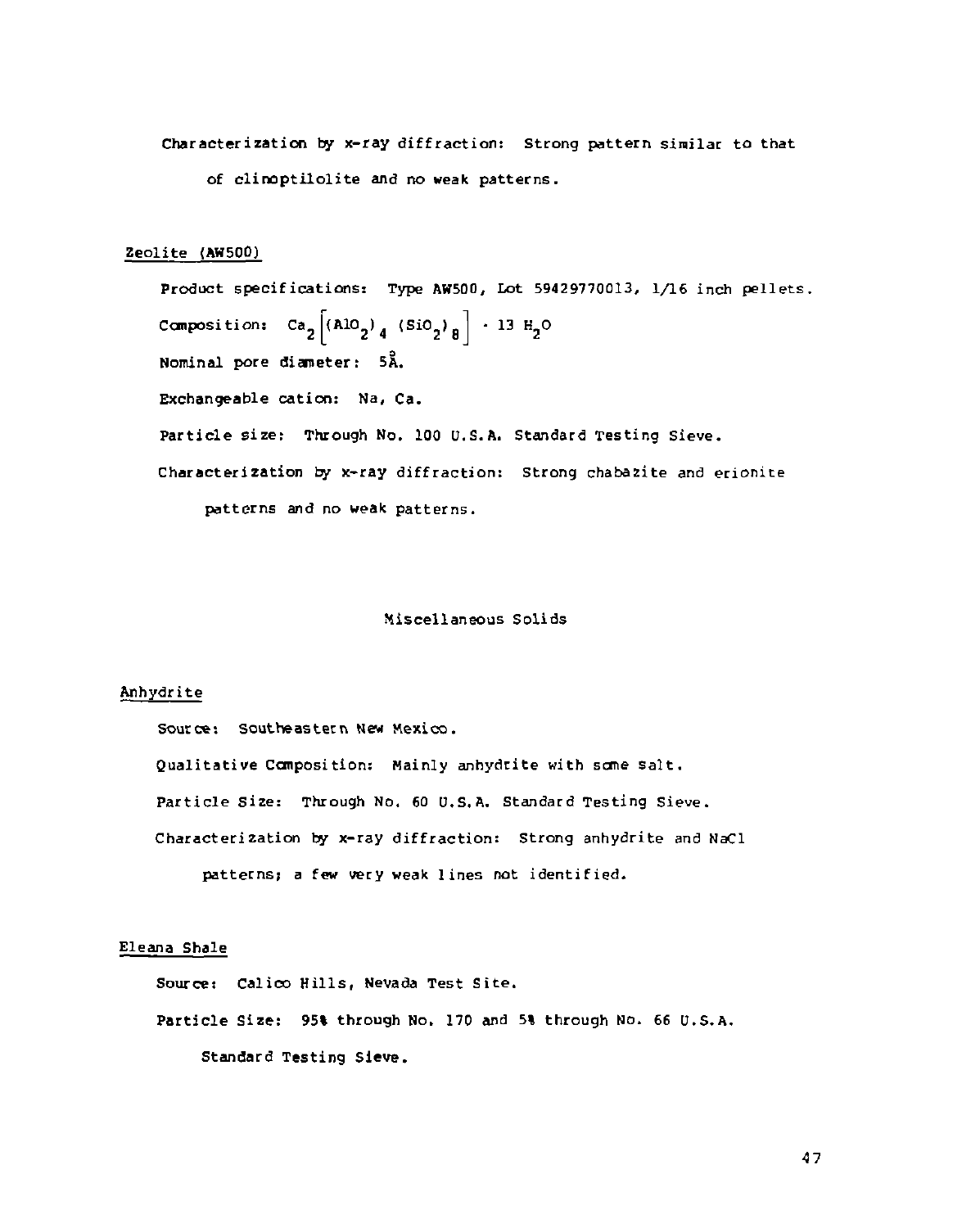# Characterization by x-ray diffraction; Strong quartz and kaclinite

patterns; weak illite and other weak clay patterns not identified.

#### Sodium Titanate

Source: prepared by R. G. Dosch, Sandia National Laboratories, Albuquerque, NM.

Particle Size: Through No. 40, on No. 140 U.S.A. Standard Testing Sieve. Surface Area:  $200 \text{ m}^2/\text{q}$  (Dosch, 1980).

Characterization by x-ray diffraction: Amorphous.

#### Sodium Titanate—Loaded Zeolite

Source: Prepared by R. G. Dosch, Sandia National Laboratories, Albuquerque, NM.

Composition: Sodium titanate included in Zeolon 900 (Norton Co.).

Titanate content of sieve = 11.1% by weight.

Characterization by x-ray diffraction: Strong mordenite pattern; very weak lines not identified; large unidentified line .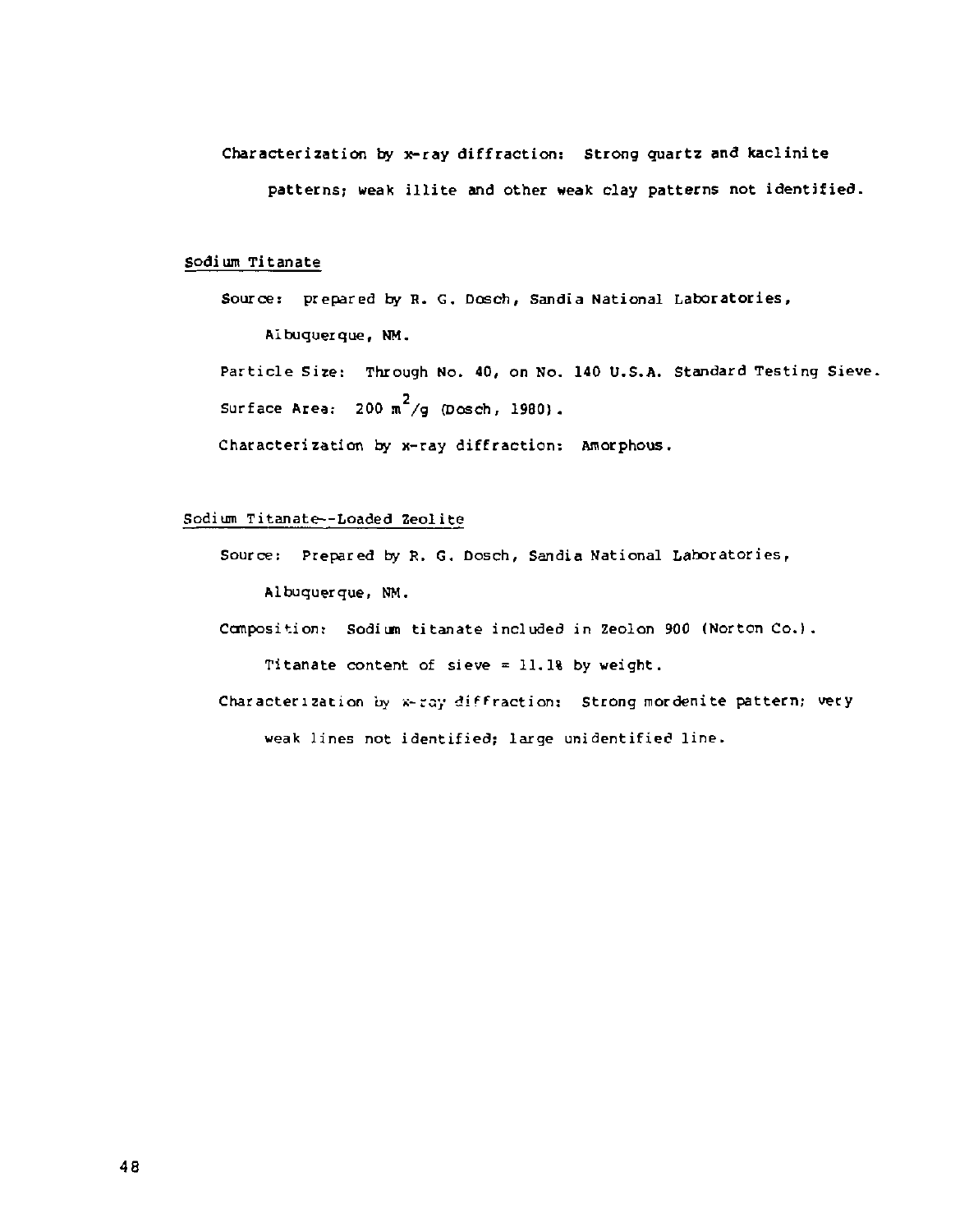#### APPENDIX B

Detailed Compositions of Brines A and B

The following two tables have been taken from a memo to distribution from M. A. Molecke, "Revised Representative Brines/Solutions for WIPP Experimentation" dated October 8, 1976. They give brine compositions and the compounds used to prepare brines A & B for this work. Brine A represents water in contact with potash-containing horizons in the vicinity of the proposed Waste Isolation Pilot Plant (WIPP) site. Brine B represents water in contact with the halite of the proposed WIPP horizon.

#### TABLE Bl

#### Representative Brines for WIPP Experimentation

| Ion                           | Solution "A"<br>(mq/liter) | Solution "B"<br>(mg/liter) |
|-------------------------------|----------------------------|----------------------------|
|                               | $(+ 38)$                   | $(+ 38)$                   |
| $\frac{Na}{K^+}$              | $-2,000$                   | 115,000                    |
|                               | 30,000                     | 15                         |
| ${ {\rm Mg} }^{++}$           | 35,000                     | 10                         |
| $Ca++$                        | 600                        | 900                        |
| $\mathrm{Fe}^{+++}$           | $\overline{a}$             | $\overline{2}$             |
| $\rm{sr}^{++}$                | 5                          | 15                         |
| $Li+$                         | 20                         |                            |
| $Rb^+$                        | 20                         | ı                          |
| $c_s$ +                       | ı                          | ı                          |
| $c1^-$                        | 190,000                    | 175,000                    |
| SO <sub>4</sub>               | 3,500                      | 3,500                      |
| (BO <sub>3</sub> )<br>в       | 1,200                      | 10                         |
| HCD <sub>3</sub>              | 700                        | 10                         |
|                               | ---                        |                            |
| $\frac{NO_3}{Br}$             | 400                        | 400                        |
| $\mathbf{r}$                  | 10                         | 10                         |
| (adjusted with<br>pH<br>NaOH) | 6.5                        | 6.5                        |
| specific gravity              | 1.2                        | 1.2                        |